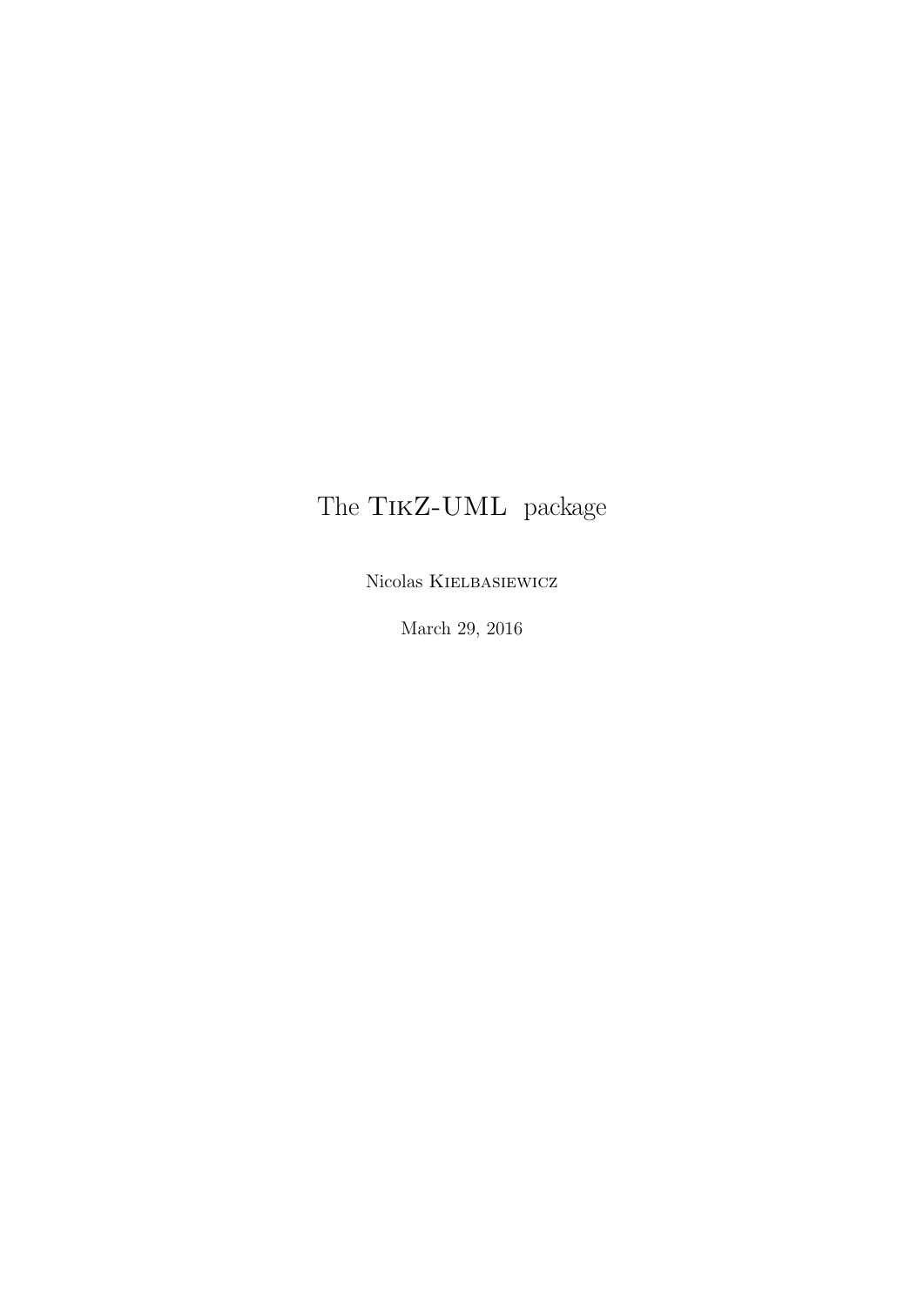# **Contents**

| $\mathbf 1$             |     | Preamble                                                                                                                               | 3                |
|-------------------------|-----|----------------------------------------------------------------------------------------------------------------------------------------|------------------|
|                         | 1.1 |                                                                                                                                        | $\overline{4}$   |
|                         |     | 1.1.1                                                                                                                                  | $\overline{4}$   |
|                         | 1.2 |                                                                                                                                        | $\overline{5}$   |
| $\overline{\mathbf{2}}$ |     | Class diagrams                                                                                                                         | $\boldsymbol{6}$ |
|                         | 2.1 |                                                                                                                                        | $6\phantom{.}6$  |
|                         |     | 2.1.1                                                                                                                                  | $\boldsymbol{6}$ |
|                         |     | 2.1.2                                                                                                                                  | $\boldsymbol{6}$ |
|                         | 2.2 |                                                                                                                                        | 8                |
|                         |     | 8<br>2.2.1                                                                                                                             |                  |
|                         |     | 2.2.2<br>To define the geometry of a relation $\dots \dots \dots \dots \dots \dots \dots \dots \dots \dots$<br>10                      |                  |
|                         |     | 2.2.3<br>To adjust the geometry of a relation $\dots \dots \dots \dots \dots \dots \dots \dots \dots \dots$<br>11                      |                  |
|                         |     | 2.2.4<br>To define informations about attributes of a relation $\dots \dots \dots \dots \dots \dots$<br>12                             |                  |
|                         |     | 13<br>2.2.5<br>To place information about attributes of a relation $\dots \dots \dots \dots \dots \dots$                               |                  |
|                         |     | To adjust the alignment of information about attributes of a relation $\dots \dots$<br>13<br>2.2.6                                     |                  |
|                         |     | 2.2.7<br>To define and place the stereotype of a relation $\dots \dots \dots \dots \dots \dots \dots$<br>13                            |                  |
|                         |     | To modify the anchor points of a relation $\ldots \ldots \ldots \ldots \ldots \ldots \ldots \ldots$<br>14<br>2.2.8                     |                  |
|                         |     | 14<br>2.2.9                                                                                                                            |                  |
|                         |     | 15                                                                                                                                     |                  |
|                         |     | 16<br>2.2.11                                                                                                                           |                  |
|                         |     | 16<br>2.2.12                                                                                                                           |                  |
|                         |     | 17                                                                                                                                     |                  |
|                         | 2.3 | 17                                                                                                                                     |                  |
|                         | 2.4 | 18                                                                                                                                     |                  |
|                         | 2.5 | 18                                                                                                                                     |                  |
|                         |     | 19<br>2.5.1                                                                                                                            |                  |
|                         |     | 19<br>2.5.2                                                                                                                            |                  |
|                         | 2.6 | 20                                                                                                                                     |                  |
|                         | 2.7 | 21<br>Examples                                                                                                                         |                  |
|                         |     | 21<br>Example from introduction, step by step $\dots \dots \dots \dots \dots \dots \dots \dots \dots$<br>2.7.1                         |                  |
|                         |     | 26<br>2.7.2                                                                                                                            |                  |
|                         | 2.8 |                                                                                                                                        |                  |
| 3                       |     | Use case diagrams<br>29                                                                                                                |                  |
|                         | 3.1 | To define a system $\dots \dots \dots \dots \dots \dots \dots \dots \dots \dots \dots \dots \dots \dots \dots \dots \dots$<br>29       |                  |
|                         | 3.2 | To define an actor $\dots \dots \dots \dots \dots \dots \dots \dots \dots \dots \dots \dots \dots \dots \dots \dots \dots \dots$<br>30 |                  |
|                         | 3.3 | To define a use case $\dots \dots \dots \dots \dots \dots \dots \dots \dots \dots \dots \dots \dots \dots \dots \dots \dots$<br>30     |                  |
|                         | 3.4 | 30                                                                                                                                     |                  |
|                         | 3.5 | 31                                                                                                                                     |                  |
|                         |     | Horizontal and vertical alignment $\ldots \ldots \ldots \ldots \ldots \ldots \ldots \ldots \ldots \ldots$<br>3.5.1<br>31               |                  |
|                         |     |                                                                                                                                        |                  |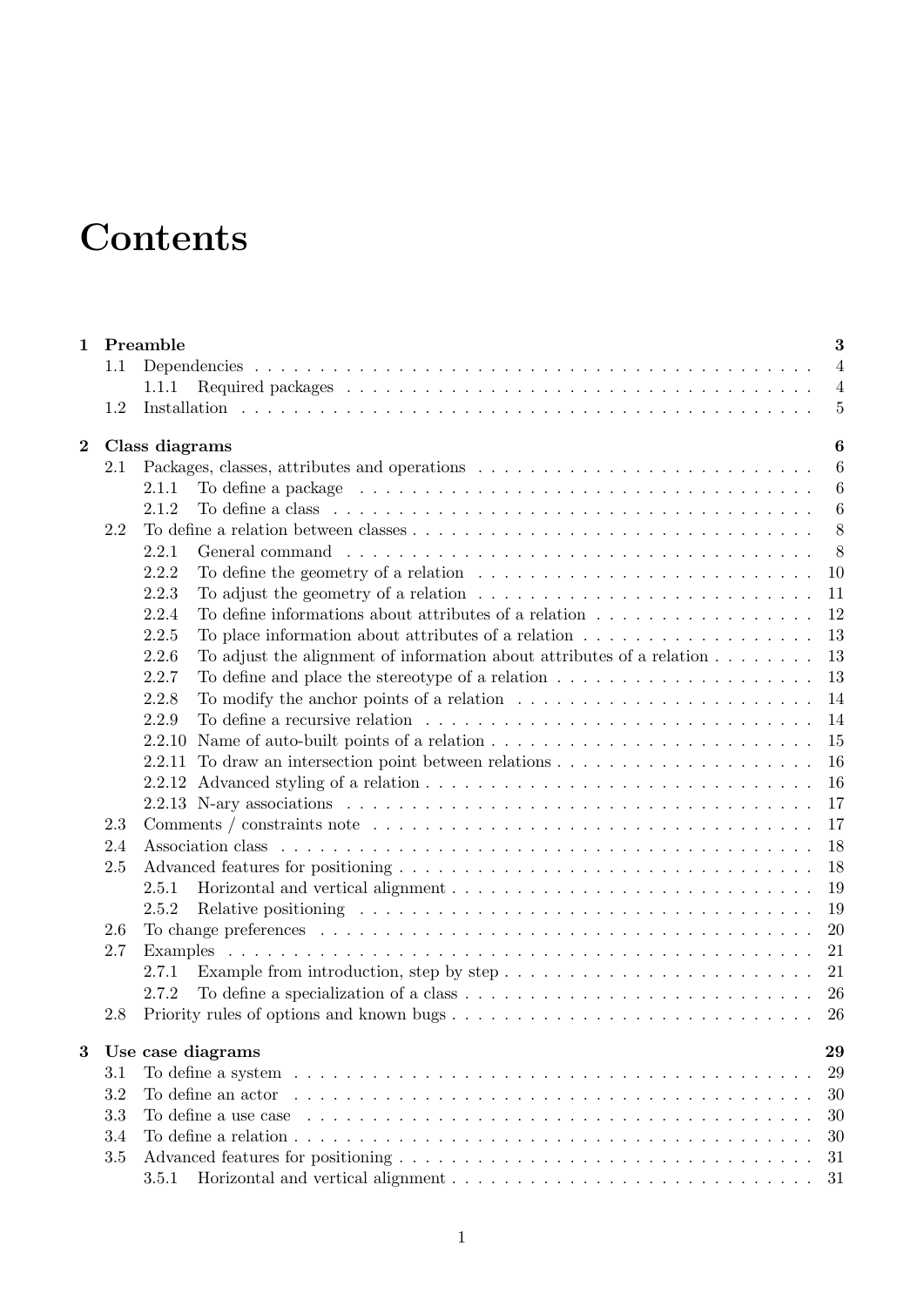|          |     | 32<br>3.5.2                                                                                                                                                                                                                          |
|----------|-----|--------------------------------------------------------------------------------------------------------------------------------------------------------------------------------------------------------------------------------------|
|          | 3.6 | 32                                                                                                                                                                                                                                   |
|          | 3.7 | 32                                                                                                                                                                                                                                   |
|          |     | Example from introduction, step by step $\dots \dots \dots \dots \dots \dots \dots \dots \dots$<br>32<br>3.7.1                                                                                                                       |
|          |     |                                                                                                                                                                                                                                      |
| 4        |     | 36<br><b>State-transitions diagrams</b>                                                                                                                                                                                              |
|          | 4.1 | 37                                                                                                                                                                                                                                   |
|          | 4.2 | 38<br>To define a transition enterpretation contains the contract of the contract of the contract of the contract of the contract of the contract of the contract of the contract of the contract of the contract of the contract of |
|          |     | To define a unidirectional transition $\ldots \ldots \ldots \ldots \ldots \ldots \ldots \ldots \ldots$<br>38<br>4.2.1                                                                                                                |
|          |     | 39<br>4.2.2                                                                                                                                                                                                                          |
|          |     | To define a transition between sub states $\ldots \ldots \ldots \ldots \ldots \ldots \ldots \ldots$<br>40<br>4.2.3                                                                                                                   |
|          | 4.3 | 40                                                                                                                                                                                                                                   |
|          |     | 40<br>4.3.1                                                                                                                                                                                                                          |
|          |     | 41<br>4.3.2                                                                                                                                                                                                                          |
|          | 4.4 | 42                                                                                                                                                                                                                                   |
|          | 4.5 | 42                                                                                                                                                                                                                                   |
|          |     | 42<br>Example from introduction, step by step $\dots \dots \dots \dots \dots \dots \dots \dots \dots$<br>4.5.1                                                                                                                       |
|          |     |                                                                                                                                                                                                                                      |
| $\bf{5}$ |     | Sequence diagrams<br>46                                                                                                                                                                                                              |
|          | 5.1 | 47<br>To define a sequence diagram $\dots \dots \dots \dots \dots \dots \dots \dots \dots \dots \dots \dots \dots \dots$                                                                                                             |
|          | 5.2 | 47                                                                                                                                                                                                                                   |
|          |     | 47<br>5.2.1<br>Types of objects $\ldots \ldots \ldots \ldots \ldots \ldots \ldots \ldots \ldots \ldots \ldots \ldots \ldots$                                                                                                         |
|          |     | 48<br>5.2.2                                                                                                                                                                                                                          |
|          |     | 48<br>To scale an object $\dots \dots \dots \dots \dots \dots \dots \dots \dots \dots \dots \dots \dots \dots$<br>5.2.3                                                                                                              |
|          | 5.3 | 48                                                                                                                                                                                                                                   |
|          |     | 49<br>5.3.1                                                                                                                                                                                                                          |
|          |     | To place a call $\ldots \ldots \ldots \ldots \ldots \ldots \ldots \ldots \ldots \ldots \ldots \ldots$<br>5.3.2<br>49                                                                                                                 |
|          |     | 51<br>5.3.3<br>Synchron $\ell$ asynchron calls $\ldots \ldots \ldots \ldots \ldots \ldots \ldots \ldots \ldots \ldots \ldots$                                                                                                        |
|          |     | 5.3.4<br>51                                                                                                                                                                                                                          |
|          |     | To define a constructor call $\ldots \ldots \ldots \ldots \ldots \ldots \ldots \ldots \ldots \ldots$<br>52<br>5.3.5                                                                                                                  |
|          |     | 52<br>5.3.6<br>To name a call $\dots \dots \dots \dots \dots \dots \dots \dots \dots \dots \dots \dots \dots \dots \dots \dots$                                                                                                      |
|          | 5.4 | 52                                                                                                                                                                                                                                   |
|          |     | - 53<br>5.4.1                                                                                                                                                                                                                        |
|          |     | 53<br>Name of a fragment $\dots \dots \dots \dots \dots \dots \dots \dots \dots \dots \dots \dots \dots \dots$                                                                                                                       |
|          |     | To define regions of a fragment $\dots \dots \dots \dots \dots \dots \dots \dots \dots \dots \dots \dots$<br>53<br>5.4.3                                                                                                             |
|          | 5.5 | 54                                                                                                                                                                                                                                   |
|          | 5.6 | 55                                                                                                                                                                                                                                   |
|          |     | 5.6.1<br>55                                                                                                                                                                                                                          |
|          | 5.7 | Known bugs and perspectives $\dots \dots \dots \dots \dots \dots \dots \dots \dots \dots \dots \dots \dots \dots \dots$<br>59                                                                                                        |
|          |     |                                                                                                                                                                                                                                      |
| 6        |     | Component diagrams<br>61                                                                                                                                                                                                             |
|          | 6.1 | 62                                                                                                                                                                                                                                   |
|          | 6.2 | To define a provided/required interface $\dots \dots \dots \dots \dots \dots \dots \dots \dots \dots \dots \dots$<br>62                                                                                                              |
|          | 6.3 | 63<br>To define an assembly connector resources in the set of the set of the set of the set of the set of the set of the set of the set of the set of the set of the set of the set of the set of the set of the set of the set of t |
|          |     | To define the geometry of an assembly connector $\dots \dots \dots \dots \dots \dots \dots$<br>64<br>6.3.1                                                                                                                           |
|          |     | To place the assembly connector symbol $\dots \dots \dots \dots \dots \dots \dots \dots \dots \dots$<br>64<br>6.3.2                                                                                                                  |
|          |     | To adjust the geometry of an assembly connector $\dots \dots \dots \dots \dots \dots \dots$<br>6.3.3<br>64                                                                                                                           |
|          | 6.4 | 65<br>To define a delegate connector $\ldots \ldots \ldots \ldots \ldots \ldots \ldots \ldots \ldots \ldots \ldots$                                                                                                                  |
|          | 6.5 | To define a port on a component $\ldots \ldots \ldots \ldots \ldots \ldots \ldots \ldots \ldots \ldots \ldots$<br>65                                                                                                                 |
|          | 6.6 | 65                                                                                                                                                                                                                                   |
|          | 6.7 | 66                                                                                                                                                                                                                                   |
|          |     |                                                                                                                                                                                                                                      |
|          |     | Example from introduction, step by step $\dots \dots \dots \dots \dots \dots \dots \dots \dots$<br>6.7.1<br>66                                                                                                                       |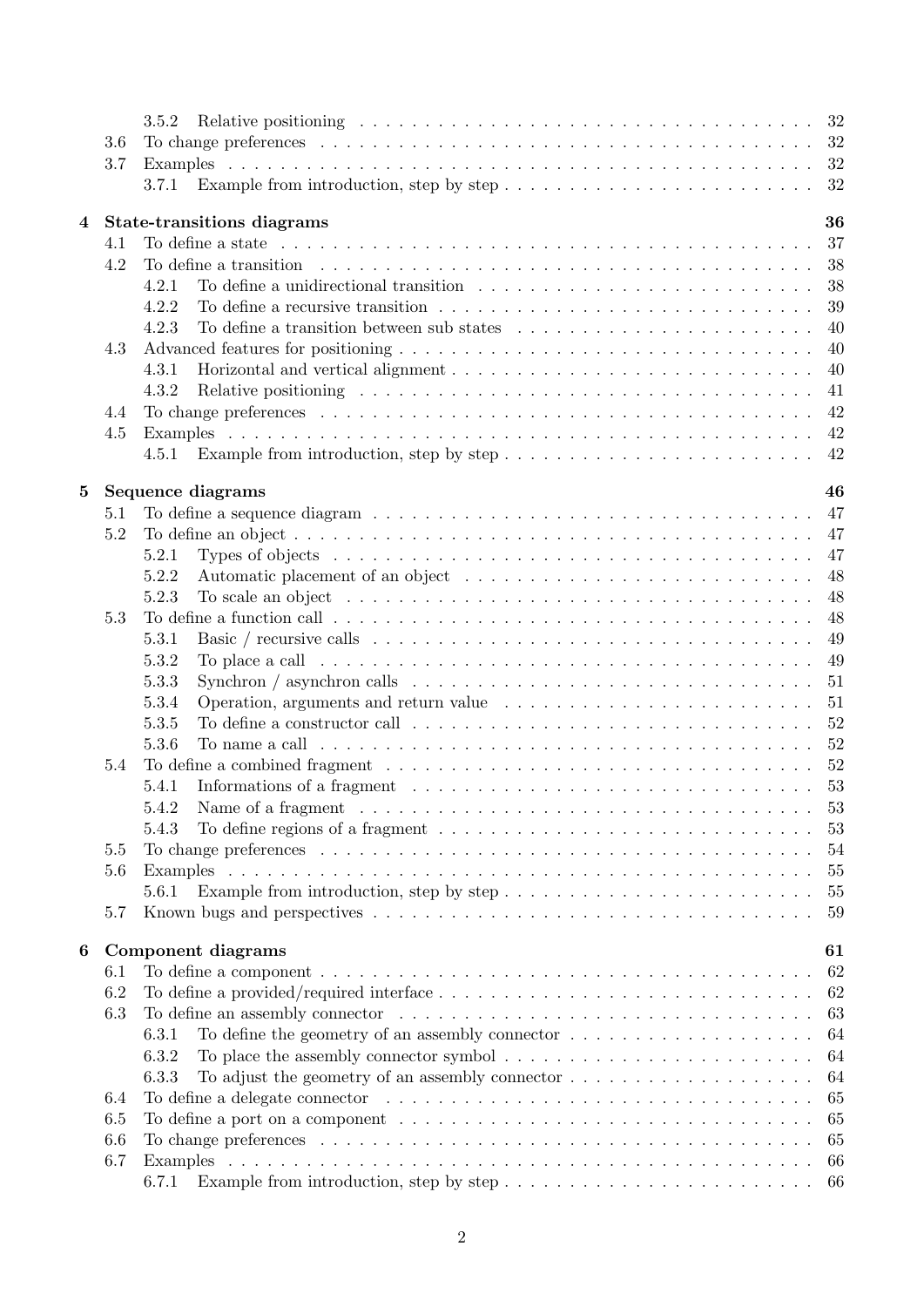## <span id="page-3-0"></span>Chapter 1

# Preamble

In front of the wide range of possibilities given by the PGF/TikZ library, and in front of the apparent lack of dedicated packages to UML diagrams, except to one specific diagram, such as pgf-umlcd (for class diagrams) and pgf-umlsd (for sequence diagrams), I was to develop the TikZ-UML package, with a set of specialized commands and environments for these diagrams. It is dedicated to succeed pst-uml package, that was developped for similar reasons in PSTricks. Actually, the package contains definitions of complete class diagrams, use case diagrams, sequence diagrams, state diagrams and component diagrams in a quite easy way. Some improvements are still needed, but it is near the final release. Here is an example of class diagram you can draw: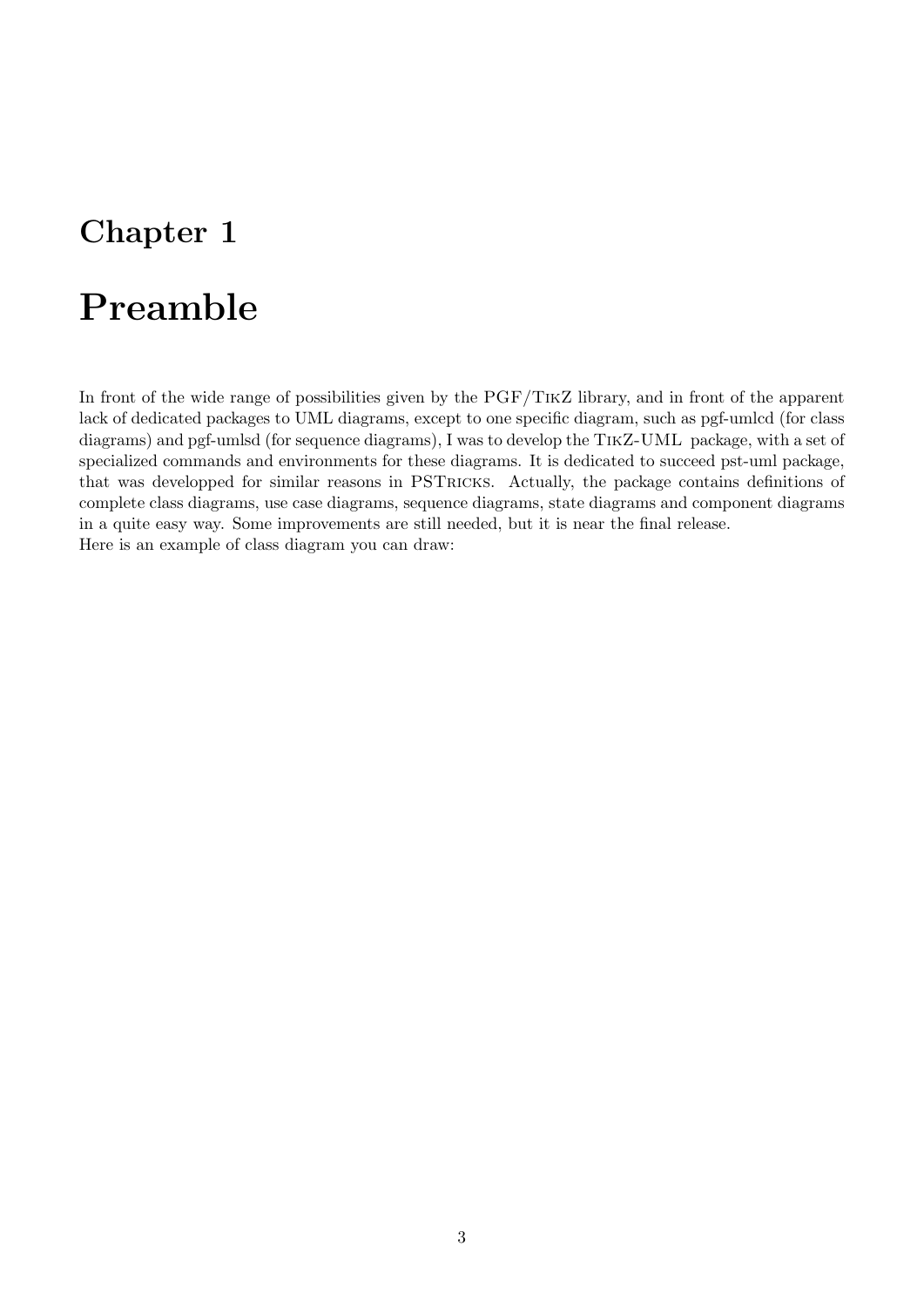

We will now show you the various functionnalities of TIKZ-UML, but before we will talk about packages dependencies and installation of TikZ-UML .

## <span id="page-4-0"></span>1.1 Dependencies

## <span id="page-4-1"></span>1.1.1 Required packages

- tikz: It is useless to present this extremely powerful and complete drawing package. Every diagram generated by TikZ-UML is in fact generated by TikZ . It also gives some packages and libraries used by TikZ-UML , such as the backgrounds, arrows, shapes, fit, shadows, decorations.markings libraries and the pgfkeys package that manages macros options.
- if then: This package offers the management of conditional test, such as if ... then ... else ...
- xstring: This package offers string substitutions. It is used for the management of names between programmation items (classes, states, packages, . . . ) and and the nodes representing them.
- calc: This package offers easy access to calculations.
- pgfopts: This package is an add-on of the pgfkeys package for the management of packages and classes options.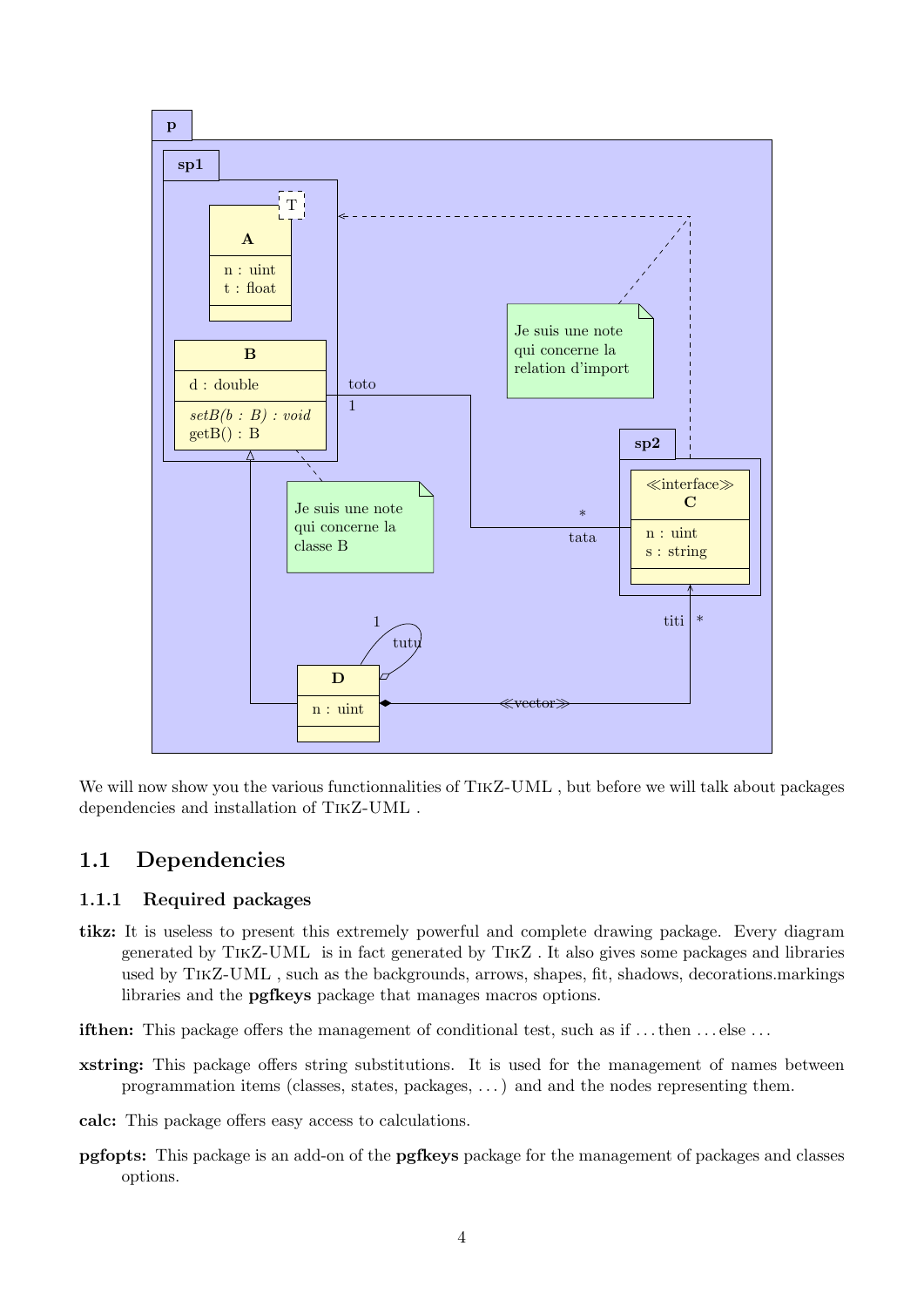For still unknown reasons, TikZ-UML works fine if you have already included the babel package with the language of your choice.

## <span id="page-5-0"></span>1.2 Installation

Coming soon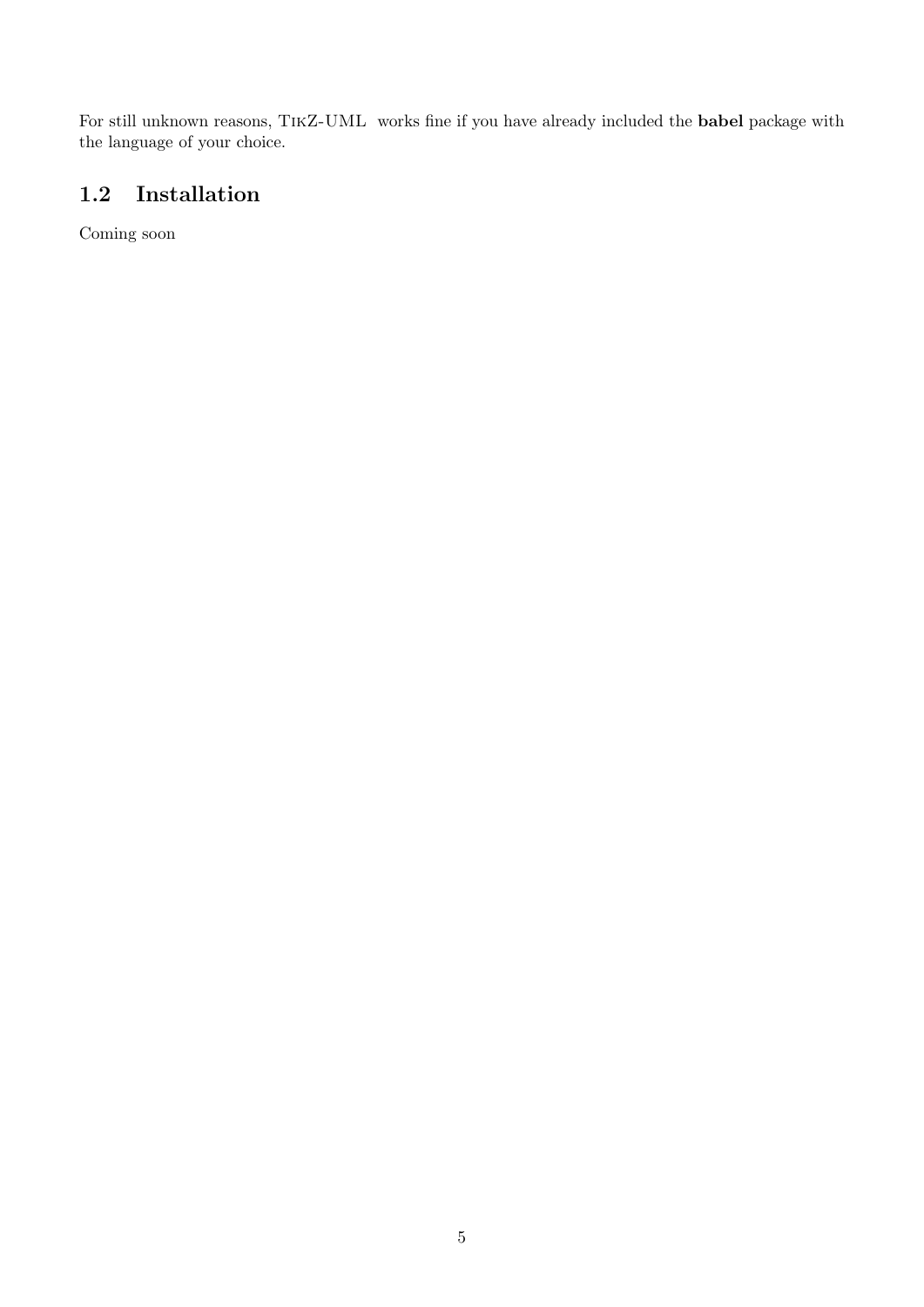## <span id="page-6-0"></span>Chapter 2

## Class diagrams

## <span id="page-6-1"></span>2.1 Packages, classes, attributes and operations

## <span id="page-6-2"></span>2.1.1 To define a package

You can define a package with the umlpackage environment:

```
\begin{cases} \begin{ t i k z p i c t u r e }
\begin{umlpackage} [ x=0, y=0 ] {package−name}
\end{umlpackage}
\end{math} (tik z p i c t u r e }
```


Both options x and y allow to define the package position in the figure. The default value for both of them is 0.

```
\begin{cases} begin{ tikzpicture }
\begin{cases} \text{umlpackage} \mid x=0, y=0, \end{cases}type=context | {package−name}
\end{umlpackage}
\end{math}
```

| $\ll$ context $\gg$<br>package-name |  |
|-------------------------------------|--|
|                                     |  |

Option type

- When a package contains classes and sub-packages, its dimensions automatically fit to its content.
- You can define as many packages as you want in a figure.
- For an empty package (that contains no class), you can use a shortcut command: umlemptypackage that takes the same arguments and options as the umlpackage environment

### <span id="page-6-3"></span>2.1.2 To define a class

You can define a class with the umlclass command:

```
\begin{cases} begin{ tikzpicture }
\umlclass{namespace : : A}{
  + n : \text{uint } \\\ \ \\setminus \# r : const float
  }{
  + \operatorname{setA} (i : int) : \operatorname{val} \setminus \{\downarrow\}getA() : A}
\end{math} (tikzpicture)
```

```
namespace::A
+ n : uint
- i : int# r : const float
+ setA(i: int): void\# getA() : A
```
The class name is defined with the first argument or the umlclass command. As you can see, you can use double dots in it.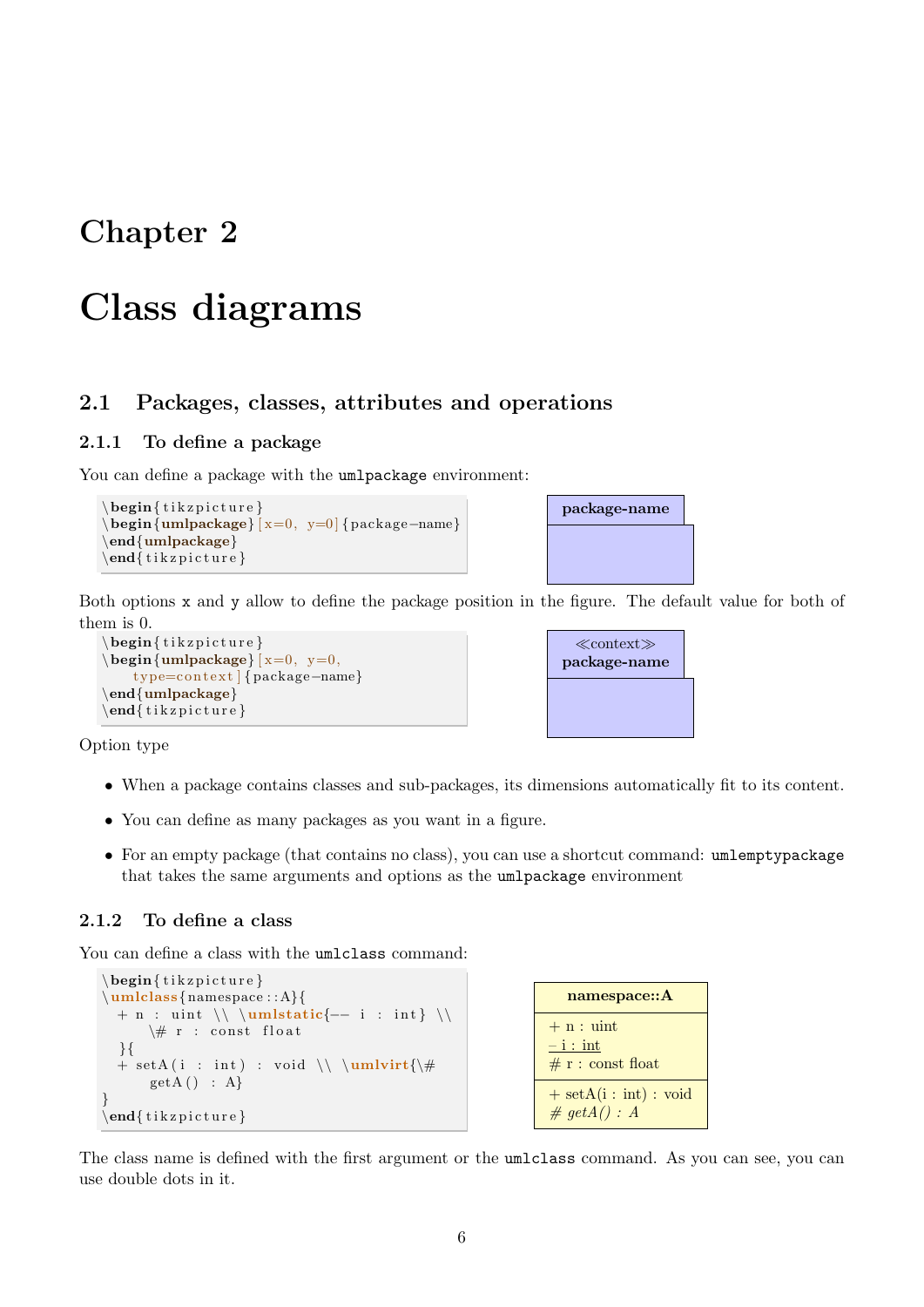The attributes of a class are defined with the second argument of the umlclass command. You write the attributes list using  $\setminus \$  as a delimiter. The operations of a class are defined with the third argument of the umlclass command.

To define a static attribute or a static operation, you can use the umlstatic command. In a similar way, the umlyirt command is used to define a virtual operation.

For empty classes (that contains no attributes and no operations), you can use a shortcut command umlemptyclass:



You may also prefer drawing a single rectangle node instead of a 3 parts rectangle node. In this case, you may use the simple option of umlclass or the shortcut command umlsimpleclass that also takes only the class name for argument and the same options as the command umlclass:

```
\begin{cases} begin{ tikzpicture }
\umlsimpleclass{namespace : : c l a s s −name}
\end{math} (tikzpicture)
```

| namespace::class-name |
|-----------------------|
|                       |
|                       |
|                       |

namespace::class-name

The umlclass command (and its shortcuts) also takes options.

#### Name of the node defining a class

To name a class, you may want use special characters, such as  $\overline{z}$ , or double dots (:) when giving namespace. Internal mechanism of TikZ-UML name the class node with the class name. But to name a TikZ node, backslashes and double dots are forbidden. As far as double dots are concerned, string substitutions are done on the class name to define the node name. But for  $\overline{\ }$ , it does not work so easily. That is why you can directly name a node with the option name:

```
\begin{cases} tikzpicture }
\mu\nule{1em}\n<math>x=0, y=0,</math>name=classname {namespace : : c l a s s \ _ name }{} { }
\end{math} (tik z p i c t u r e }
```

| namespace::class_name |  |
|-----------------------|--|
|                       |  |
|                       |  |

#### To define coordinates of the class node

```
\begin{cases} begin{ tikzpicture }
\umlclass{namespace : : A}{
  + n : uint \\ \umlstatic{-- i : int } \\
       \setminus \# r : const float
  }{
  + \operatorname{setA}(i : int) : \operatorname{val} \setminus \mathsf{w}getA() : A}
\umlsimpleclass [ x=1, y=-3] {B}\end{math} (tikzpicture)
```

| namespace:: A                                |  |  |
|----------------------------------------------|--|--|
| $+$ n : uint<br>$-i:int$<br># r: const float |  |  |
| $+ setA(i: int): void$<br>$\#$ getA() : A    |  |  |
|                                              |  |  |

B

Both options x and y allow to define the class position in the figure. 2 cases: if the class is defined inside a package, the class position is relative to the package; on the contrary, the class position is relative to the figure. The default value for both options is 0.

#### To define the width of a class

The default width of a class is 10ex. You can use the width option to specify an other value: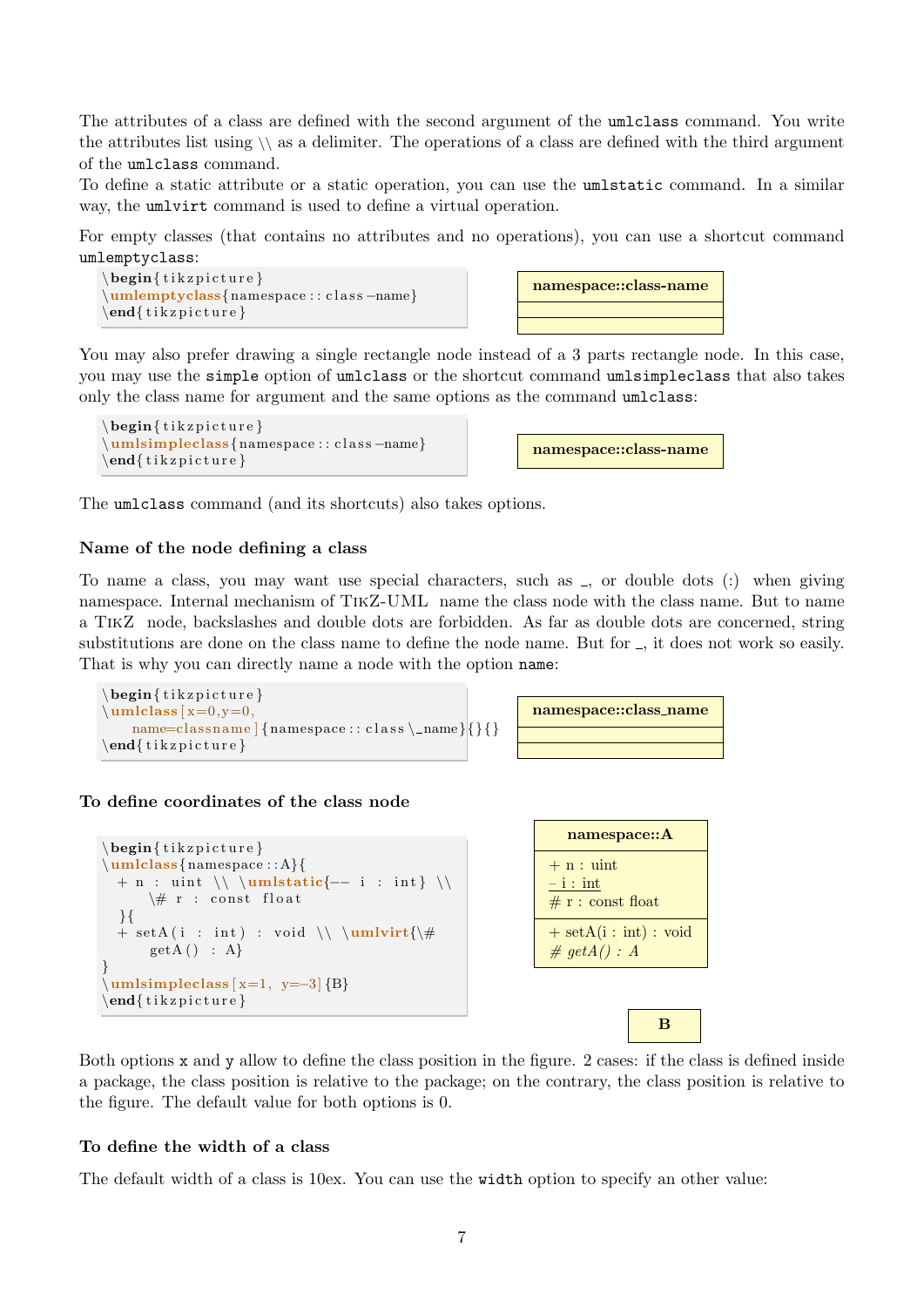

| class15 |  |
|---------|--|
|         |  |
|         |  |
| class30 |  |
|         |  |

#### To define type and tagged values of a class

There is different types of classes: class, interface, typedef, enum. You can specify it with the type option (the default value is class):

```
\begin{cases} \begin{ t i k z p i c t u r e }
\umlemptyclass [ type=i n t e r f a c e ] { c l a s s −name}
\end{math} (tikzpicture)
```


 The type is written between  $\ll$  and  $\gg$  above the class name, excepted the class type (default behavior), and the abstract type, where the class name is written in italic style instead:

```
\begin{cases} begin{ tikzpicture }
\umlemptyclass [ type=abstract ] { class –name}
\end{math} (tikzpicture)
```


I

class-name  $\{v1.2\}$ 

 Shortcuts exist for each value of the type option: umlabstract, umltypedef, umlenum, umlinterface. For these shortcuts, option type is forbidden.

 $\hat{\mathcal{S}}$ You can also draw interfaces with a circular node. To do so, you can use the simple option to the umlinterface command, or use the shortcut umlsimpleinterface

```
\begin{cases} tikzpicture }
\umlsim\end{math}
```
To add tagged values to a class, you can use the option tags:

```
\begin{cases} begin{ tikzpicture }
\umlemptyclass [ tags={v1.2} ] { class -name}
\end{math} (tikzpicture)
```


For a template class, you can use the template option to specify the template parameters list:

```
\begin{cases} tikzpicture }
\mathcal{L}_{\text{unle} \times \text{template} = \{T, U\}} { class -name}
\end{math} (tikzpicture)
```


## <span id="page-8-0"></span>2.2 To define a relation between classes

### <span id="page-8-1"></span>2.2.1 General command

Each class or package is draw as a node sharing the same name. To define a relation between two classes, you just need to specify the source class name, the target class name and a set of options specific to the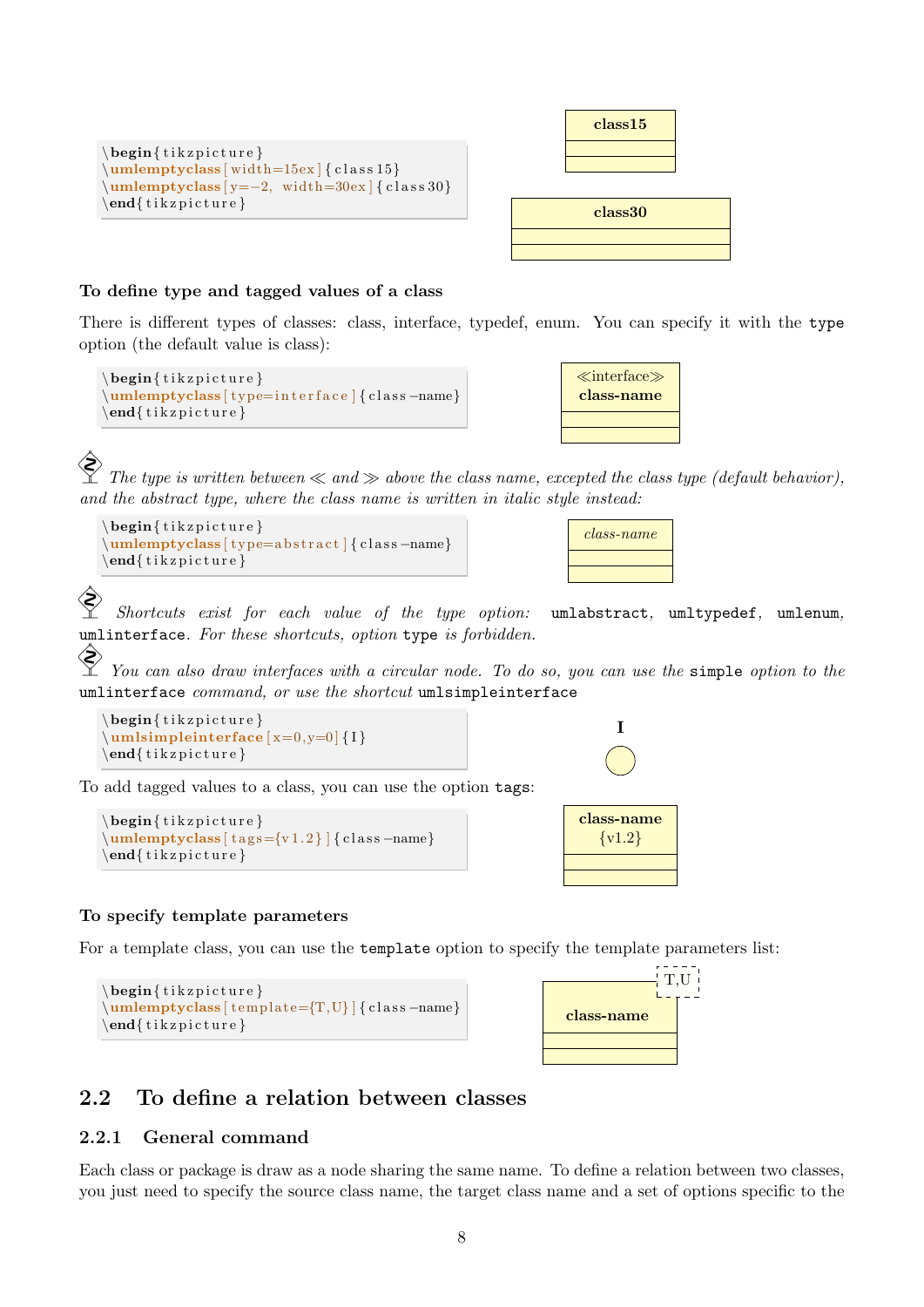relation:



From a UML semantic point of view, there are 12 different relations. Every type of relation is defined in TikZ-UML :

A dependency: You can use the umldep command



An association: You can use the umlassoc command

| A <sub>1</sub> | A2 |
|----------------|----|
|                |    |
|                |    |

A unidirectional association: You can use the umluniassoc command

| ${\bf A1}$ | A2 |
|------------|----|
|            |    |
|            |    |

An aggregation: You can use the umlaggreg command



A unidirectional aggregation You can use the umluniaggreg command

| ${\bf A1}$ | A2 |
|------------|----|
|            |    |
|            |    |

A composition: You can use the umlcompo command

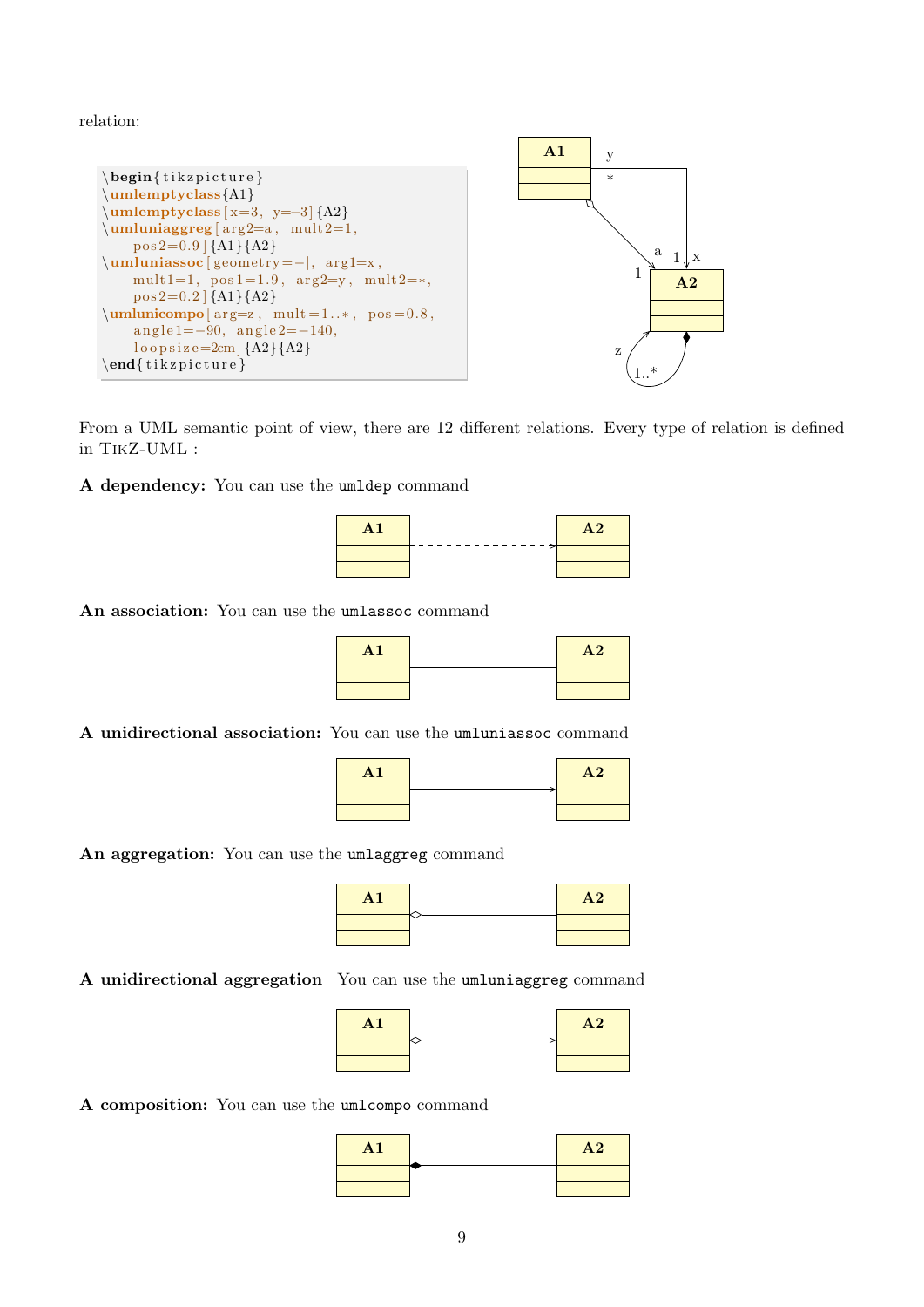A unidirectional composition: You can use the umlunicompo command

| H <sub>1</sub> | A <sub>2</sub> |
|----------------|----------------|
|                |                |
|                |                |

An import: You can use the umlimport command



An inheritance: You can use the umlinherit command

| A <sub>1</sub> | A2 |
|----------------|----|
|                |    |
|                |    |

An implementation: You can use the umlimpl command

| $\mathbf{A1}$ | - –⊳⊢ | A2 |
|---------------|-------|----|
|               |       |    |
|               |       |    |

A nesting: You can use the umlnest command

| A <sub>1</sub> | A2 |
|----------------|----|
|                |    |
|                |    |

A realization: You can use the umlreal command

 $\mathbf{A1}$   $\mathbf{A2}$ 

These 12 shortcuts are based on the same scheme (the umlrelation command) and take theoretically the same set of options. Nevertheless, some options concern only part of them.

#### <span id="page-10-0"></span>2.2.2 To define the geometry of a relation

<span id="page-10-1"></span>As you may have seen in previous examples, you can specify the geometric shape of a relation with the geometry option. It needs a value among the following list: - - (straight line), -| (horizontal then vertical), |- (vertical then horizontal), -|- (horizontal chicane) ou |-| (vertical chicane). These values are very inspired from TikZ philosophy.

It seems that this option is used very often. That is why a shortcut of the umlrelation command has been defined each possible value of the geometry option:

umlHVrelation: shortcut of umlrelation with geometry=-|

umlVHrelation: shortcut of umlrelation with geometry=|-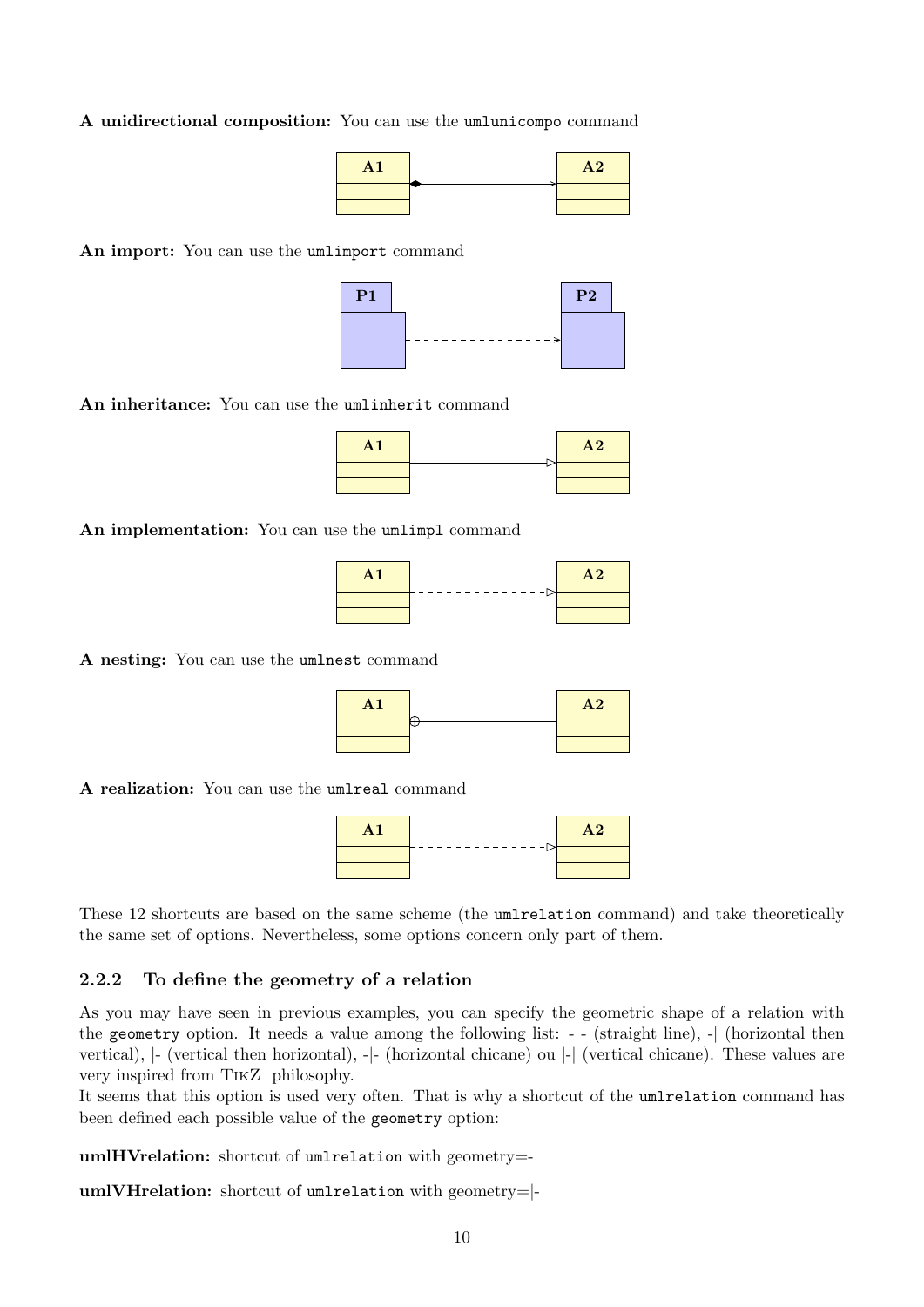umlHVHrelation: shortcut of umlrelation with geometry=-|-

umlVHVrelation: shortcut of umlrelation with geometry=|-|

 $\hat{\diamondsuit}$ For each of these  $\lambda$  shortcuts, the geometry option is forbidden. There is no shortcut for the value - -: this is the default value for the umlrelation command.

## <span id="page-11-0"></span>2.2.3 To adjust the geometry of a relation

When the geometry is built with 2 segments, you can define the coordinates of the auto-built point, named control node. Then, instead of using umlrelation, you should use the umlCNrelation command, or one of its 12 shortcuts:



When the geometry is built with 3 segments, the relative position of the middle segment between classes is defined by the midlle of the classes nodes. You can adjust this parameter with the weight option:

<span id="page-11-3"></span>

In some cases, this option is not very convenient, because it needs to compute the option value to give. There is another possibility by uusing the arm1 and arm2 options, that control the size of the first and last segment respectively. Let's see the 2 following examples using respectively the weight option and the arm1 option:

<span id="page-11-2"></span><span id="page-11-1"></span>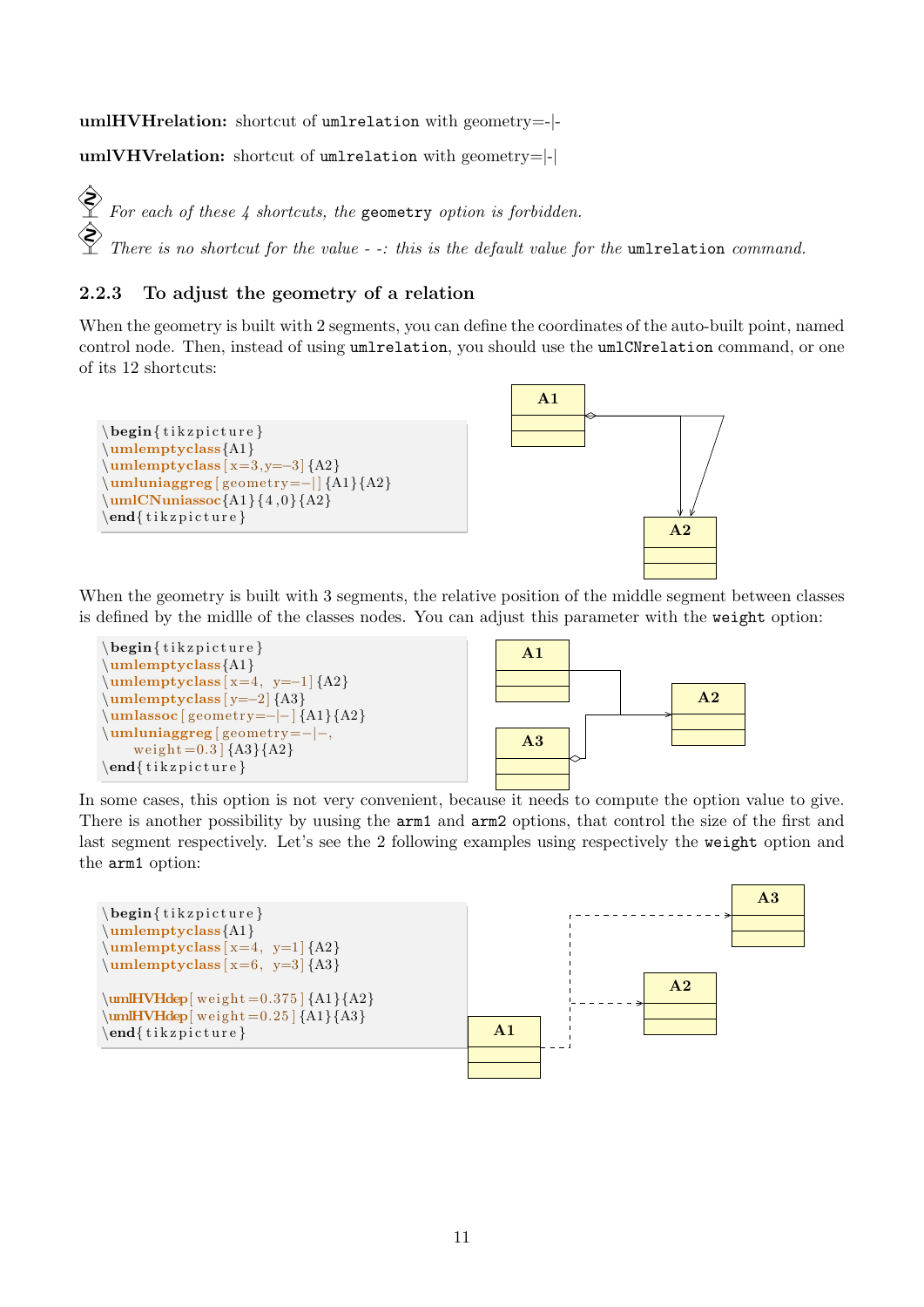

The arm1 and arm2 options also take negative values. How does it work then ? A positive value means an arm oriented to the right direction (to the right or to the top), whereas a negative valuemeans an arm oriented to the opposite direction, that allows you to draw other 3-segments relations:



### <span id="page-12-0"></span>2.2.4 To define informations about attributes of a relation

A relation means a dependency between two classes and represents an attribute in most of the cases. You can define its name with the arg1 option or the arg2 option, and its multiplicity with the mult1 option or the mult2 option:



For unidirectional relations, you should use only arg2 and mult2 options. That is why shortcuts have been defined, namely the arg option and the mult option respectively.

In addition, when you define the name and the multiplicity of an attribute, you may prefer use the all-in-one following options attr1, attr2 and attr:

| $\begin{cases}$ begin{tikzpicture}     |    |       |       |                |
|----------------------------------------|----|-------|-------|----------------|
| $\umlemptyclass{A1}$                   |    |       |       |                |
| $\umlemptyclass[x=5]{A2}$              | A1 | arg1  | arg2  | A <sub>2</sub> |
| $\umlassoc[attr1=arg1   mult1,$        |    | mult1 | mult2 |                |
| $\text{attr2=arg2}$   mult2   {A1}{A2} |    |       |       |                |
| $\end{iikzpicture}$                    |    |       |       |                |

This has an advantage: the semantic of the two values has disappeared and you can switch them for convenience:

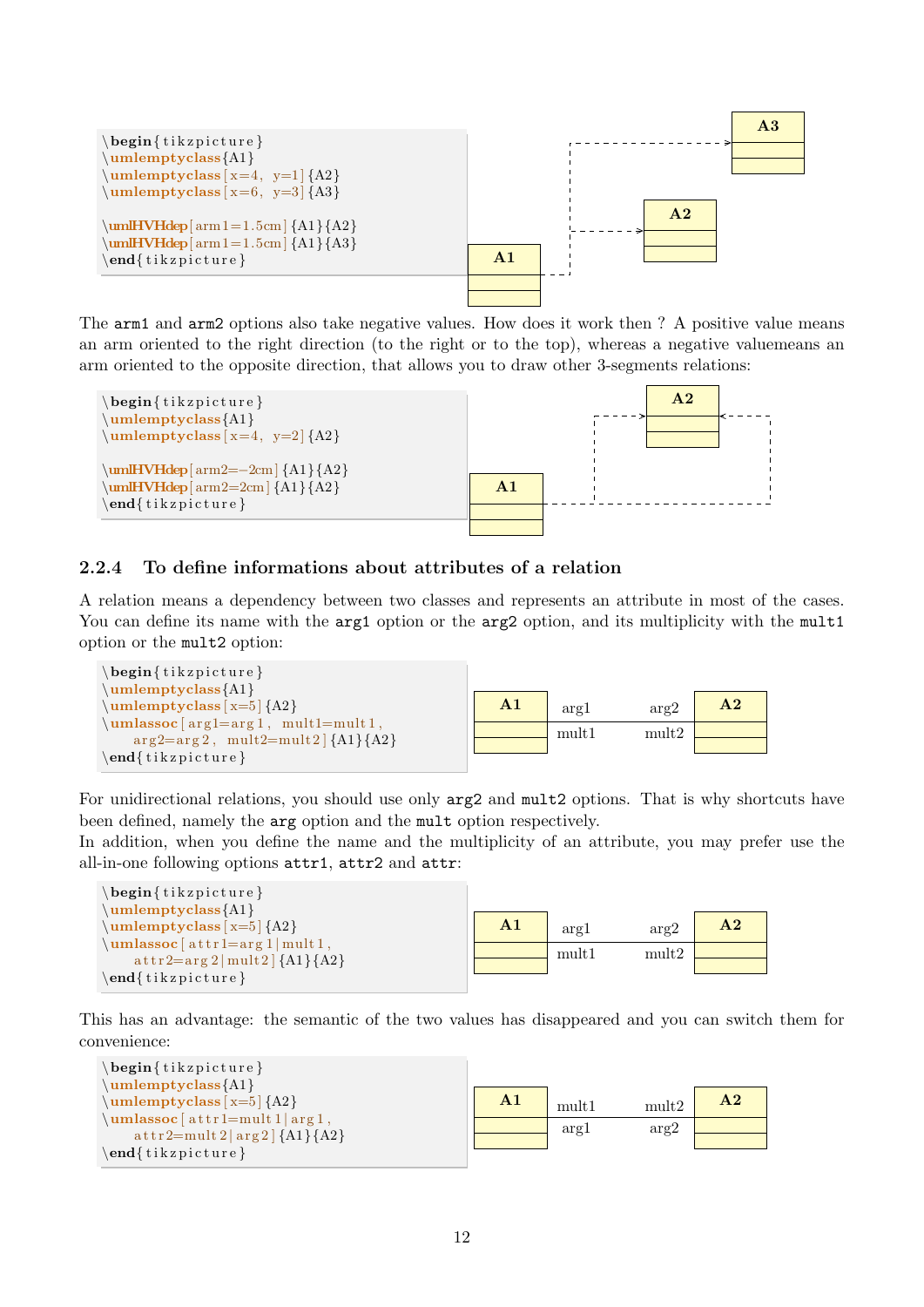## <span id="page-13-0"></span>2.2.5 To place information about attributes of a relation

You can place information seen in previous section with the following options:  $pos1, pos2$  and  $pos$ . The umlrelation command determine by itself if name and multiplicity should be written on left and right or on top and bottom of the arrow, according to the geometry and their placement. For those who know TikZ enough, the mechanism is based on auto and swap options.



You may have noticed that the range of values of the position depends on the number of segments composing the arrow. For a straight line, position has to be between 0 (source class) and 1 (target class). If there are 2 segments, then position has to be between 0 et 2 (target class), the value 1 corresponding to the control node. Otherwise, position has to be between 0 et 3, values 1 and 2 corresponding to the first and second control node respectively.

#### <span id="page-13-1"></span>2.2.6 To adjust the alignment of information about attributes of a relation

Name and multiplicity of an attribute, when they are written on top and bottom of the relation, are centered by default. You can define an other alignment. The options align1, align2 and align are used to have ragged right or ragged left text:



### <span id="page-13-2"></span>2.2.7 To define and place the stereotype of a relation

<span id="page-13-3"></span>The stereotype of a relation is a keyword contained between  $\ll$  and  $\gg$ . You can define it with the option stereo and place it with the option pos stereo.

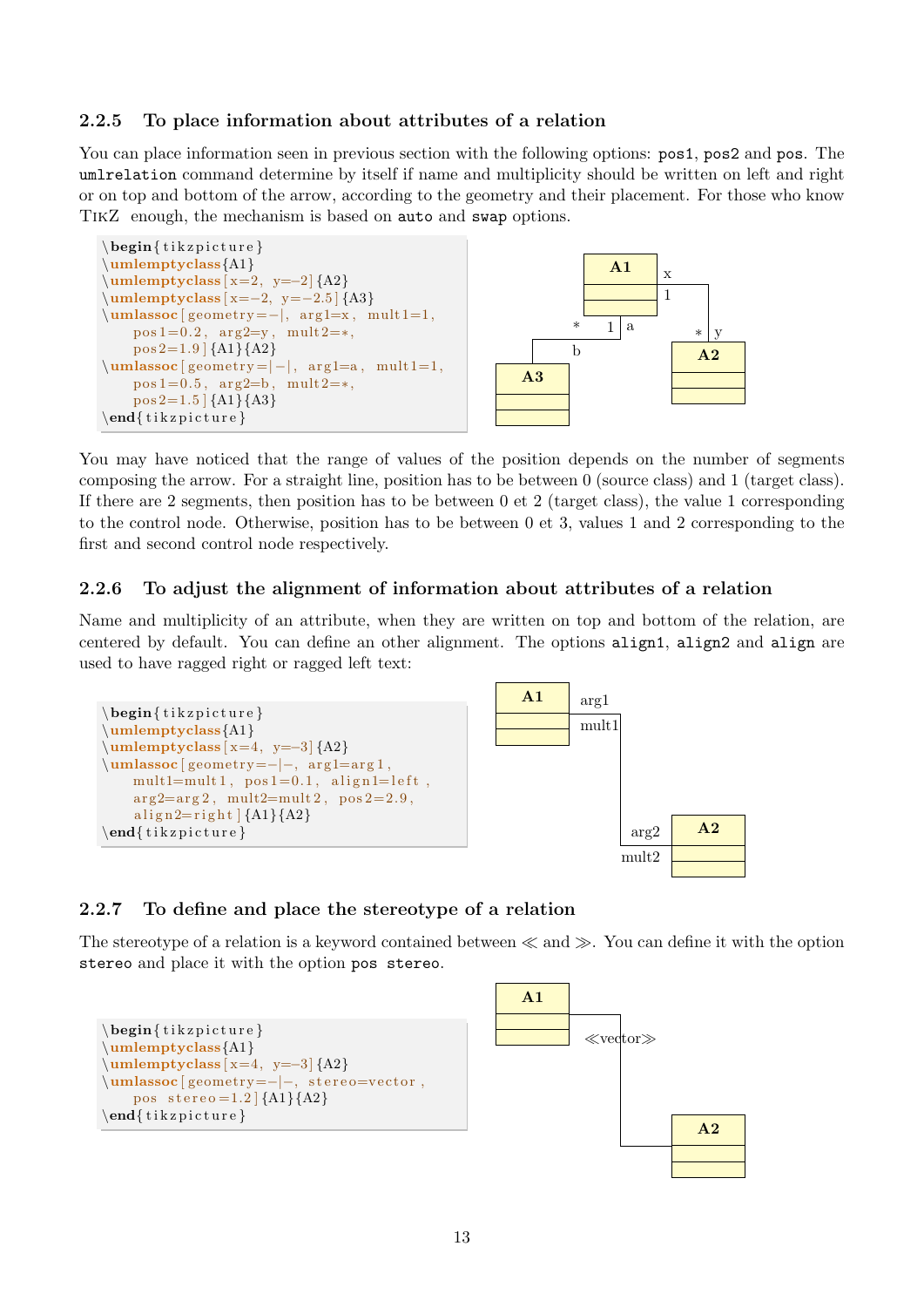### <span id="page-14-0"></span>2.2.8 To modify the anchor points of a relation

The default behavior of a relation is to start from the center anchor of the source class node and to end to the center anchor of the target class node. You can adjust this with the options anchor1 and anchor2.

<span id="page-14-3"></span>

<span id="page-14-2"></span>

You give angular values in degree and they can be negative. The internal mechanism of TIKZ uses modulos. The value 0 is east, 90 is north, 180 (or -180) is west, et 270 (or -90) is south. The following figure illustrates this option and its angular meaning on 2 examples of rectangular nodes, (class nodes for instance). You can notice that border anchors (to use TikZ vocabulary) depend on node dimensions.



You will very often define anchor1 and anchor2 simultaneously. In this case, you can use the all-in-one option anchors:

<span id="page-14-4"></span>



### <span id="page-14-1"></span>2.2.9 To define a recursive relation

You can define recursive relations, namely a relation from a class to itself. Then, the geometry option is disabled, but 3 specific options are available: angle1 determines the start angle, angle2 determines the end angle, and loopsize controls the size of the loop.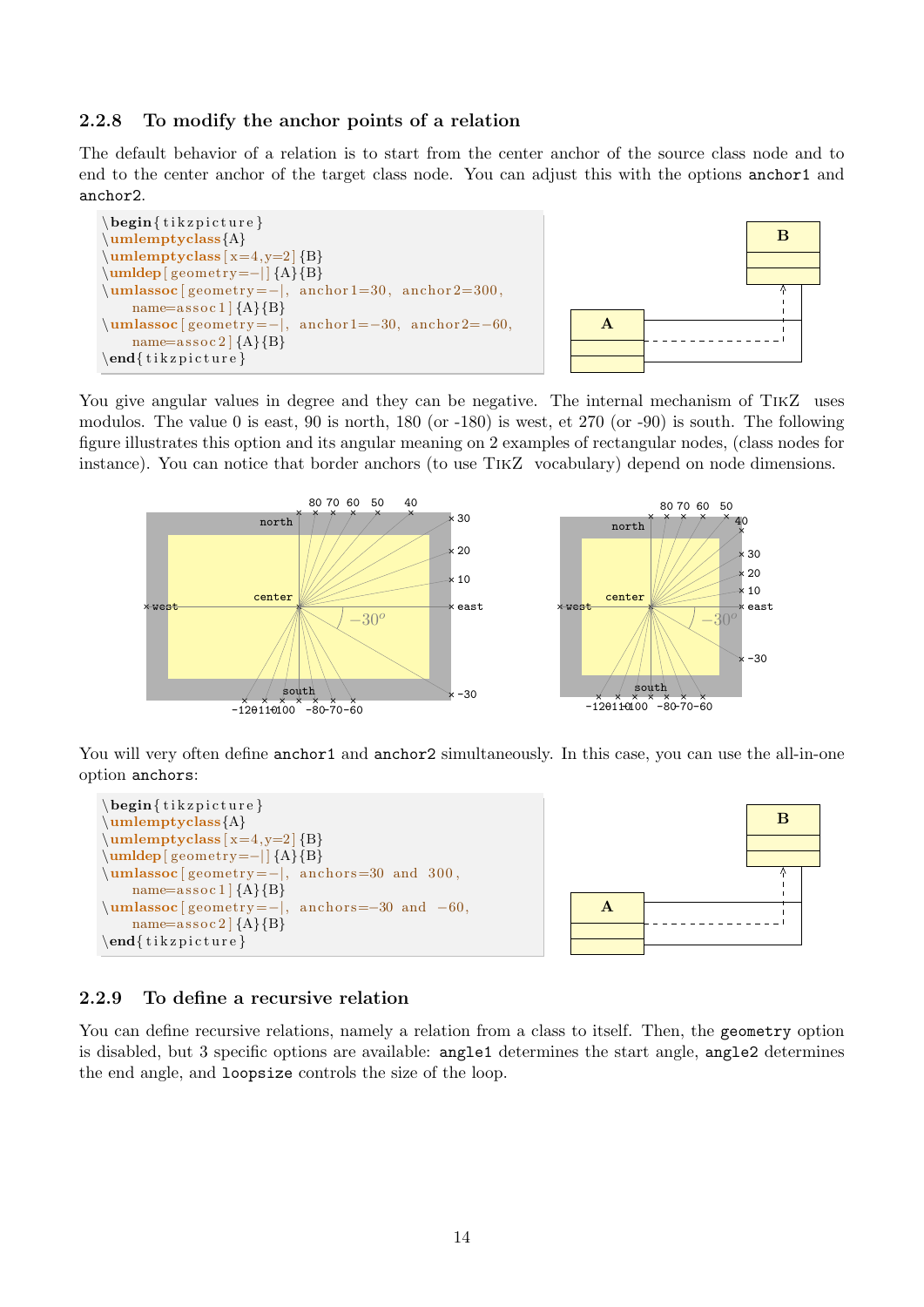



When you use recursive relations, you will notice that you will need the 3 options simultaneously. This is the reason why a compact form is defined, the recursive option, and the following syntax:

```
\begin{cases} begin{ tikzpicture }
\umlemptyclass{A1}
\umlassoc [ arg=x, mult=1, pos = 0.6,
    recursively = -90|-140|2cm {A1}{A1}
\umlassoc [arg=y, mult=1..*, pos=0.6,recursively = -90|-140|4cm {A1}{A1}
\umlassoc [ arg=z, mult = 0..*, pos = 0.8,
    recursively = -90|0|2cm {A1}{A1}
\end{math} (tikzpicture)
```


### <span id="page-15-0"></span>2.2.10 Name of auto-built points of a relation

In order to understand the purpose of giving a name to a relation, one should explain how arrows are defined.

To build an arrow, we need to define control nodes, and a name for each one. The only way to identify a relation is to give a name using a id counter. This counter is incremented each time we define a relation in a picture. Let's suppose the relation has the id  $i$ . The name of the relation, called relname in the following, is: relation- $i$ 

The first defined node is the middle of the class nodes. It is called *relname-middle*. To simplify, we will not deal with the placement of the argument and its multiplicity here. So, there are 3 cases:

1. If the arrow is a straight line or a recursive line, it is renamed in relname-1.



2. If the arrow has one right angle, the node placed at the angle is named relname-2, that is enough to draw the arrow. 2 other nodes are defined, placed at the middle of each arc and named respectively relname-1 and relname-3.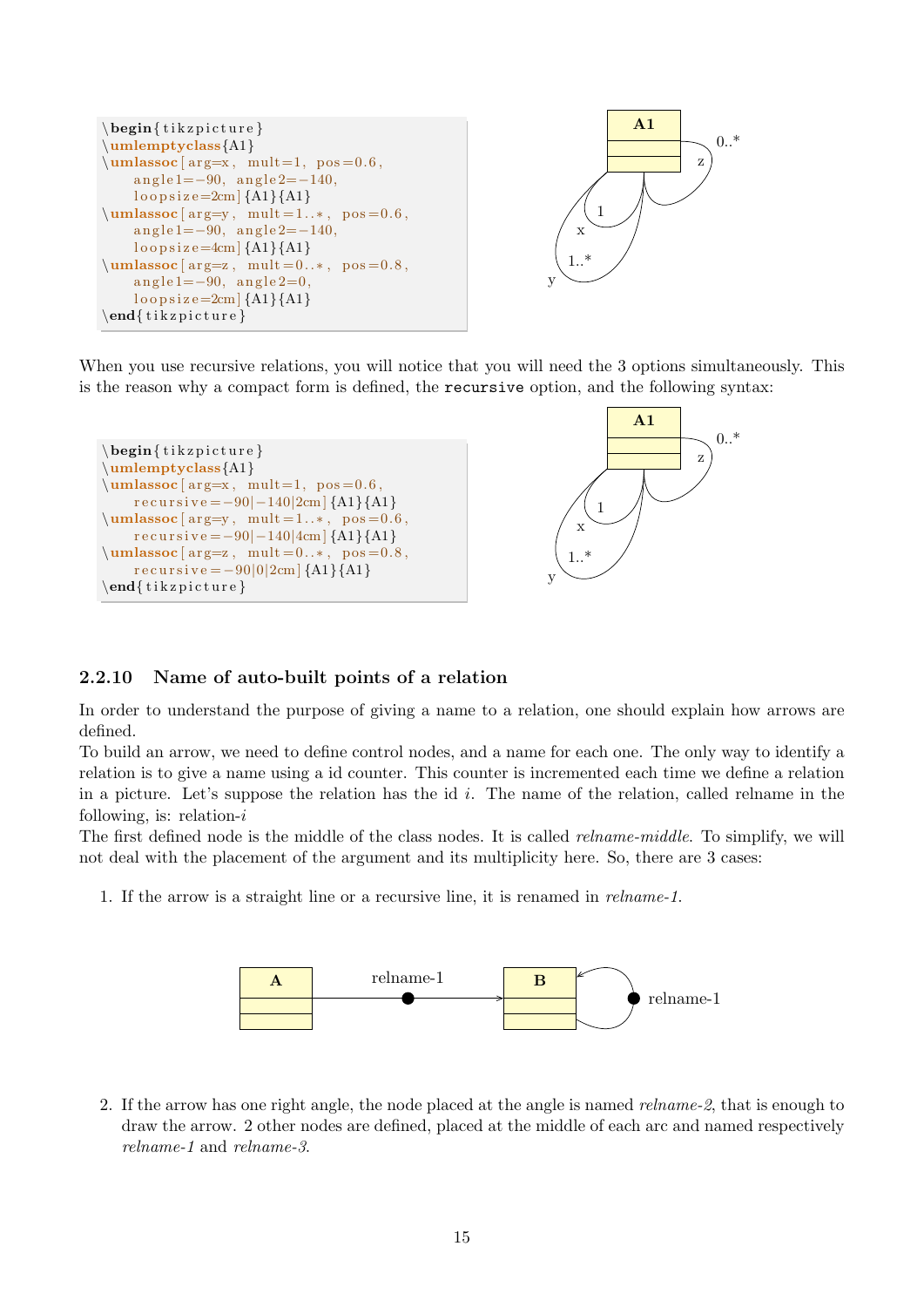

3. If the arrow has 2 right angles, they are defined with relname-middle, that is enough to draw the arrow. Nodes placed at the angles are named respectively relname-2 and relname-4. 3 other nodes are defined, at the middle of each arc, named respectively *relname-1*, *relname-3*, and *relname-5*.



This default behavior is not easy to use, because the value of the counter is not defined by the user, and depends on the order of definition of the relations in the picture. This is the reason why you can define relname thanks to the name option. In the two following sections, you will see when this option is useful.

## <span id="page-16-0"></span>2.2.11 To draw an intersection point between relations

When you draw a diagram, it occurs that relations cross other ones or share arcs. Let's take two crossing arrows. Can both start points go graphically to both end points ? If yes, you will want to draw a point at the intersection of the arrows, and this point should be a control node of one the the relations. To define the point, you can use the umlpoint command.



## <span id="page-16-1"></span>2.2.12 Advanced styling of a relation

On a relation, you can use every TikZ option, thickness options for instance:



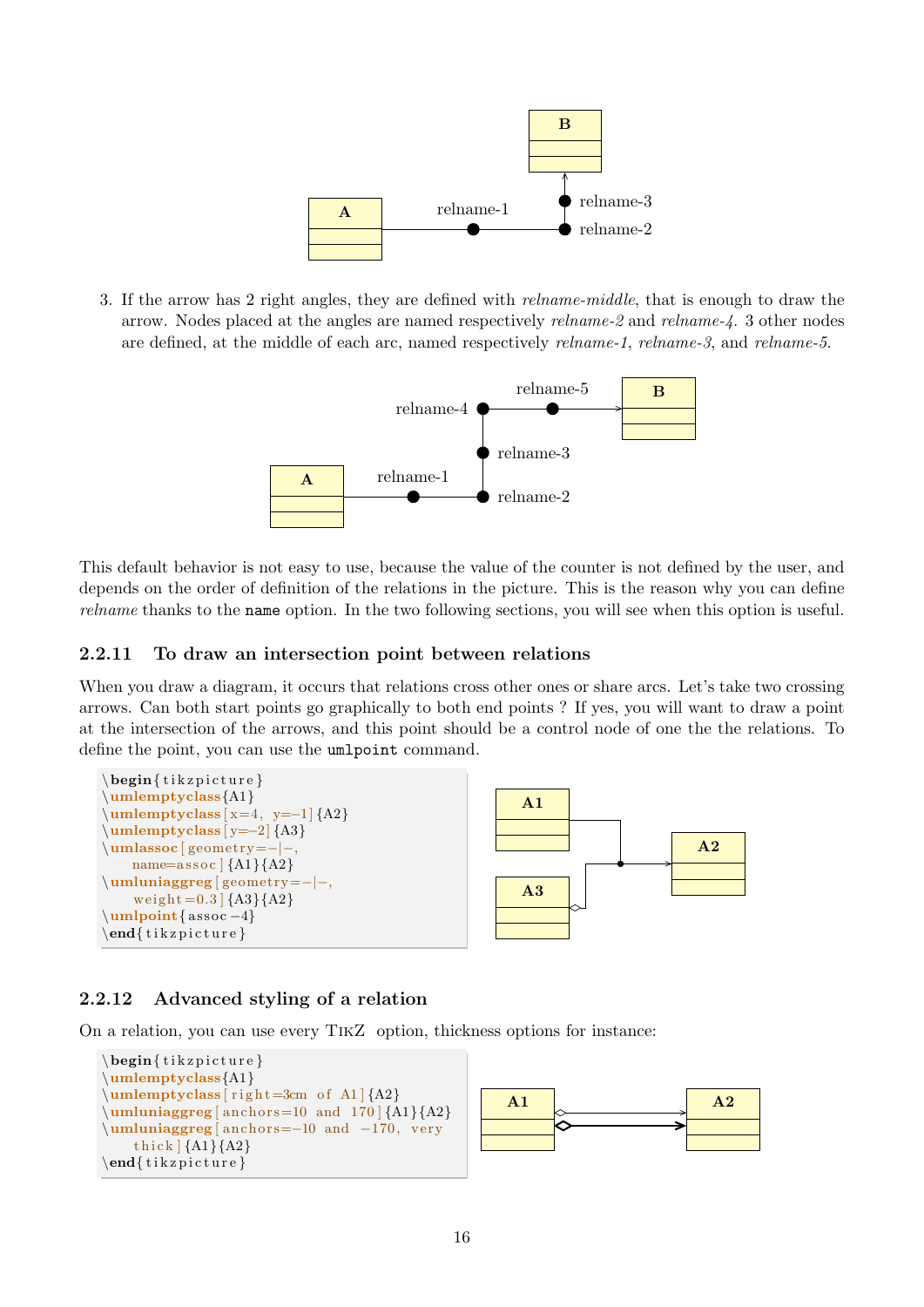### <span id="page-17-0"></span>2.2.13 N-ary associations

Sometimes, you need to draw a relation between more than two classes, namely a n-ary association. To do so, you have to draw the main node of such a relation, ans link it to every class it has to be linked:



The umlNarynode command accepts the following options:

- width: to set the width of the node
- name: to give a name to the node and use it in others macros
- below, below left, left, above left, above, above right, right, below right: to place the label of the n-ary node. Contrary to their equivalents in TikZ , these options has to be used without values. The default is above.

 To use advanced positioning, do not forget to load TikZ library positioning

## <span id="page-17-1"></span>2.3 Comments / constraints note

A note is a text comment attached to a class or a relation. The umlnote command needs the name of the node as argument:



Here again, you can give the name of a control node of a relation to attach the note. Giving a name to the relation will be very useful:



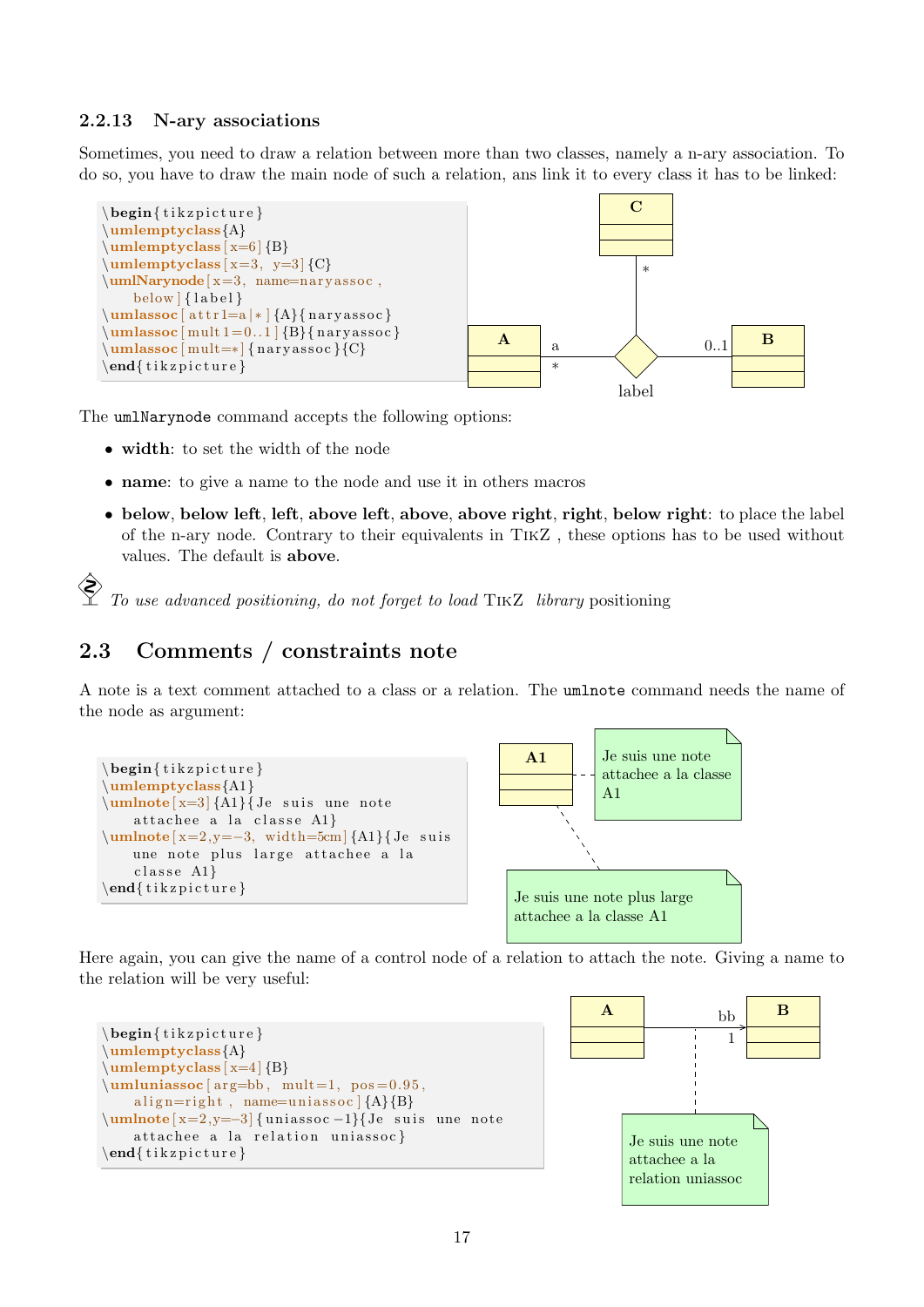Notes have 2 uses: comments and contraints (generally in OCL format).

The umlnote command has the following options:

x, y These 2 options define the coordinates of the note.

- width This option defines the width of the note. For TIKZ users, it encapsulates the text width option
- weight, arm, anchor1, anchor2, anchors These options has the same behavior as for umlrelation. arm being equivalent to arm1, namely attached to the note.



For a note, you can also use the geometry option, as for umlrelation. Default value is –. For other values, aliases have been defined: umlHVnote, umlVHnote, umlHVHnote and umlVHVnote. ◈

For each of these aliases, the geometry option is forbidden.

## <span id="page-18-0"></span>2.4 Association class

Drawing an association class is very easy with TIKZ-UML. It is just a class and a dependency between this class and a built point of another relation. The umlassocclass makes it for you:



As the command is like a class and a relation, you can use the following options: x, y, width (default is 10ex), type (default is class), template coming from the umlclass environment, and name, geometry (default is - -), weight, arm, anchor1, anchor2, and anchors coming from the umlrelation command.

## <span id="page-18-1"></span>2.5 Advanced features for positioning

umlpackage, umlclass and their aliases, umlnote and umlassocclass can accept every option key defined for nodes in TikZ . In this section, you will see how some of them can be used for advanced features.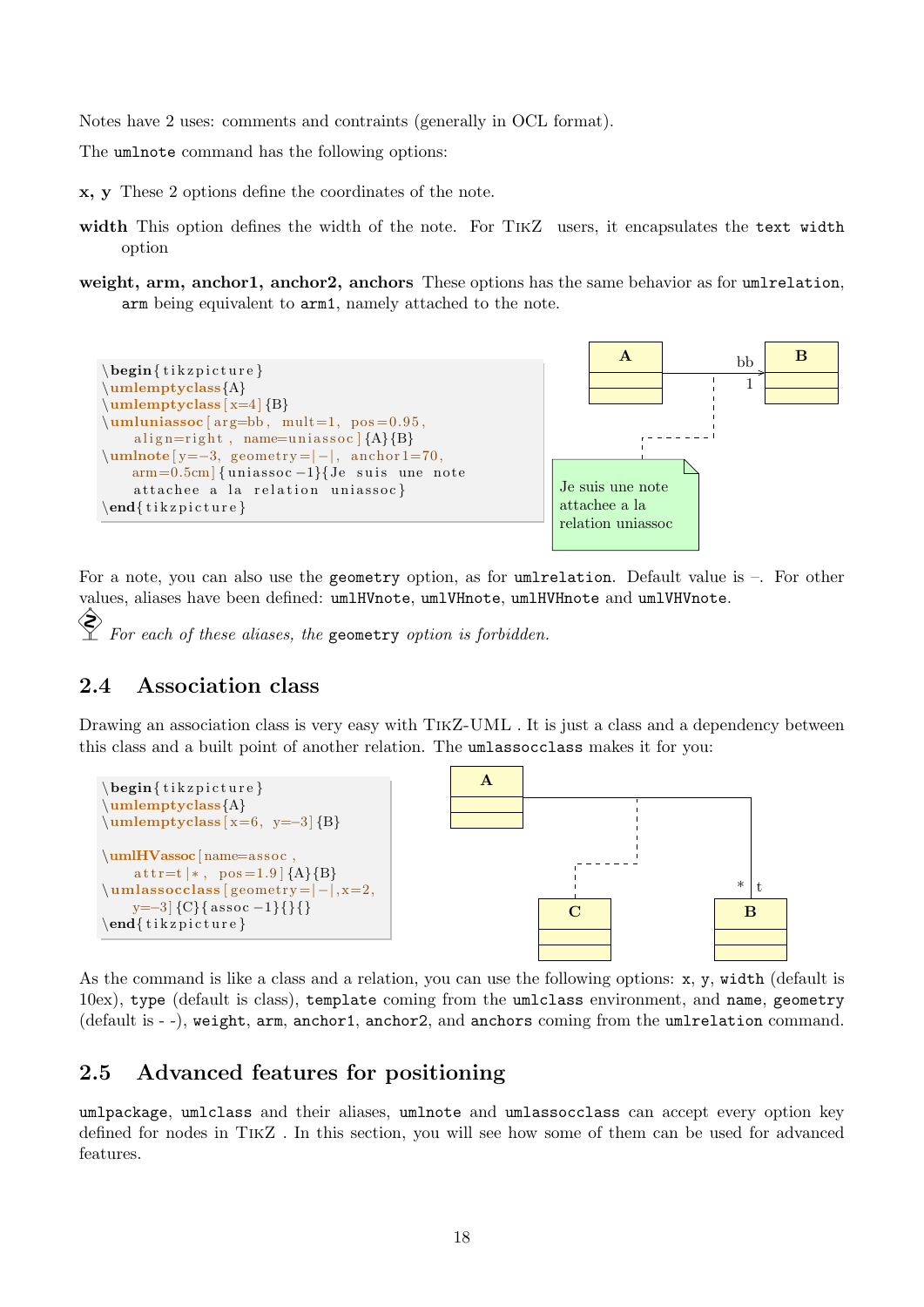## <span id="page-19-0"></span>2.5.1 Horizontal and vertical alignment

In a class diagram, classes have different width and height. For a graphical purpose, you may want to align them horizontally or vertically. Let's take the following example:



The y coordinate defines the center of the class node. It will be better in this example to have classes B and C top-aligned. A solution is to define manually the y value for C, but it is not very convenient. You may prefer use the anchor option. If you specify anchor=north, the y coordinate will define the top center anchor of the node, instead of the center. You may take a look at the differences between both codes.



In a similar way, you may use anchor=east to right align classes, anchor=west to left align classes or anchor=south to bottom align classes.

For empty packages, association classes and notes, you can also use the mechanism.

## <span id="page-19-1"></span>2.5.2 Relative positioning

Using the x-y coordinate system may be very hard in big diagrams, when you have to change position of elements in order to fit the diagram to the page. Relative positioning may be useful in this case, namely advanced syntax of options above, left, below, right, above left, below left, below right and above right provided by the TikZ library positioning.

Let's take the previous example, you can define B by its cordinates  $(-2,-2)$  or by saying that B is 2cm below and 2cm left of A. You can also define C by saying it is 4cm right of B. Notice that because of the top alignment of B and C, the latter is defined 4cm right of B.north.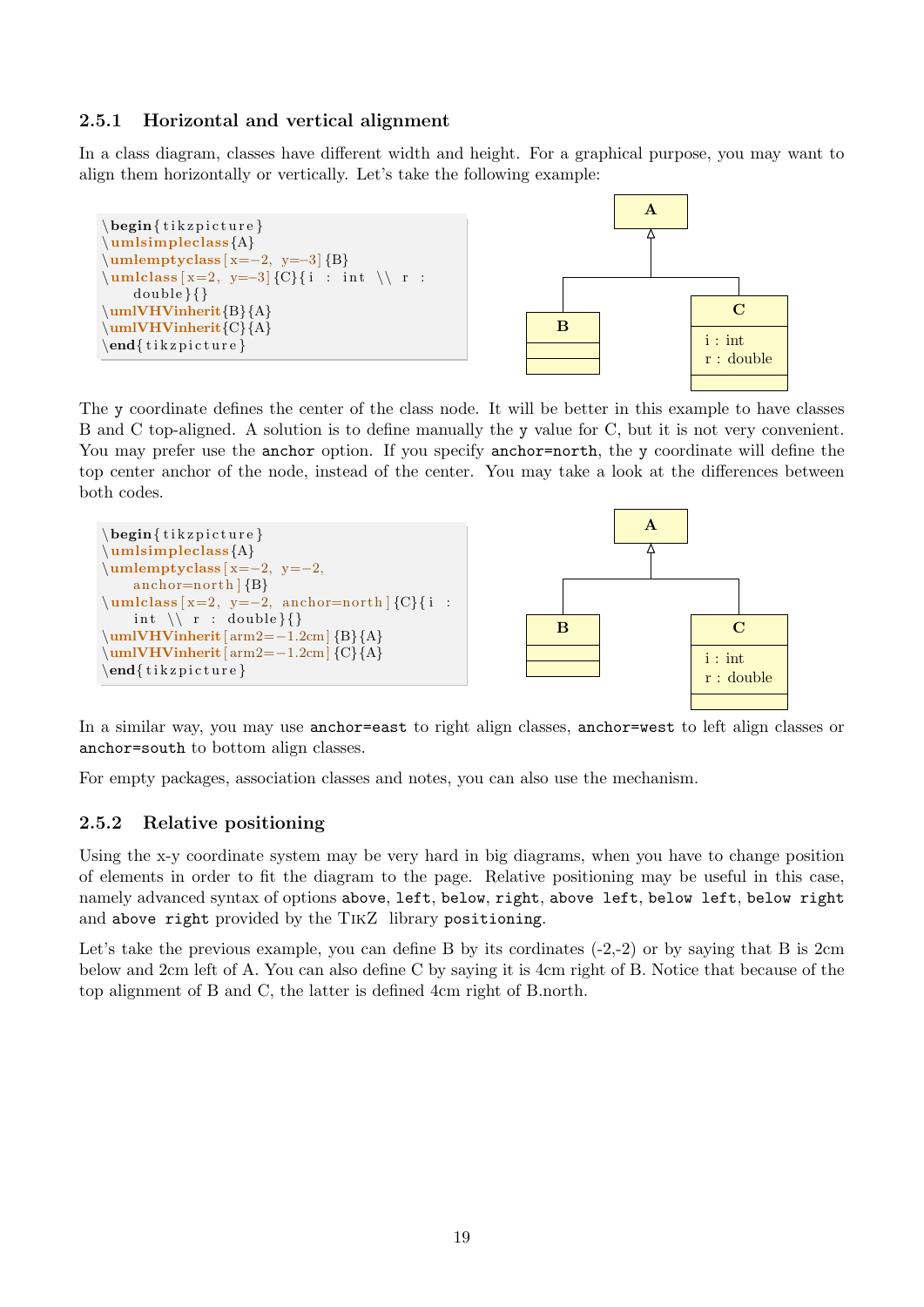

For empty packages, association classes and notes, you can also use the mechanism.

## <span id="page-20-0"></span>2.6 To change preferences

Thanks to the tikzumlset command, you can change default preferences for packages, classes and notes. The available options are:

text: allows you to set default text color for every drawn object (=black by default),

draw: allows you to define default edge color for every drawn object (=black by default),

fill class: allows you to define the default background color of a class node (=yellow!20 by default),

fill template: allows you to define the default background color of a template node (=yellow!2 by default),

fill package: allows you to define the default background color of a package  $(=\text{blue}!20 \text{ by default})$ ,

fill note: allows you to define the default background color for a note  $(=green!20$  by default),

**font:** allows you to define the default font style for every drawn object  $(=\mathbf{S} \cdot \mathbf{S})$  by default).

 $x:$  allows you to set the default first coordinate  $(=0$  by default)

**y:** allows you to set the default second coordinate  $(=0$  by default)

package type: allows you to set the default package type (=package by default)

class width: allows you to set the default class width  $(=10ex)$  by default)

simple interface width: allows you to set the default width of a simple interface  $(=4e<sub>x</sub>$  by default)

class type: allows you to set the default class type (=class by default)

narynode width: allows you to set the default n-ary node width  $(=6e<sub>x</sub>$  by default)

relation geometry: allows you to set the default geometry of a relation (=– by default)

relation angle1: allows you to set the default angle1 of a relation  $(=30 \text{ by default})$ 

relation angle2: allows you to set the default angle2 of a relation (=30 by default)

relation loopsize: allows you to set the default loopsize of a relation  $(=3em)$  by default)

relation weight: allows you to set the default weight of a relation  $(=0.5 \text{ by default})$ 

relation pos1: allows you to set the default pos1 of a relation  $(=0.2 \text{ by default})$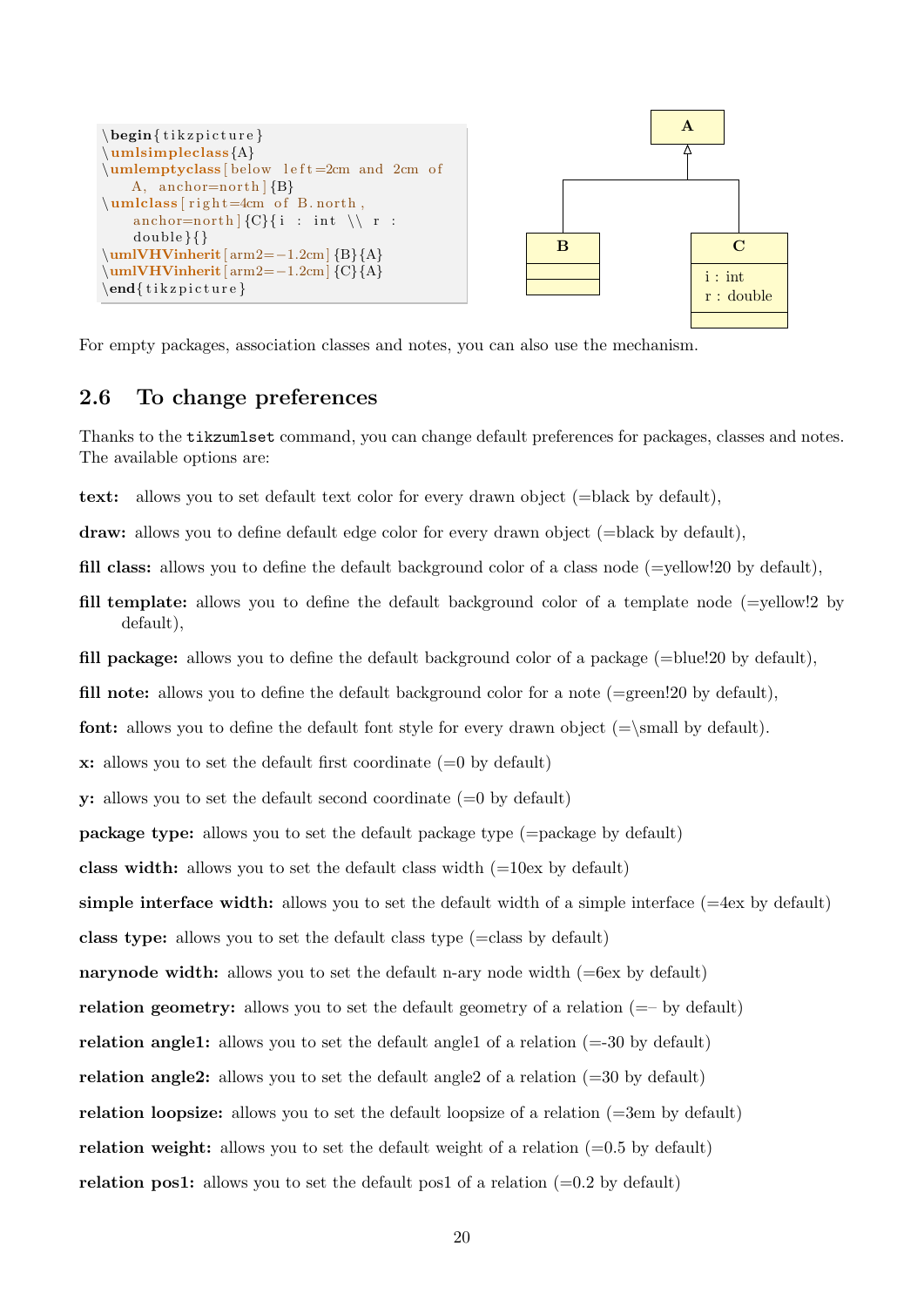relation pos2: allows you to set the default pos2 of a relation  $(=0.8 \text{ by default})$ 

relation pos stereo: allows you to set the default pos stereo of a relation  $(=0.5 \text{ by default})$ 

note width: allows you to set the default note width  $(=3cm)$  by default)

Furthermore, relation commands has the style option taking a TikZ style name as value. Let's see the definition of the umlinherit command:

```
\tikzstyle{tikzuml inherit style}=[color=\tikzumlDefaultDrawColor, -open triangle 45]
\newcommand{\\umlinnerit}{3} || {\umlinherit}3 | | {\umlrelation [style={tikzuml inherit style}, #1] {#2}{#3}}
```
You can easily define a command on this model by defining a particular style.

## <span id="page-21-0"></span>2.7 Examples

### <span id="page-21-1"></span>2.7.1 Example from introduction, step by step

We will now build step by step the picture seen in introduction to understand the behavior of each used command.

### Definition of packages p, sp1 and sp2

The package p is placed at  $(0,0)$  (default), and the sub-packages sp1 and sp2 respectively at  $(0,0)$  and  $(10,-6)$ .

```
\begin{cases} tikzpicture }
\begin{array}{c} \begin{umlpackage}{p}
  \mathbf{setB} ( b : B ) : void \ \ \setminus getB() : B\end{umlpackage}
}{}
  }{}
```
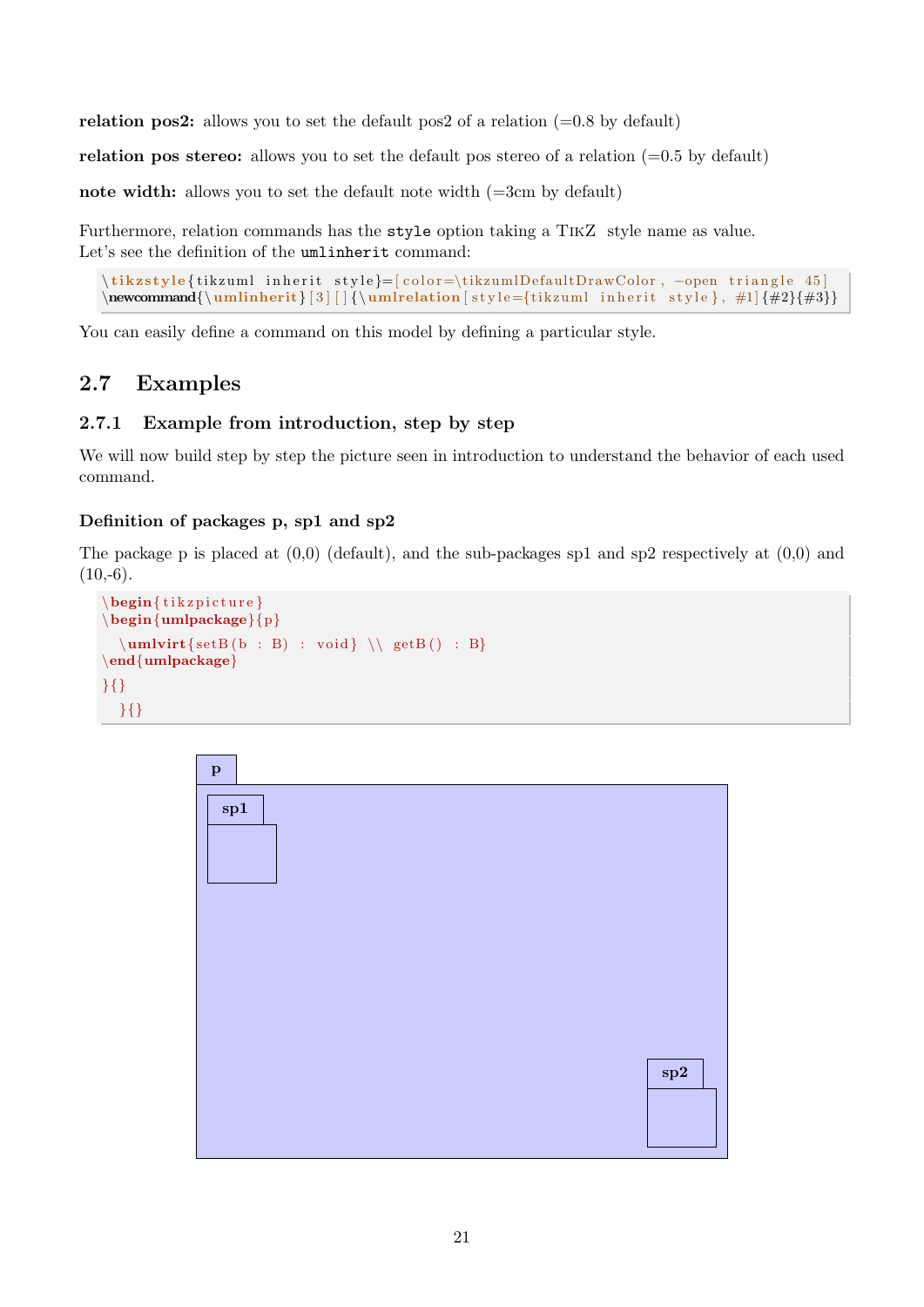#### Definition of classes A, B, C, D and their attributes and operations

The class A is placed at (0,0) in the sub-package sp1 and has a template parameter: T. The class B is placed 3 units below A, still in the sub-package sp1. The interface C is placed at (0,0) in the sub sp2. The class  $D$  is placed at  $(2,-11)$  in the package p.

Class A has two attributes. Class B has one attribute and two operations (one is virtual). Class C has two attributes. Classe D has one attribute.

```
\begin{cases} \begin{ t i k z p i c t u r e }
\begin{umlpackage}{p}
\begin{cases} \begin{cases} \text{sum} \left\{ \text{sp1} \right\} \end{cases} \end{cases}\mathcal{L} umlclass [ template=T] \{A\} {
  n : uint \setminus \setminus t : float
}{}
\mu=3 {B}{
  d : double
}{
   \umlvirt{setB ( b : B) : void } \ \gtrsim getB() : B}\end{umlpackage}
\begin{equation} \begin{array}{c} \text{tunneling} \end{array}\umlinterface{C}{
  n : uint \setminus s : string
}{}
\end{umlpackage}
\mathcal{L} \umlclass [x=2, y=-10 {D}{
  n : uint
  }{}
```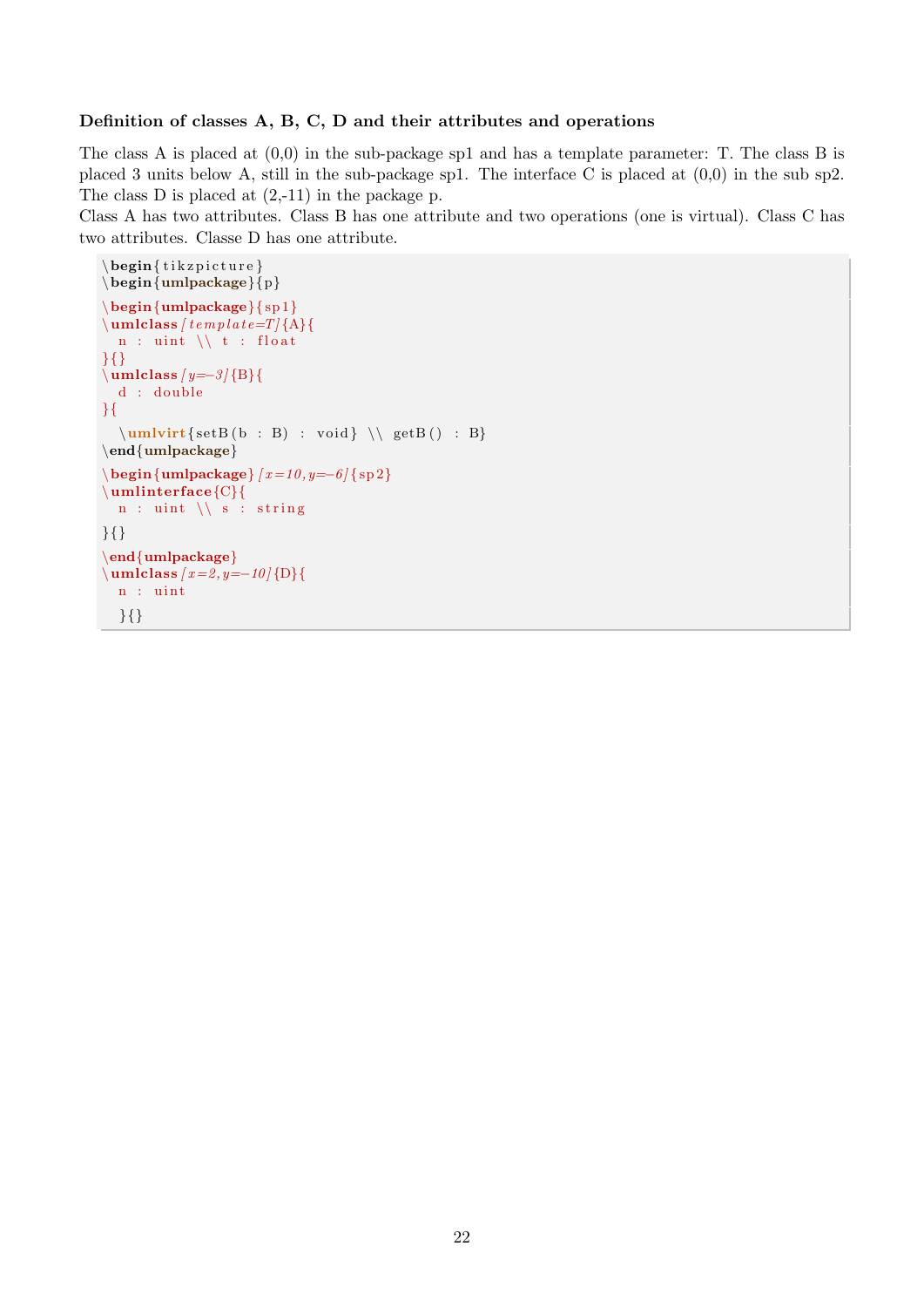

## Definition of relations

We define an association between classes C and B, a unidirectional composition between classes D and C, an import relation named "import" between sub-packages sp2 and sp1 (with modification of anchors), a recursive aggregation on class D and an inheritnce between classes D and B. On thses relations, we will specify argument names and multiplicities. You can notice the value given to place these elements on each arrow according to the geometry.

```
\end{umlpackage}
```
...

```
\mathcal{L} mulassoc [geometry=-|-, arg1=tata, mult 1=*, pos 1=0.3, arg2=toto, mult 2=1, pos 2=2.9,
          align 2= left / {C} {B}\{\text{uniform} \in \text{supp}( \text{supp}(x, \text{supp}(x, \text{supp}(x, \text{supp}(x, \text{supp}(x, \text{supp}(x, \text{supp}(x, \text{supp}(x, \text{supp}(x, \text{supp}(x, \text{supp}(x, \text{supp}(x, \text{supp}(x, \text{supp}(x, \text{supp}(x, \text{supp}(x, \text{supp}(x, \text{supp}(x, \text{supp}(x, \text{supp}(x, \text{supp}(x, \text{supp}(x, \text{supp}(x, \text{supp}(x, \text{supp}(x, \text{supp}(\sum_{\text{uniform} of } \{ geometry = |-, \text{ } anchors = 90 \text{ and } 50, \text{ } name = import / \{ sp2 \} \
```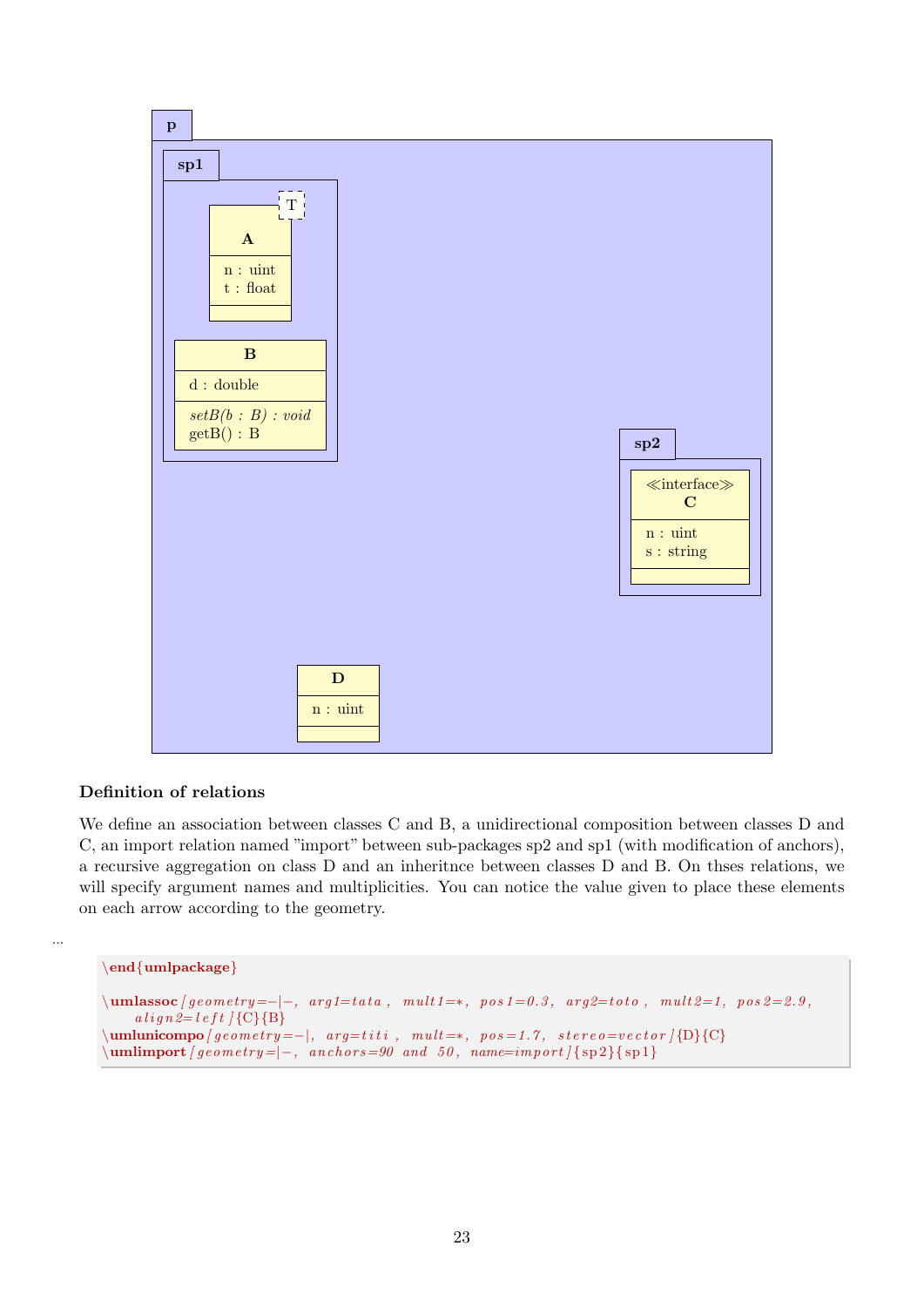

### Definition of notes

...

We add a note attached to class B and a note attached to the import relation.

```
\{\mathbf{unlaggreg} \mid arg = tutu, mult = 1, pos = 0.8, angle 1 = 30, angle 2 = 60, loop size = 2cm \{D\}\sum_{j=1}^{\infty} {D}{B}
\mu \umlnote [x = 2.5, y = -6, width = 3cm {B}{ Je suis une note qui concerne la classe B}
\mu | umlnote [x = 7.5, y = -2] { import -2}{Je suis une note qui concerne la relation d'import }
\end{math} tik z picture }
```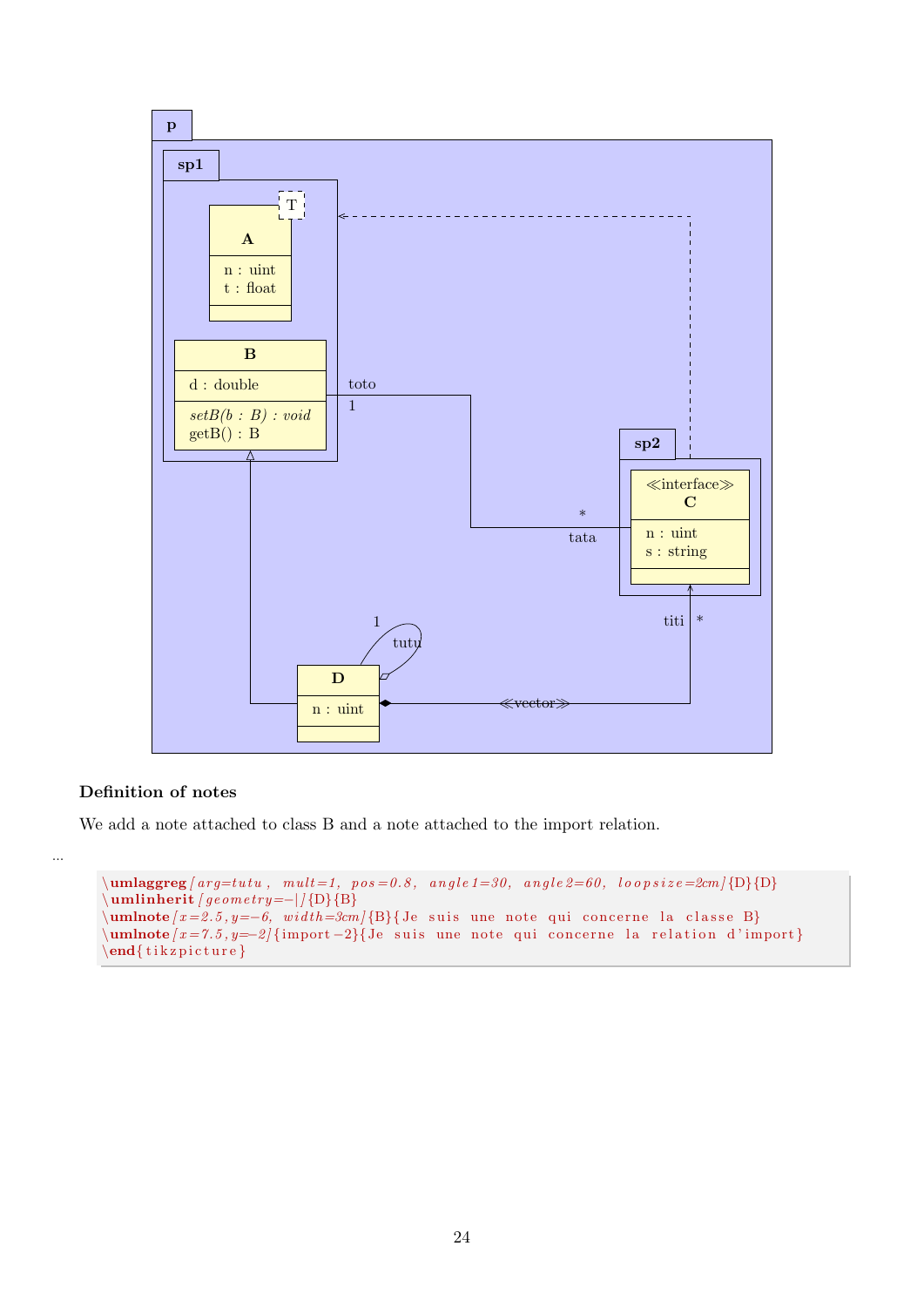

## Setting style

We illustrate the use of the tikzumlset command by changing colors associated to class and font. We can also change colors of a given class with draw, text and fill options.

```
\tilde{\tilde{f}} ill class=red !20, fill template=violet !10, font=\boldsymbol{\delta} footnotesize}
\begin{cases} \text{tikzpicture} \end{cases}. . .
\umlclass [x=2,y=−11, fill=orange!50, draw=white, text=red [{D}{
  n: uint
  }{}
. . .
\end{math} t ik z p i c t u r e }
```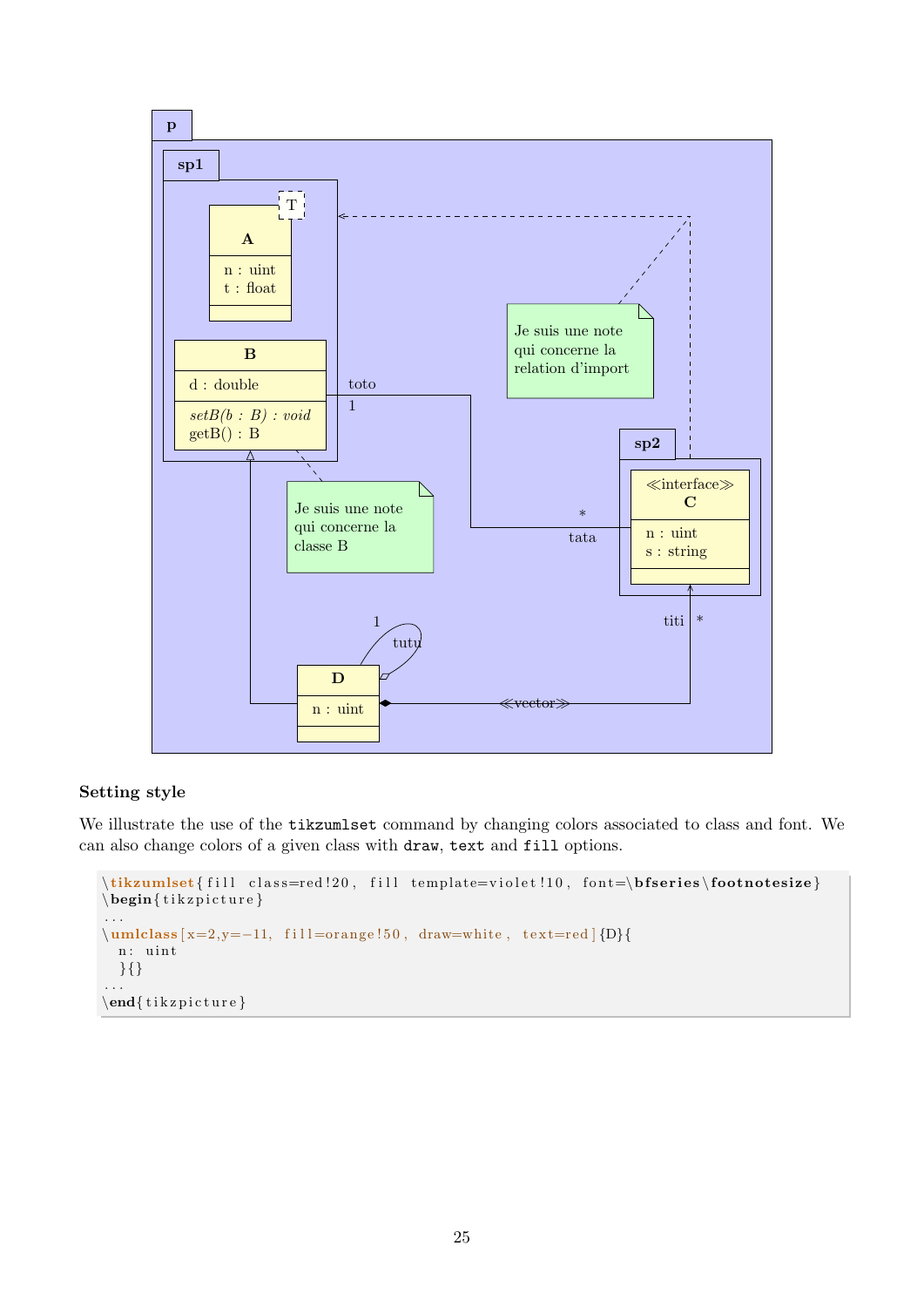

## <span id="page-26-0"></span>2.7.2 To define a specialization of a class

A specialization of a classe is an inheritance from a templace class in which one of the template parameters is defined. To draw this relation, you will use the umlreal command , and its stereo option:



## <span id="page-26-1"></span>2.8 Priority rules of options and known bugs

1. The geometry option has always the priority on the others options. It means for instance that if it has a non-default value, then angle1, angle2 and loopsize options, defining recursive relations, will be ignored.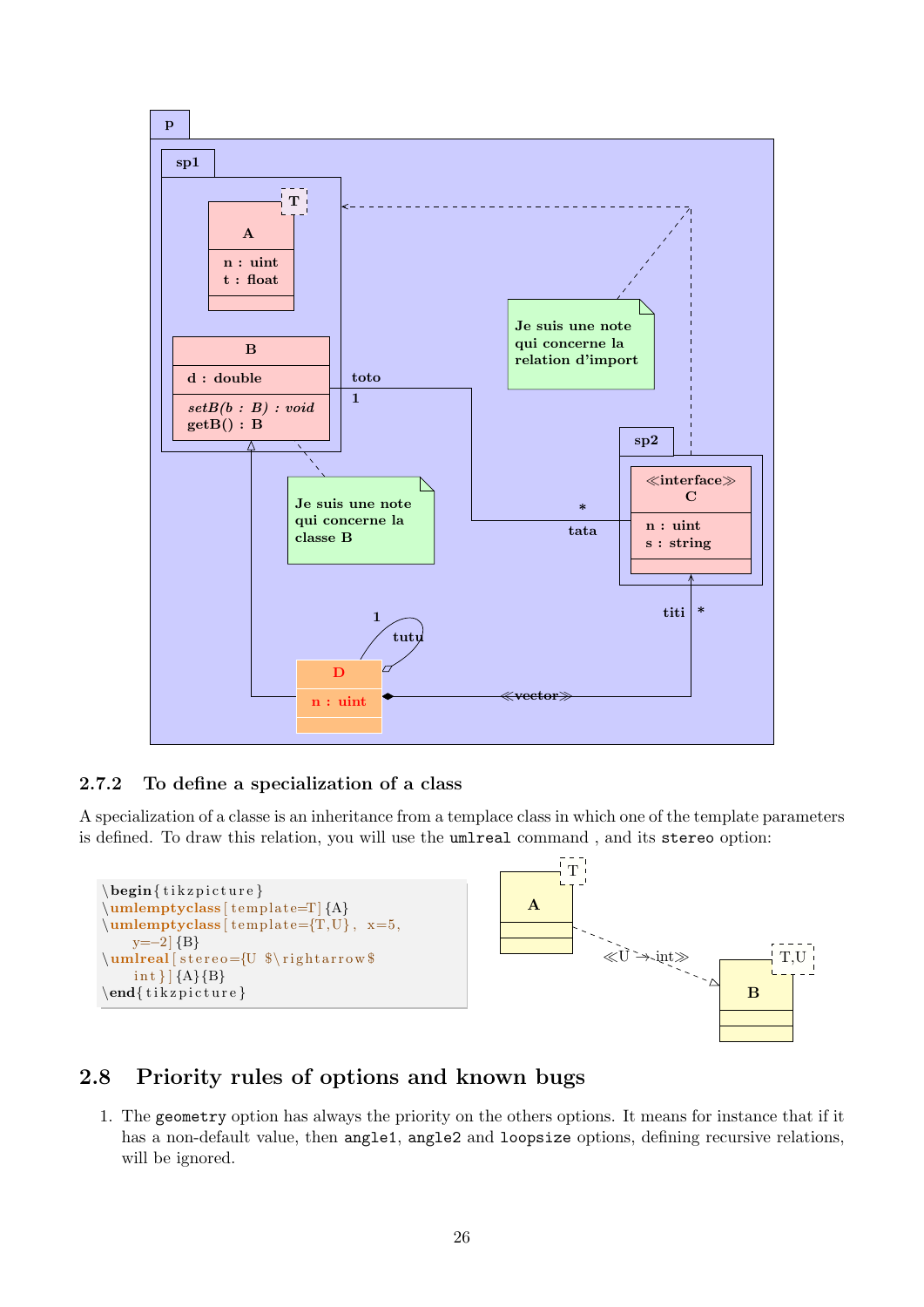2. As far as a template class is concerned, there are cases in which a relation about it will not be drawn correctly, as in the picture below, where the aggregation symbol is hidden by the template parameter:



To solve this problem, you van link the arrow between the template part of class A and class B, by adding the suffix -template and adjusting the start anchor (the -30 value is correct here):



3. If you define a class with a name having the: character in it – typically when you give the namespace of the class – it may have a conflict with the french (or frenchb or francais) option of the babel package. Indeed, these options add a white-space before the: character if the writer forgot it, that is a problem for the access operator::. If we take the example of class definition, we should obtain:

```
\begin{cases} begin{ tikzpicture }
\umlclass{namespace : : A}{
  + n : uint \\ \umlstatic{-- i : int } \\ \# r :
       const float
  }{
  + setA ( i : int ) : void \ \ \ \ \ \ \ \ \ \ \ \ \ \ \ getA() :A}
}
\end{math} tik z p i c t u r e }
```


The solution is to use a specific macro given by these options of babel package you have to use in the preamble of your document:

 $\{ {\rm AutoSpacePunction} = {\rm false} \}$ 

4. The automatic placement of argument names and multiplicity on a relation can be surprising when you can to deactivate it. Let's take the example shown in introduction. If we focus on the association relation and its attributes toto and tata, toto is above, tata is below. If we justify to the right the tata attribute (and change its position to  $(0.1)$ , positions of tata and its multiplicity exchange.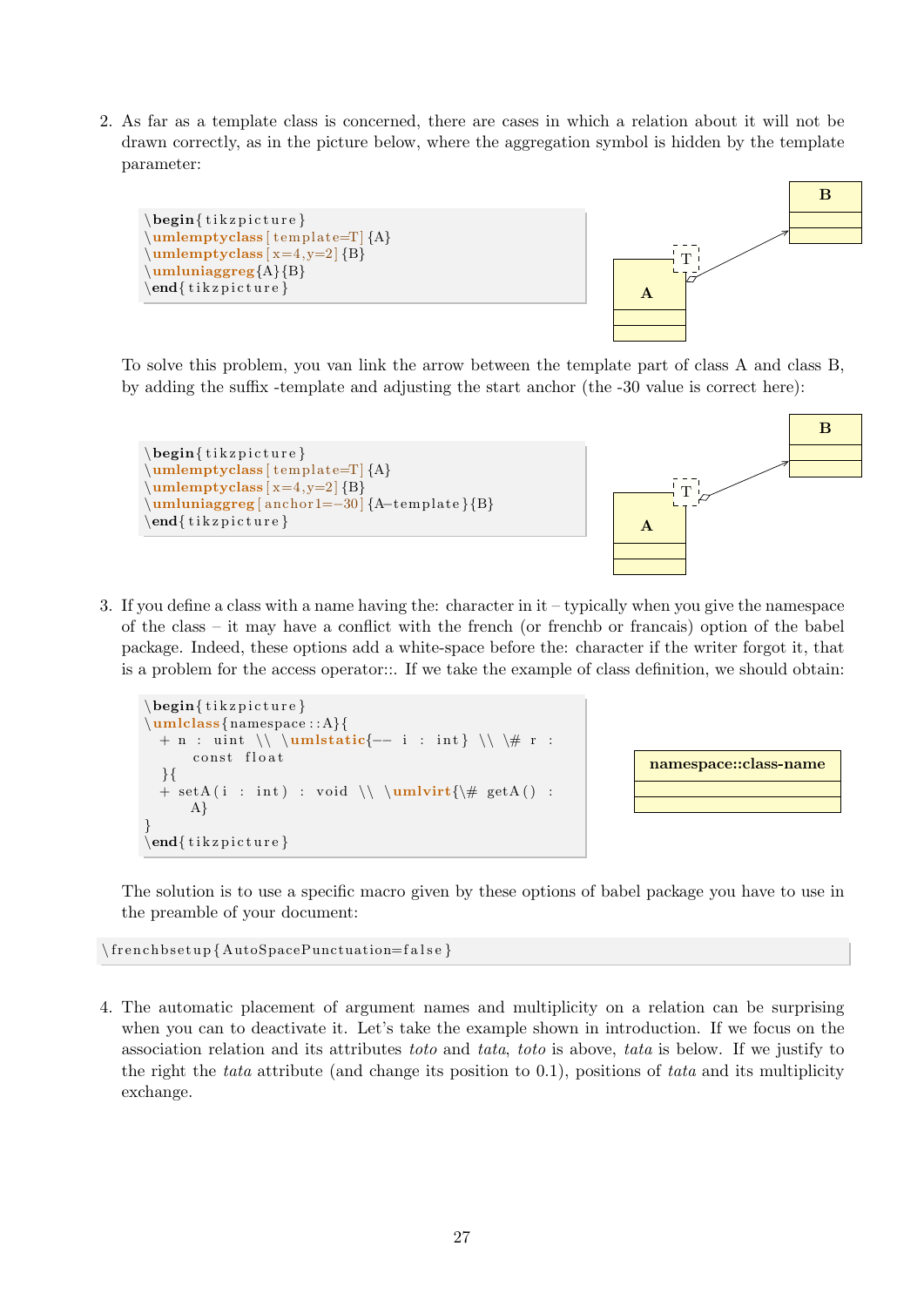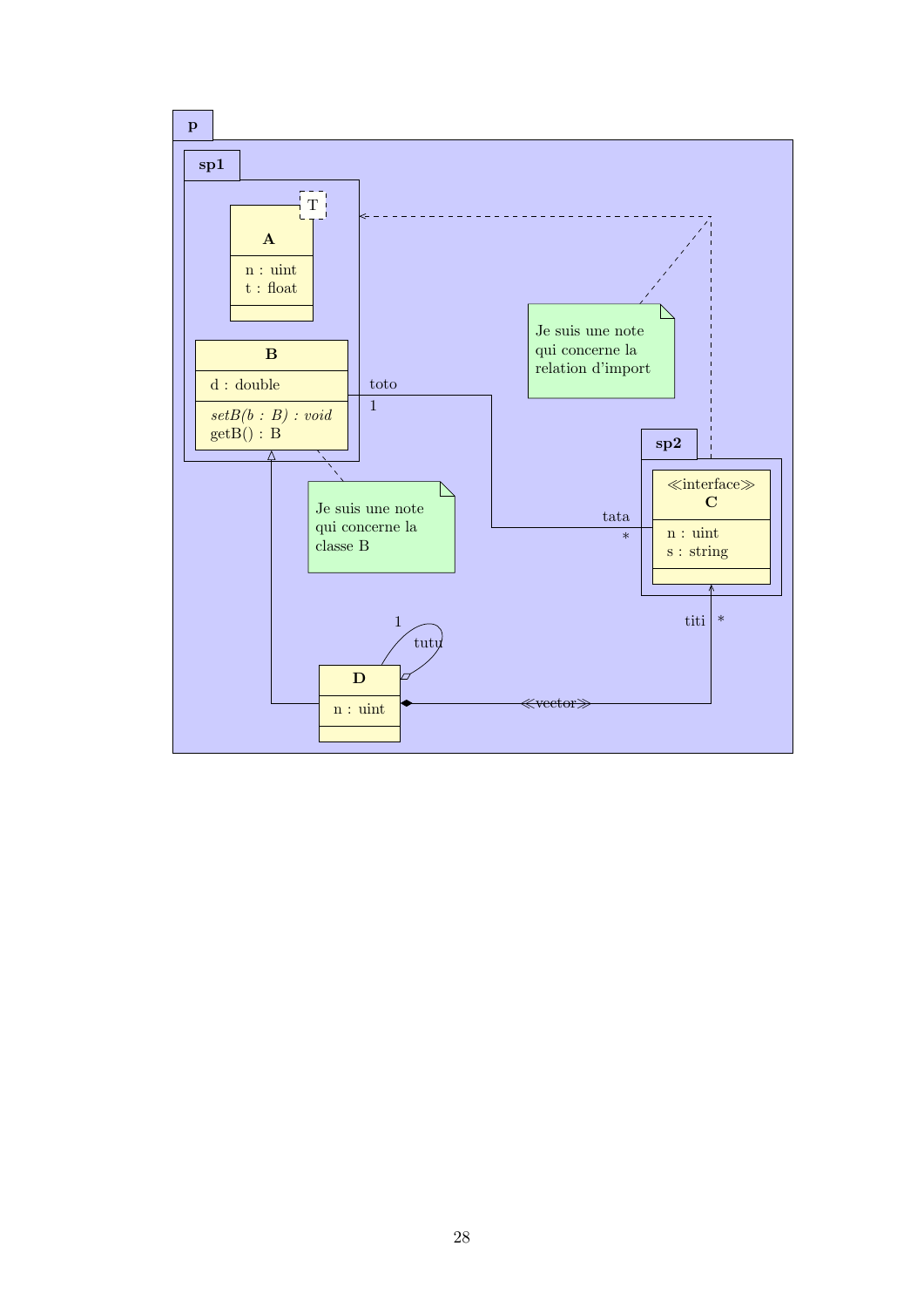## <span id="page-29-0"></span>Chapter 3

# Use case diagrams

Here is an example of use case diagram you can draw:



We will see how to define the four constitutive elements of such a diagram: the system, the actors, the use cases and the relations.

## <span id="page-29-1"></span>3.1 To define a system

A system is defined by the umlsystem environment:

```
\begin{cases} begin{ tikzpicture }
\begin{cases} x=0, & y=0 \end{cases} { system name}
\end{umlsystem}
\end{math} (tikzpicture)
```


Both options x and y allow to place the system in the picture. The default value is 0. Inside this environment, you will define use cases, whereas outside, you will define actors.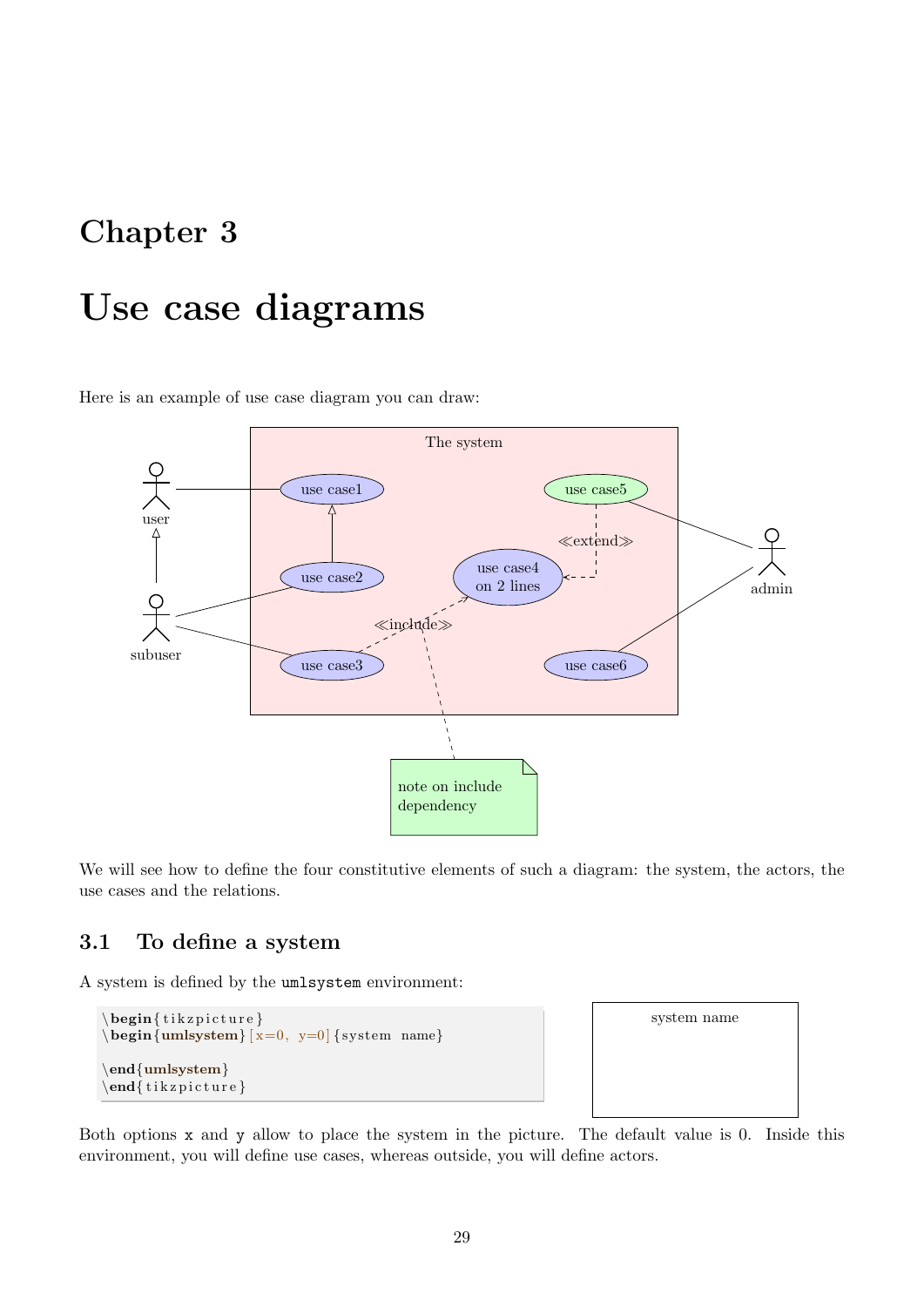## <span id="page-30-0"></span>3.2 To define an actor

You can define an actor with the umlactor command:

```
\begin{cases} tikzpicture }
\mathcal{L} \umlactor [x=0, y=0] { user }
\end{math} (tikzpicture)
```
Both options x and y allow to place the actor in the picture. The default value is 0. You can change dimensions of the actor symbol with the scale option. It also adapts position of the label below:

user

case2



The actor symbol size is defined according to the font size (ex unit), whereas the distance between the symbol and the label is in cm. You can adjust it if you need with the below option (0.5cm by default).



Every TikZ option dedicated to nodes can be used here, see [section 2.5](#page-18-1) for details.

## <span id="page-30-1"></span>3.3 To define a use case

You can define a use case with the **umlusecase** command:

```
\begin{cases} begin{ tikzpicture }
\{\mathbf{unlusecase} \mid \mathbf{x=0}, \mathbf{y=0} \} (case 1)
\umlusecase [ x=3, y=1] { case 2}\text{end} \{ t ik z p i c t u r e } case1
```
Both options x and y allow to place the use case in the picture or in the container system. The default value is 0. The text argument is the label of the use case. The node representing the use case has a default name, based on a global counter, that is like usecase-17. For pratical reasons, you can rename it thanks to the name option.

Furthermore, you can set the witdh of the use case with the width option.

Every TikZ option dedicated to nodes can be used here, see [section 2.5](#page-18-1) for details.

Now, we can talk about relations between use cases, systems and actors.

## <span id="page-30-2"></span>3.4 To define a relation

Relations in a user case diagram are of 4 categories:

• Inheritance relations, between actors or between use cases. You can use the umlinherit command and its aliases, ie [subsection 2.2.1.](#page-8-1)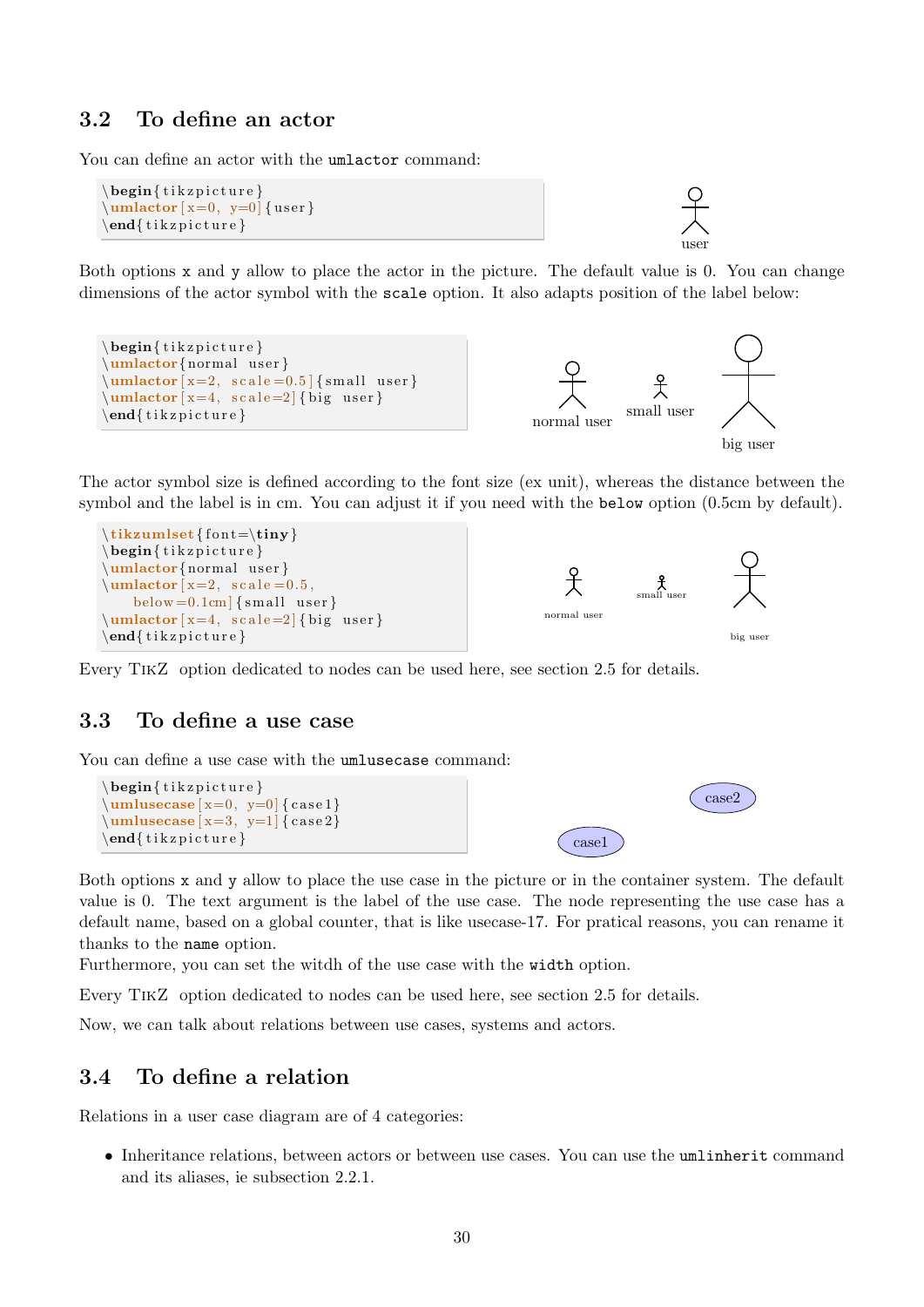- Association relations, between an actor and a use cases. You can use the umlassoc command and its aliases, ie [subsection 2.2.1.](#page-8-1)
- Include and extend relations. Graphically, it is a dependency relation, as for class diagrams, with the stereotype extend or include. You can use aliases of the umlrelation command, named umlinclude, umlHVinclude, . . . , umlextend, umlHVextend, . . . , to define such relations.

[anchor1](#page-14-2), [anchor2](#page-14-3), [anchors](#page-14-4), [arm1](#page-11-1), [arm2](#page-11-2), [weight](#page-11-3), [geometry](#page-10-1) (only for umlinclude and umlextend), and [pos stereo](#page-13-3) options are available here.



## <span id="page-31-0"></span>3.5 Advanced features for positioning

umlactor and umlusecase can accept every option key defined for nodes in TikZ . In this section, you will see how some of them can be used for advanced features.

#### <span id="page-31-1"></span>3.5.1 Horizontal and vertical alignment

In a use case diagram, cases and actors have different width and height. For a graphical purpose, you may want to align them horizontally or vertically. Let's take the following example:



The y coordinate defines the center of the case or actor node. It will be better in this example to have actpr B and case C top-aligned. A solution is to define manually the y value for C, but it is not very convenient. You may prefer use the anchor option. If you specify anchor=north, the y coordinate will define the top center anchor of the node, instead of the center. You may take a look at the differences between both codes.

```
\begin{cases} begin{ tikzpicture }
\umlactor{A}
\mathbf{w} = -2, y=-2, \text{anchor} = \{B\}\umlusecase [ x=2, y=-2, anchor=north ] {C}\end{math} (tikzpicture)
```


B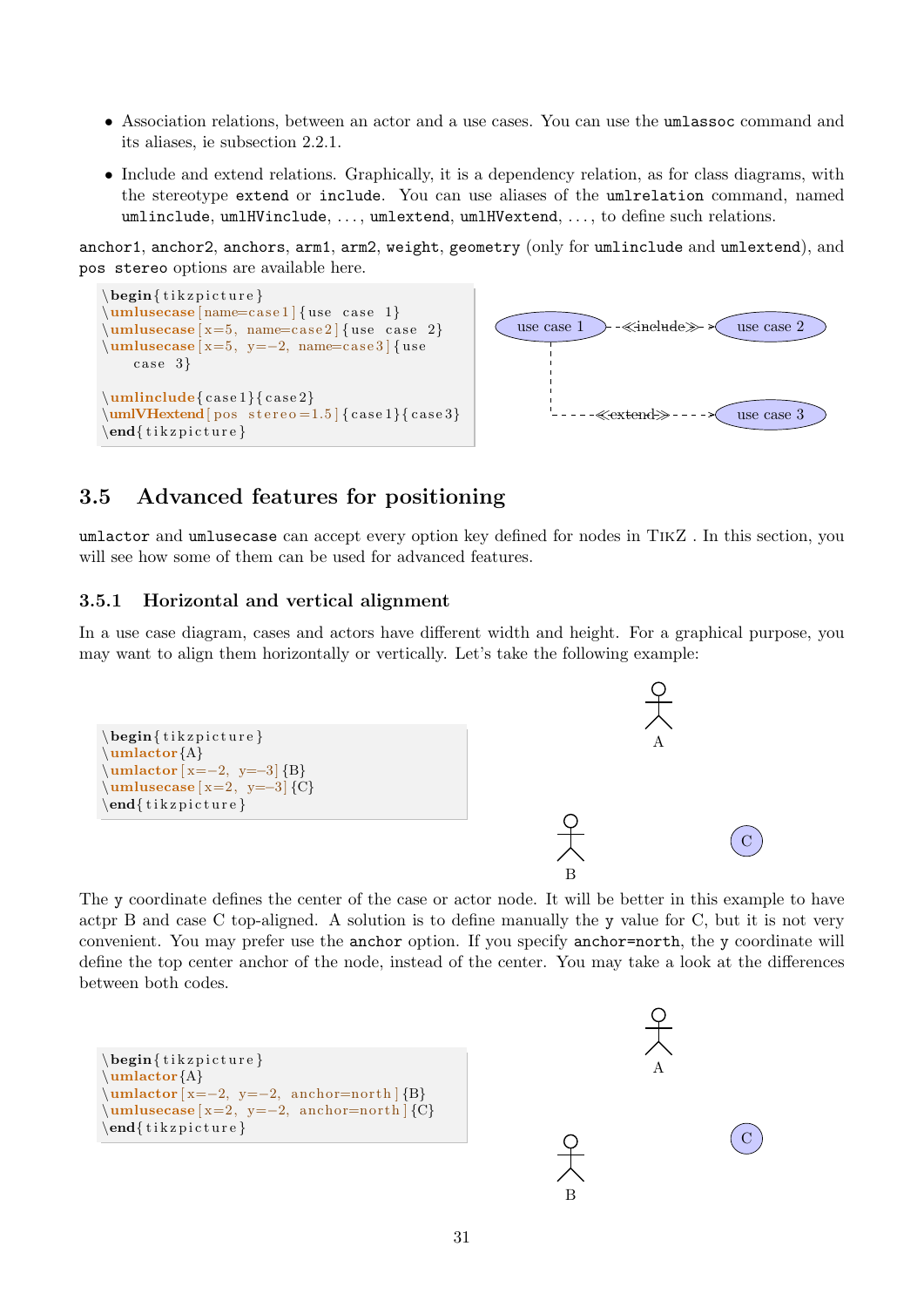You can notice there is still mis-alignement. It is because an actor node is elliptical and hidden.

In a similar way, you may use anchor=east to right align classes, anchor=west to left align classes or anchor=south to bottom align classes.

#### <span id="page-32-0"></span>3.5.2 Relative positioning

Using the x-y coordinate system may be very hard in big diagrams, when you have to change position of elements in order to fit the diagram to the page. Relative positioning may be useful in this case, namely advanced syntax of options above, left, below, right, above left, below left, below right and above right provided by the TikZ library positioning.

Let's take the previous example, you can define B by its cordinates  $(-2,-2)$  or by saying that B is 2cm below and 2cm left of A. You can also define C by saying it is 4cm right of B. Notice that because of the top alignment of B and C, the latter is defined 4cm right of B.north.

A

C

```
\begin{cases} begin{ tikzpicture }
\umlactor{A}
\mathbf{h} left =2cm and 2cm of A,
    anchor=north \{B\}\umlusecase [right =4cm of B.north,
    anchor=north (C)\end{math} (tikzpicture)
```
## <span id="page-32-1"></span>3.6 To change preferences

With the tikzumlset command, you can change default colors for use cases, systems, actors and relations:

B

text: allows to set the text color (=black by default),

draw: allows to set the edge colors (=black by default),

fill usecase: allows to set the background color for use cases (=blue!20 by default),

fill system: allows to set the background color for systems (=white by default),

**font:** allows to set the font style  $(=\mathbf{I})$  by default).

actor below: allows to set the space between actor symbol and text  $(=0.5cm)$  by default)

You can also use text, draw and fill options on a particular element to change its colors, as shown in the introduction example.

## <span id="page-32-2"></span>3.7 Examples

#### <span id="page-32-3"></span>3.7.1 Example from introduction, step by step

Definition of actors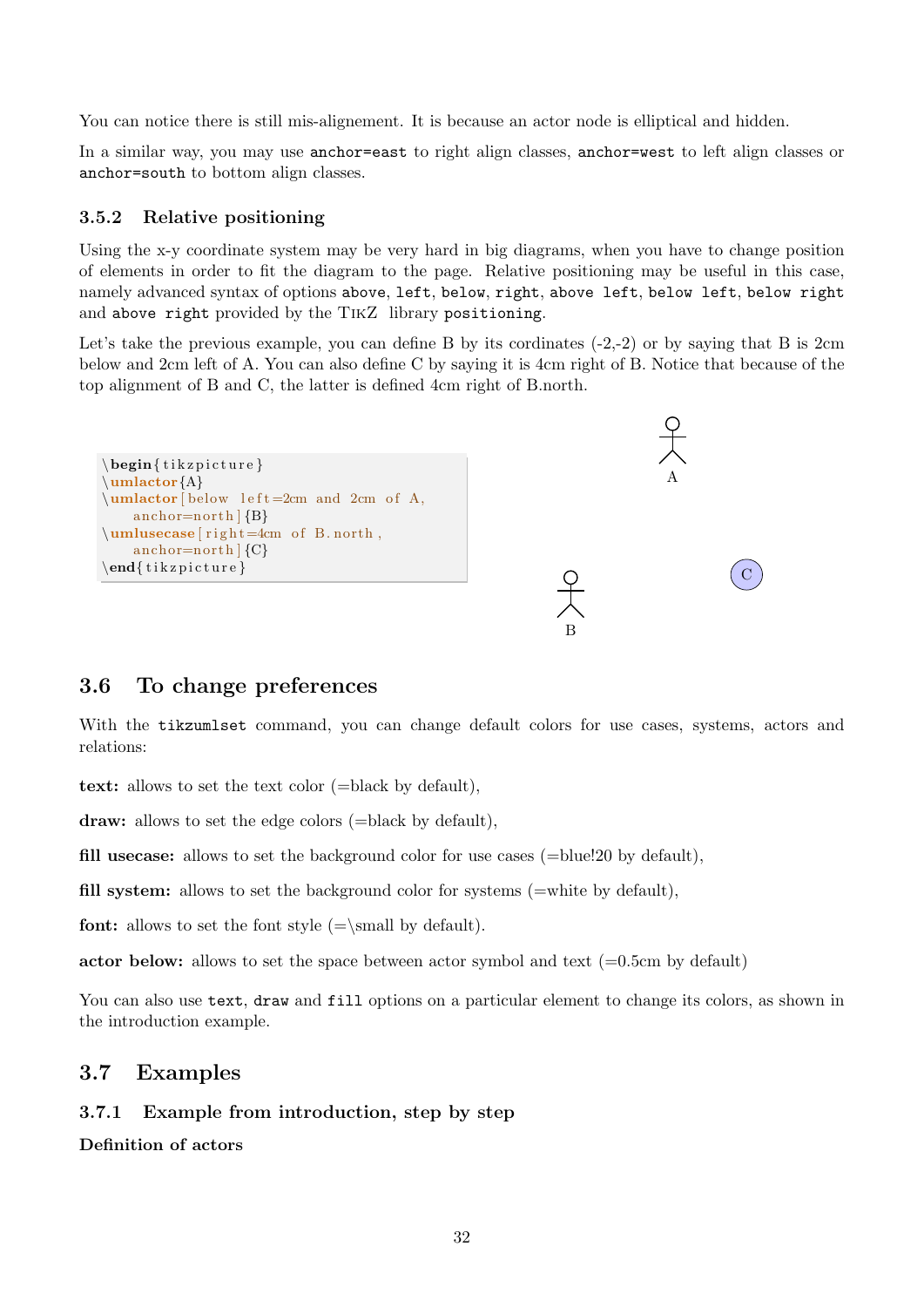```
\mathbf{u} and \mathbf{u} are \mathbf{u}\mathbf{umlactor} [ y=-3 ] { subuser }
\umlactor [ x=14 , y=−1.5 ] {admin}
```






### Definition of use cases

We also show here the use of the fil option.

```
\mathbf{u}umlusecase\{use case1\}\mathbf{umlusecase} [ y=-2 ] { use case 2 }
\umlusecase / y=-4 { use case 3}
\{\mathbf{umlusecase} \mid x=4, y=-2, width=1.5cm \} {use case4 on 2 lines}
\mathbf{u} umlusecase \{ x=6, \, \text{fill}=green \, !20 \, \} use case 5}
\mathbf{umlusecase} [ x=6, y=-4 ] { use case 6}
\mathbf{u} umlactor \{\text{user}\}\sum_{y=-3}{ subuser }
\{\mathbf{u}\times [x=14, y=-1.5] {admin}
```


### Definition of the system

As the system is a box used as a new coordinate system, we have to change coordinates of use cases.

```
\begin{cases} \text{tational} \{ x=4, \text{full} = red!10 \} \text{The system} \end{cases}\umlusecase\{use case1\}\umlusecase [y=−2] { use case 2}
\sum_{y=-4}{ use case 3}
\{\text{umlusecase} \mid x=4, y=-2, width=1.5cm \} {use case4 on 2 lines}
\umlusecase [ x=6, fill=green!20] { use case5}\umlusecase [x=6, y=−4] { use case 6}
\end{umlsystem}
```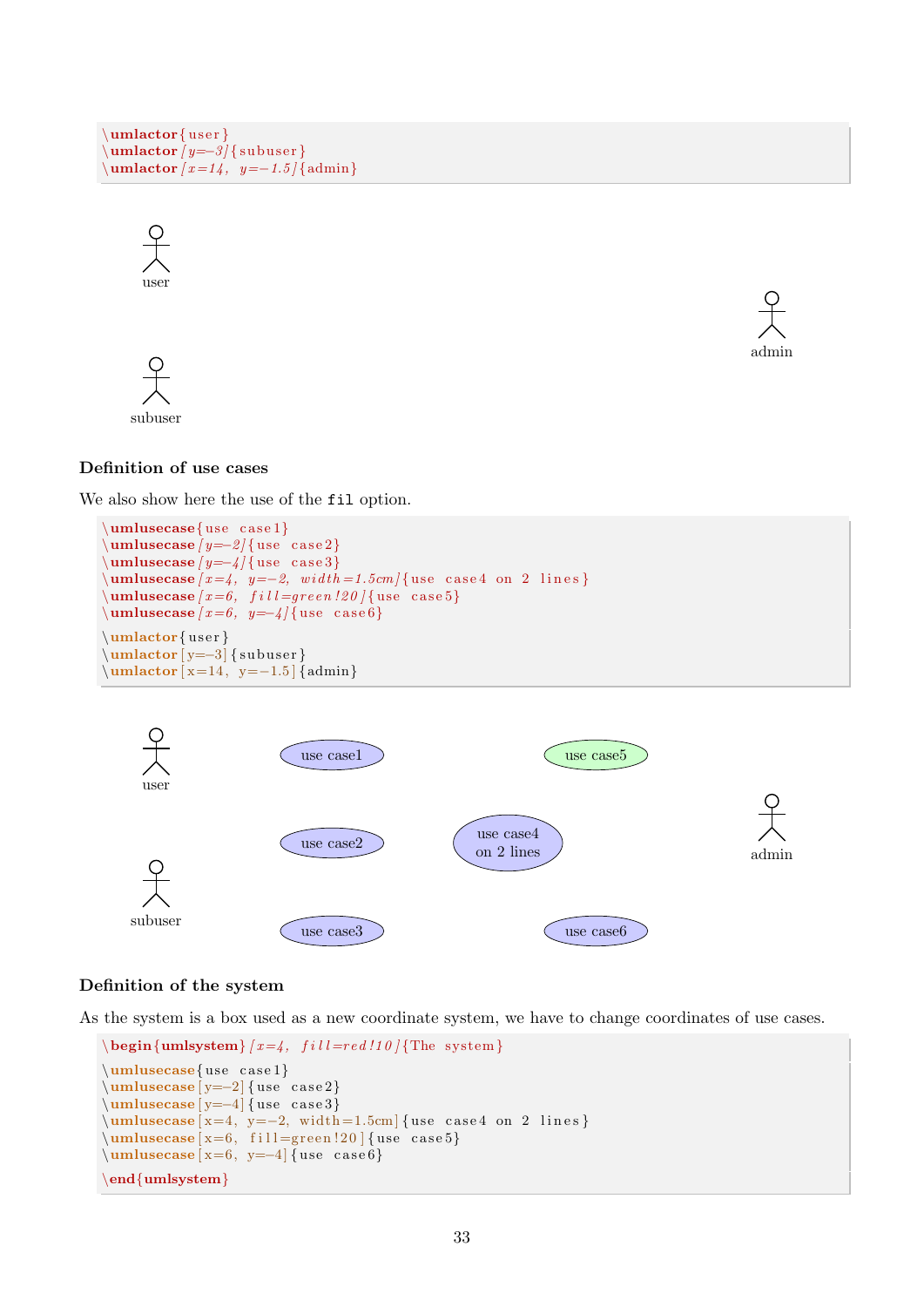```
\mathbf{u} umlactor \{\text{user}\}\mathcal{L} \umlactor [y=-3] { subuser }
\mathcal{L} \umlactor [x=14, y=-1.5] {admin}
```


#### Definition of relations and of the note

You will notice here the use of the name option to ensure the definition of the note, and its interest for use cases, in order to ignore the order of their definition, as shown in the following example:

```
\begin{cases} \text{unlsystem} \ [x=4, \text{ fill} = red!10] \{ \text{The system} \} \end{cases}\mathsf{use}{use case1}
\umlusecase [ y=-2] { use case2}\{\{umlusecase [y=-4] { use case 3}
\{\text{umlusecase} \mid x=4, y=-2, width=1.5cm \} {use case4 on 2 lines}
\umlusecase [ x=6, fill=green!20 ] { use case 5}\{\{umlusecase} [ x=6, y=-4] \{ use case 6\}
\end{umlsystem}
\mathbf{u} umlactor \{ user \}\mathrm{z}=-3} { subuser }
\mathrm{x=14}, y=-1.5 {admin}
\mathbf{ umlinherit\mathbf{s ubuser }{ user }
\mathbf{umlassoc}{ user }{ usecase -1}
\mathbf{sumlassoc} { subuser } { usecase -2}
\umlassoc{ subuser }{ usecase -3}
\umlassoc{admin}{tusecase -5}\umlassoc{admin}{tusecase -6}\mathbf{u} and \mathbf{u} are case -2}{ use case -1}
\umlVHextend{ usecase -5}{ usecase -4}
\mathcal{L} | umlinclude [ name = i n c l ] { usecase -3}{ usecase -4}
```

```
\mathbf{w} = \frac{z-7}{y-7} {incl -1}{note on include dependency}
```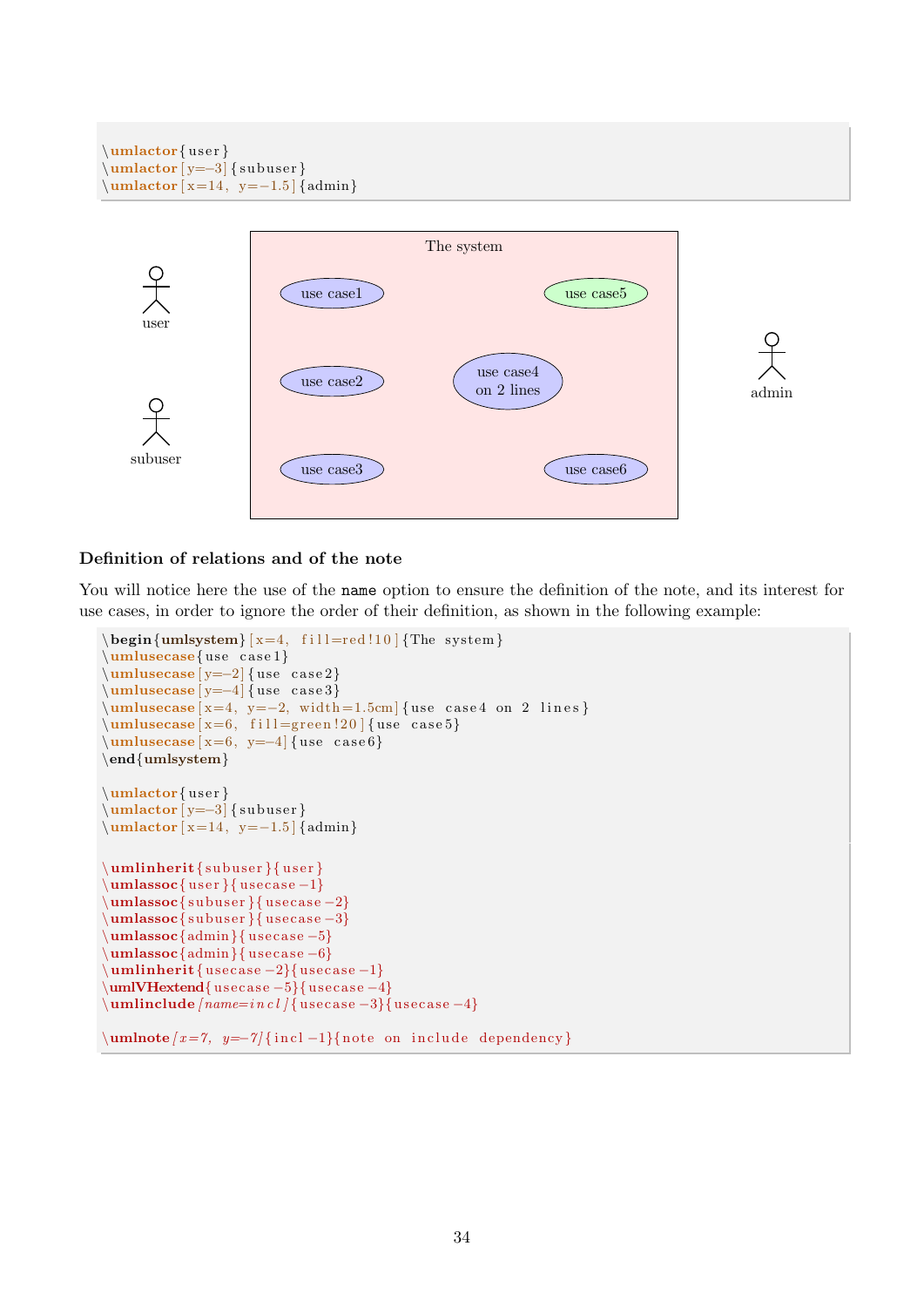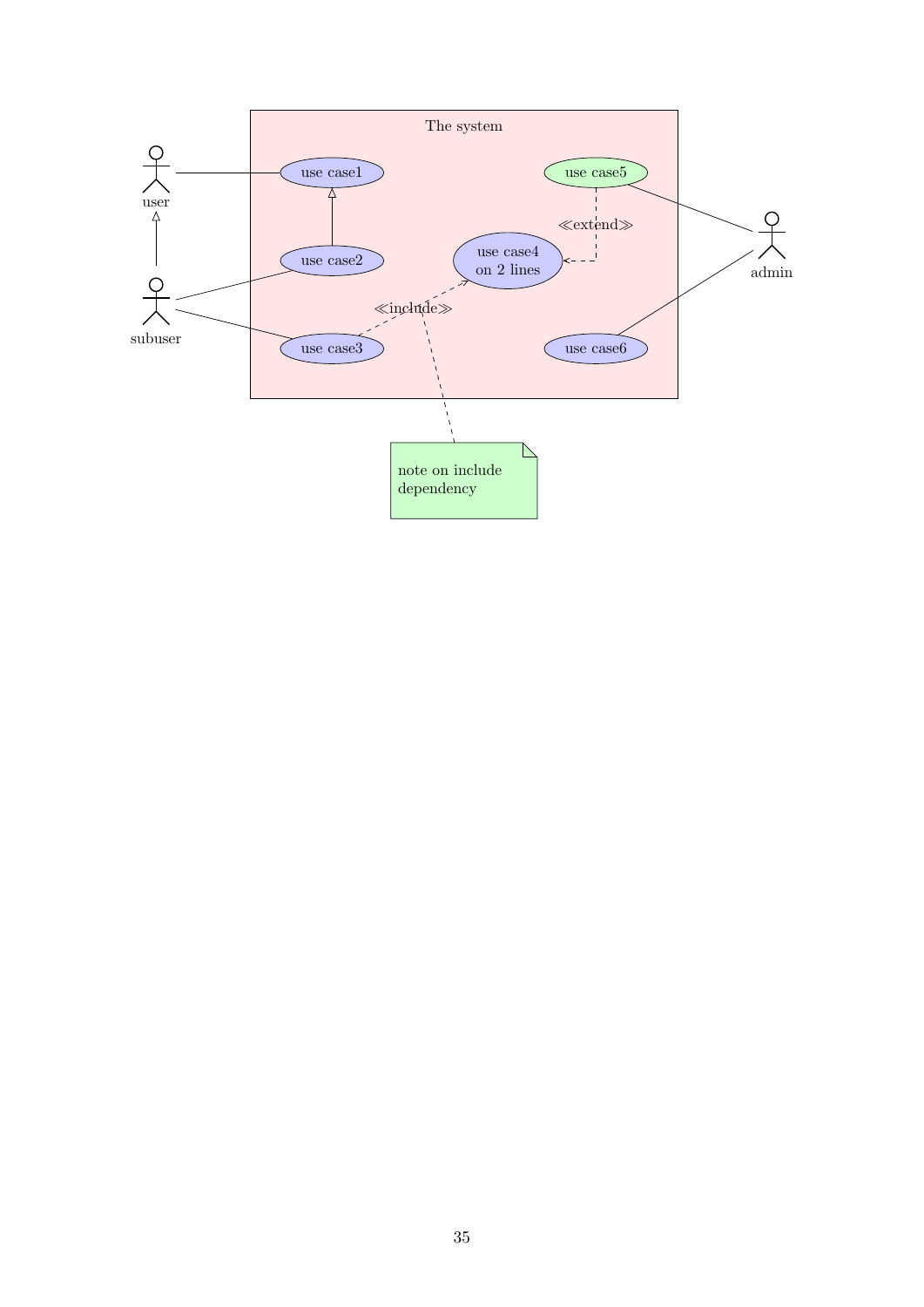## <span id="page-36-0"></span>Chapter 4

# State-transitions diagrams

Here is an example of state-transition diagram you can draw:



Now, we will see how to define parts of these diagrams, namely the ten sorts of state and the transitions.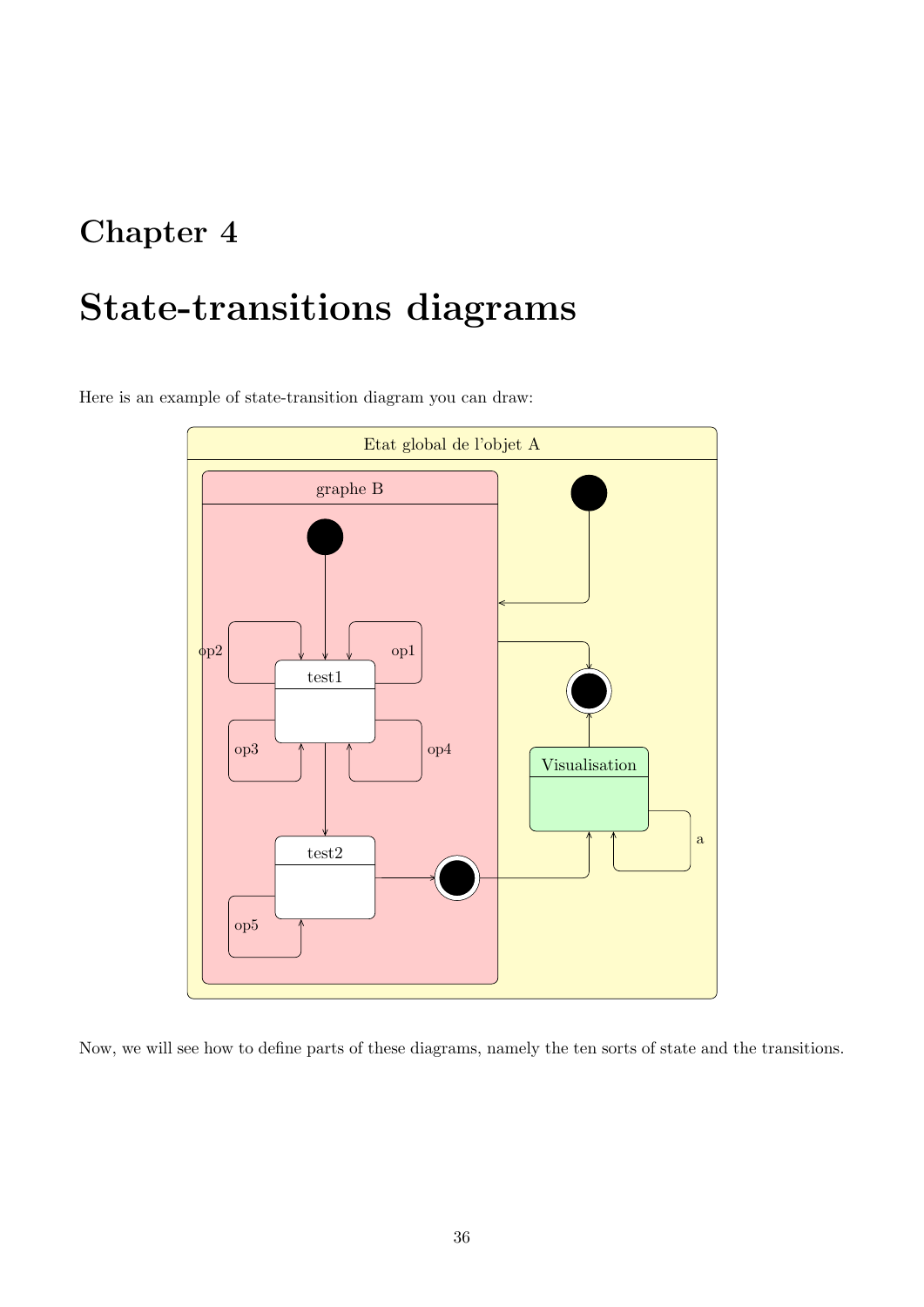## <span id="page-37-0"></span>4.1 To define a state

A "standard" state can be defined with the umlstate environment:



Both options x and y allows to place the state in the figure, or in another state. The default value is 0. The argument to give is the label of the state. The node representing the state has a default name, based on a global counter. For practical reasons, when you define a transition for instance, you can rename it with the name option.

You can also define the width of an empty state with the width option (8ex by default).

You can define a state in another state. Then, the coordinates of the sub-states are relative to the parent state:



If you want to define a state without detailing it, you can use the umlbasicstate command, that is an alias of the umlstate environment.

Let's talk about the pseudo-states:

```
\begin{cases} begin{ tikzpicture }
\um lstate in itial [name=initial]
\umlstatefinal [x=1, name=fin al]\umlstatejoin [ x=2, name=join ]\umlstate decision [ x=3, name=decision ]\umlstateenter [ y=−2, name=e n t e r ]
\mathbf{u} m lstateexit [x=1, y=-2, name=exit]\mathbf{u} = 2, y=-2, name=end\umlstatehistory [ x=3, y=-2, name=hist ]\sum_{x=4, y=-2,}name=d e e p hi s t ]
\end{math} (tikzpicture)
```


From left to right and top to bottom:

- An initial state is defined with the umlstateinitial command.
- A final state is defined with the umlstatefinal command.
- A join state is defined with the umlstatejoin command.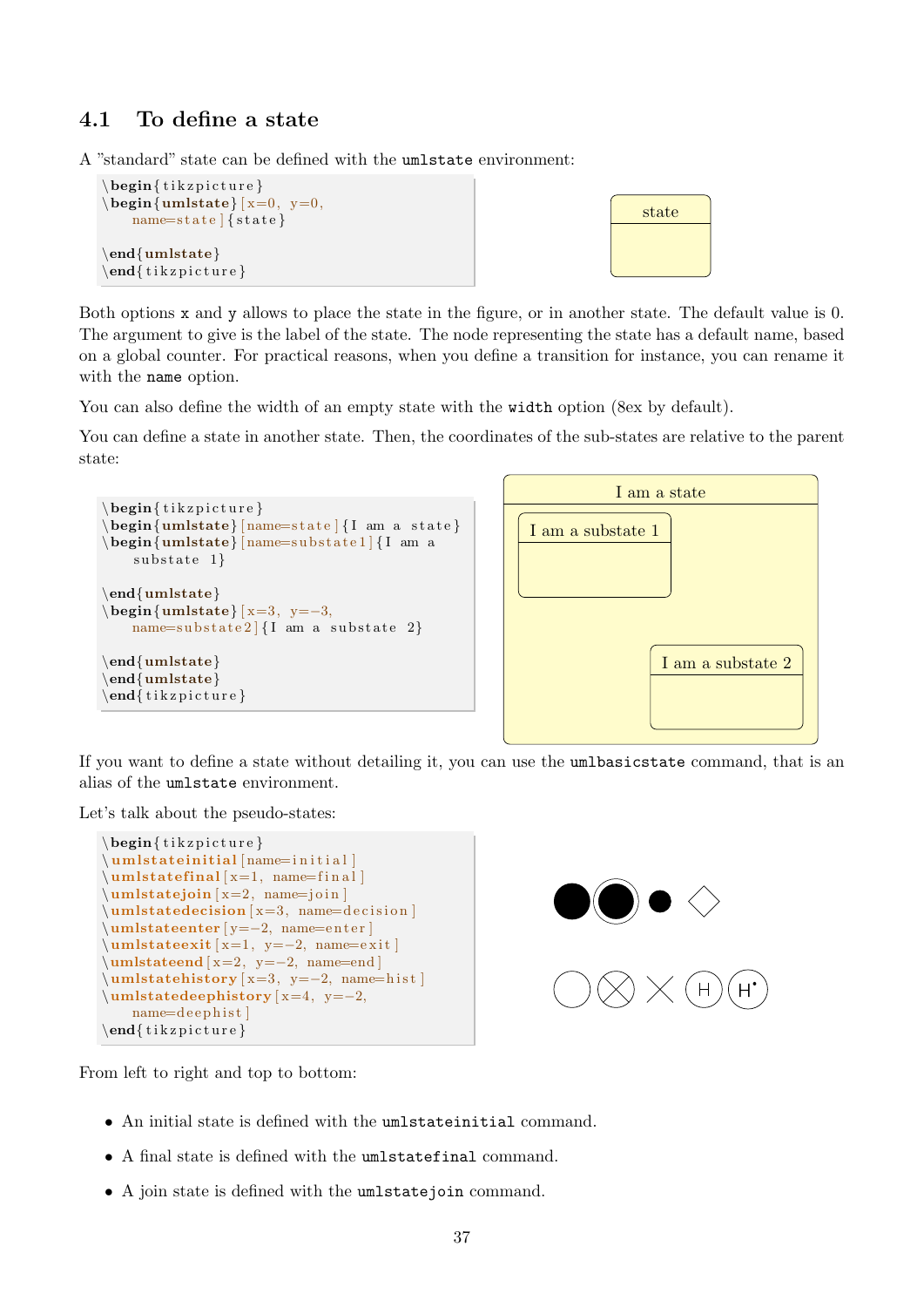- A decision state is defined with the umlstatedecision command.
- An enter state is defined with the umlstateenter command.
- An exit state is defined with the umlstateexit command.
- An end state is defined with the umlstateend command.
- An history state is defined with the umlstatehistory command.
- A deep history state is defined with the umlstatedeephistory command.

These commands take several options: name, to rename the node, and width to set their size. You can use these commands in a umlstate environment:

```
\begin{cases} begin{ tikzpicture }
\begin{cases} \text{umlstate} \mid \text{name} = \text{state} \mid \text{state} \end{cases}\begin{cases} \text{umlstate} \left( \text{name} = \text{substate} \right) \end{cases}\um lstate initial | name=initial
\mathbf{u} m lstate final [x=1, \text{name}=fin al]\umlstatejoin [ x=2, name=join ]\end{umlstate}
\mathbf{l} umlstatedecision [x=4, \text{ name=decision}]\umlstateenter [ y=−2, name=e n t e r ]
\sum_{x=1, y=-2, name=exit}\mathbf{u} = 2, y=-2, name=end\sum_{x=3, y=-2, name=hist}\mathcal{L}umlstatedeephistory [x=4, y=−2,
    name=d e e p hi s t ]
\end{umlstate}
\end{math} (tik z p i c t u r e }
```


You can also give actions on a state, through the entry, do and exit options:

```
\begin{cases} begin{ tikzpicture }
\begin{cases} \text{umlstate} \mid \text{name}=state, \text{ do=b}, \end{cases}exit=c { state }
\begin{cases} \text{number of } n \in \mathbb{Z} \leq x \leq d, \\ \text{number of } n \in \mathbb{Z} \leq d. \end{cases}exit=f { substate }
\end{umlstate}
\end{umlstate}
\end{math} (tikzpicture)
```


## <span id="page-38-0"></span>4.2 To define a transition

Transitions are relations between states in a state-transition diagram. You can define them with the umltrans command, that is an alias of the umlrelation command. There are unidirectional transitions and recursive transitions.

### <span id="page-38-1"></span>4.2.1 To define a unidirectional transition

Thanks to the geometry option, usual aliases are available: umlHVtrans, umlVHtrans, umlVHVtrans and umlHVHtrans. Graphically, the use of these aliases are the most interesting, because corners are rounded.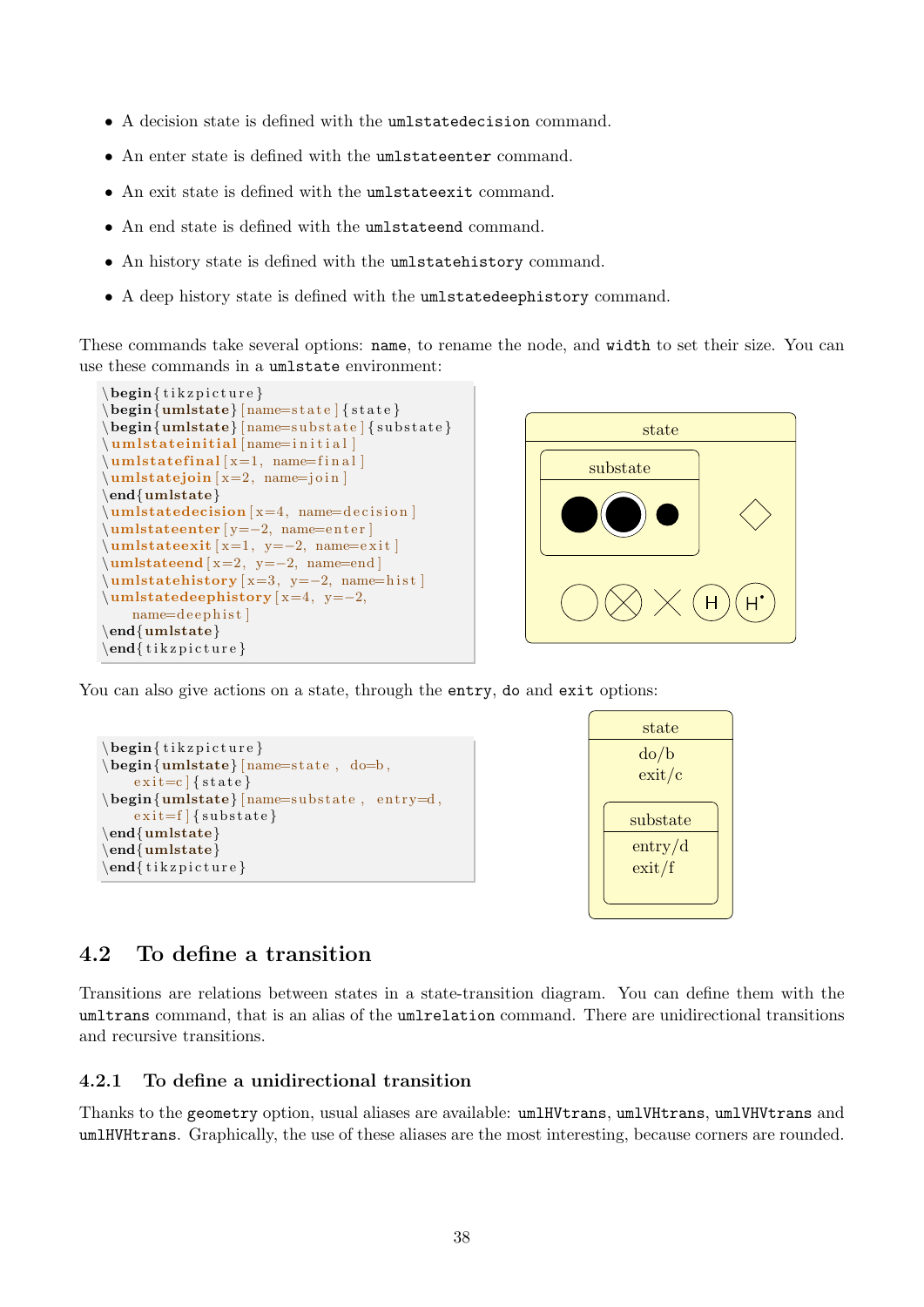

Every option of the umlrelation command can be used with the umltrans command and its aliases.

## <span id="page-39-0"></span>4.2.2 To define a recursive transition

Recursive transitions are graphically the most difficult to manage, because their shape is a rounded rectangle, contrary to recursive relations in a class diagram. Conceptually, it is as if the geometry option has the value -|- or |-|, that is to say arrows composed of several segments.





The recursive direction option is fundamental. Indeed, giving values of start angle and end angle is not enough to determine the start direction and the end direction of the recursive arrow, because it does not define the normal direction. Then, we have to precise it. There are 2 cases:

• The arrow can be composed of 3 segments. In this case, usable nodes are shown as follows:



• The arrow can be composed of 4 segments. In this case, usable nodes are shown as follows: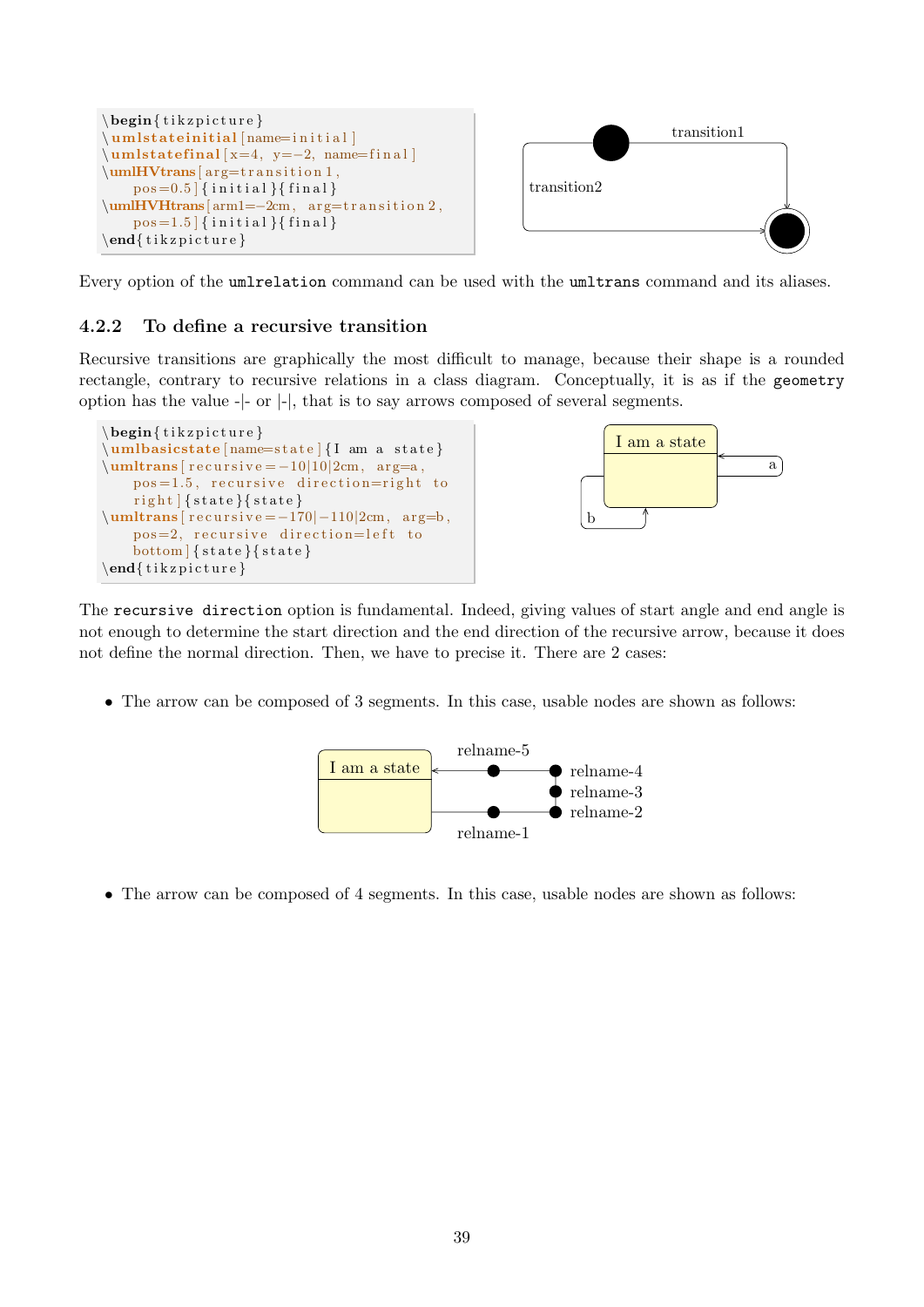

## <span id="page-40-0"></span>4.2.3 To define a transition between sub states

When you want to define transitions between sub-states, transitions are drawn inside the parent state.Then, you have to define them inside the umlstate environment. Let's compare the two following examples:



## <span id="page-40-1"></span>4.3 Advanced features for positioning

umlstate and the 9 pseudo-state commands can accept every option key defined for nodes in TikZ . In this section, you will see how some of them can be used for advanced features.

## <span id="page-40-2"></span>4.3.1 Horizontal and vertical alignment

In a state-transition diagram, states have different width and height. For a graphical purpose, you may want to align them horizontally or vertically. Let's take the following example:

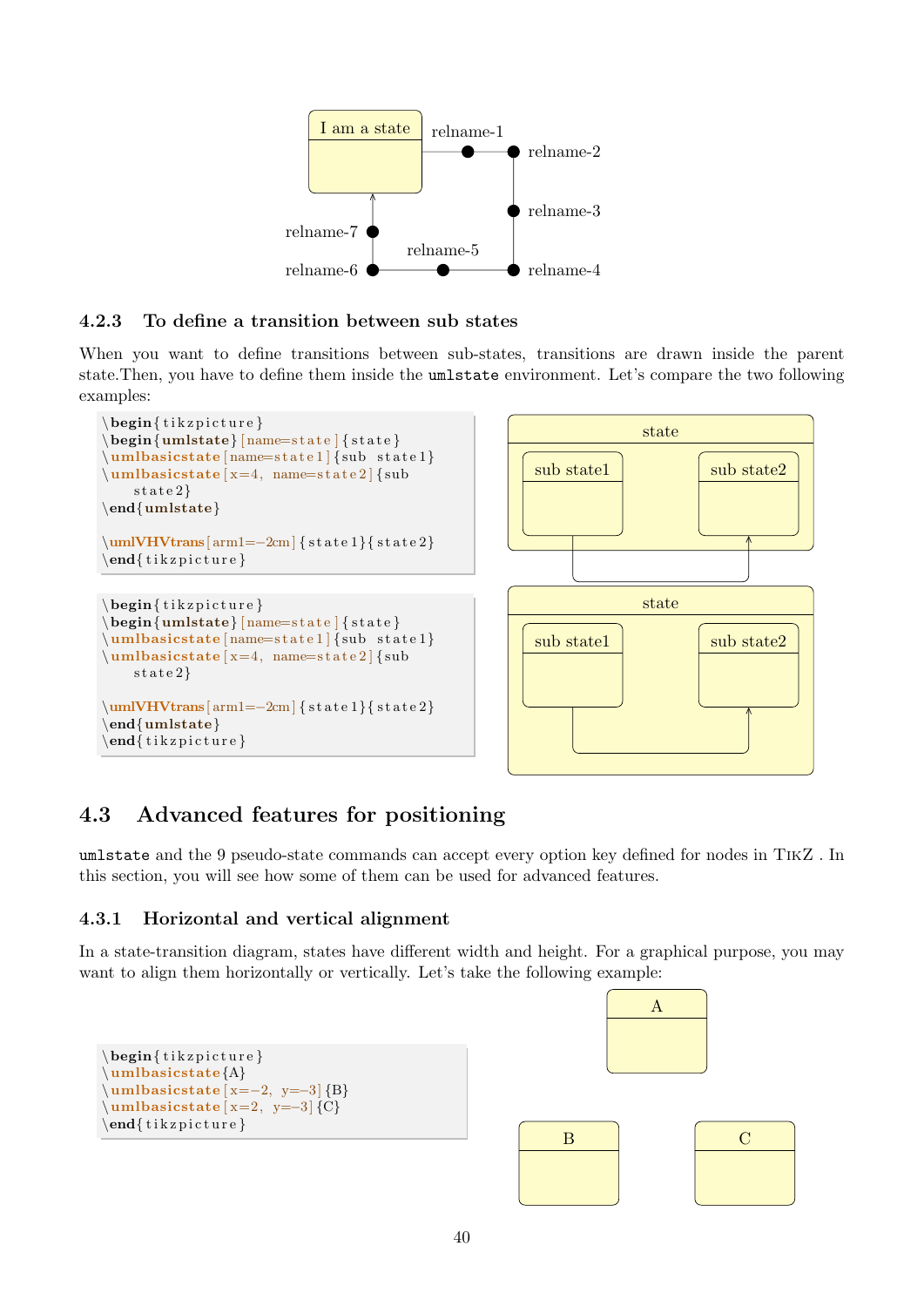The y coordinate defines the center of the state node. It will be better in this example to have states B and C top-aligned. A solution is to define manually the y value for C, but it is not very convenient. You may prefer use the anchor option. If you specify anchor=north, the y coordinate will define the top center anchor of the node, instead of the center. You may take a look at the differences between both codes.



In a similar way, you may use anchor=east to right align states, anchor=west to left align states or anchor=south to bottom align states.

## <span id="page-41-0"></span>4.3.2 Relative positioning

Using the x-y coordinate system may be very hard in big diagrams, when you have to change position of elements in order to fit the diagram to the page. Relative positioning may be useful in this case, namely advanced syntax of options above, left, below, right, above left, below left, below right and above right provided by the TikZ library positioning.

Let's take the previous example, you can define B by its cordinates  $(-2,-2)$  or by saying that B is 2cm below and 2cm left of A. You can also define C by saying it is 4cm right of B. Notice that because of the top alignment of B and C, the latter is defined 4cm right of B.north.



The behavior is not the one expected. It is because definition of a state node is complex. Instead of B, you may use here B-body.

```
\begin{cases} begin{ tikzpicture }
\umlbasicstate{A}
\umlbasicstate [ below left =2cm and 2cm of
    A, anchor=north |{B}\rangle\umlbasicstate [ r i g h t=4cm o f B−body . north ,
    anchor=north |\n{C}\n\end{math} (tikzpicture)
```


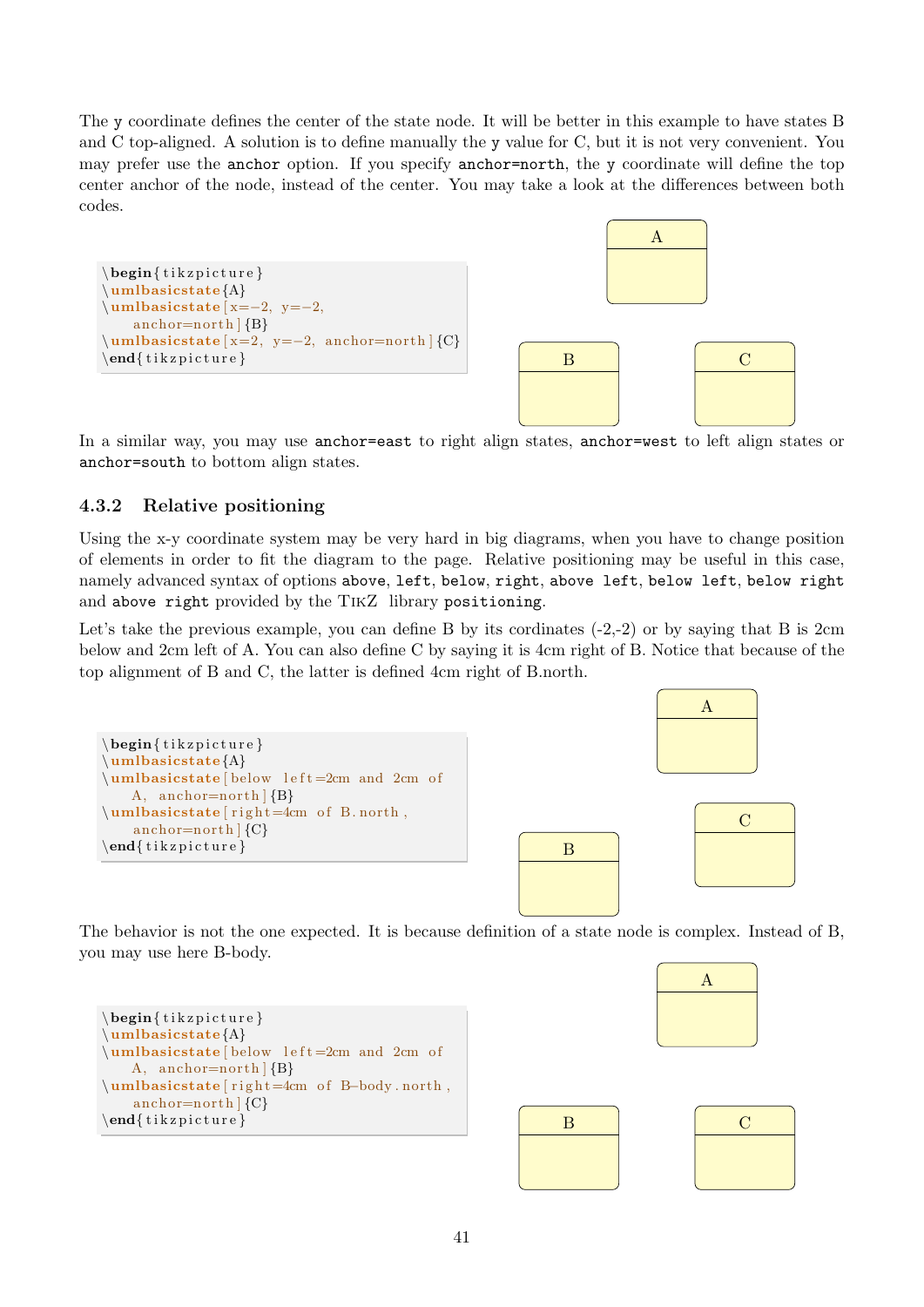## <span id="page-42-0"></span>4.4 To change preferences

With the tikzumlset command, you can change default colors for states and transitions:

text: allows to set default text color (=black by default),

draw: allows to set the default edge color and the default color of initial, final and join states (=black by default),

fill state: allows to set the default background color of a state  $(=$ yellow!20 by default),

**font:** allows to set the default font style  $(=\mathbf{w})$ .

state join width allows to set the default with of a state join  $(=\s$ sex by default),

state decision width: allows to set the default width of a state decision  $(=3e<sub>x</sub>$  by default),

state initial width: allows to set the default width of a state initial  $(=5e<sub>x</sub>$  by default),

state final width: allows to set the default width of a state final  $(=5.5ex)$  by default),

state enter width: allows to set the default width of a state enter  $(=5ex$  by default),

state exit width: allows to set the default width of a state exit  $(=\delta$ ex by default),

state end width: allows to set the default wdith of a state end  $(=5ex)$  by default),

state history width: allows to set the default width of a state history  $(=5e<sub>x</sub>$  by default),

state deep history width: allows to set the default width of a state deep-history  $(=5e<sub>x</sub>$  by default),

state width: allows to set the default width of a state (=8ex by default)

You can also use the text, draw and fill options on a particular element, in order to change its colors, as shown in the introduction example.

## <span id="page-42-1"></span>4.5 Examples

## <span id="page-42-2"></span>4.5.1 Example from introduction, step by step

Definition of basic states

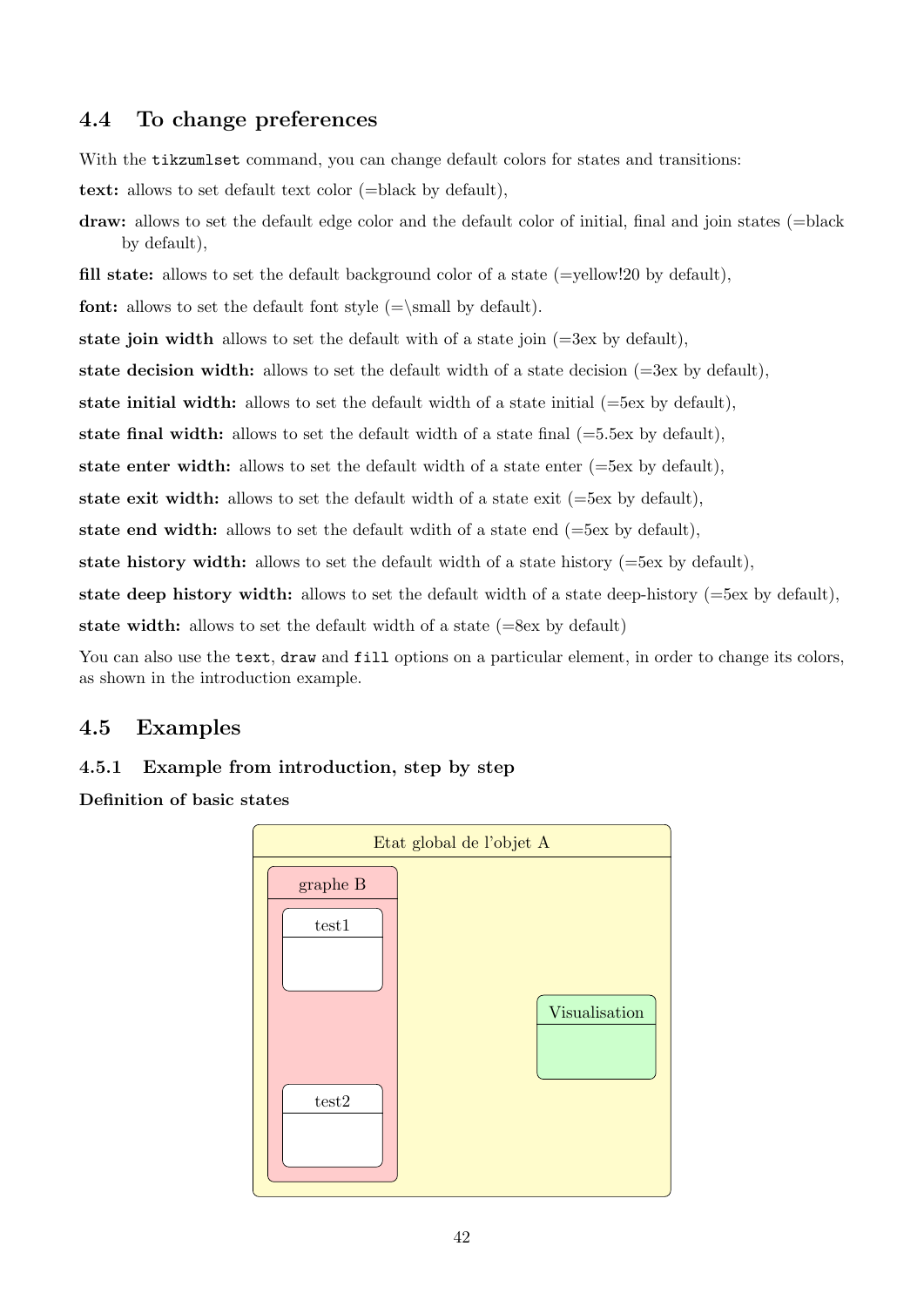```
\begin{cases} \frac{1}{\text{t}} \left\{ \frac{1}{\text{t}} \right\} = \frac{A}{\text{t}} \left\{ \frac{1}{\text{t}} \right\} \left\{ \frac{1}{\text{t}} \right\} \left\{ \frac{1}{\text{t}} \right\} \left\{ \frac{1}{\text{t}} \right\} \left\{ \frac{1}{\text{t}} \right\} \left\{ \frac{1}{\text{t}} \right\} \left\{ \frac{1}{\text{t}} \right\} \left\{ \frac{1}{\text{t}} \right\} \left\{ \frac{1}{\text{t}} \right\} \left\{ \frac{1}{\text{t}}\begin{cases} \text{tational} \cdot f_{\text{m}} & \text{if } \text{u} = \text{r} \cdot d \cdot 20 \text{ for } \text{p} \cdot \text{B} \end{cases}\{\mathbf{u} = -4, \mathbf{n} = test1, \ \mathbf{f} = white \} { test 1}
\mathcal{L} milbasicstate [y=-8, name=test 2, fill=white { test 2}
\end{math}\{\mathbf{unlbasicstate}\{x=6, y=-6, name=visu, fill=green!20\} {Visualisation }
\end{umlstate}
```
### Definition of specific states



```
\begin{cases} \text{umlstate} \quad \text{Amain} \quad \text{global de l'objet A} \end{cases}\begin{bmatrix} \text{umlstate} \end{bmatrix} [name=Bgraph, fill=red !20 ] { graphe B}
\mathcal{L} um lstate initial [name=Binit]
\umlbasicstate [ y = -4, name=test 1, fill =white ] { test 1}
\umlbasicstate [ y=-8, name=test 2, fill=white] { test 2}\mathbf{u} lum lstate final [x=3, y=-7.75, name=Bi[1]\end{umlstate}
\mathcal{L} um lstate initial \{x=6, y=1, name=A\,init\}\mathbf{u} lum lstate final [x=6, y=-3.5, name=Afinal]\mu\hbox{m!basicstate} [x=6, y=−6, name=visu, fill=green !20 ] { Visualisation }
\end{umlstate}
```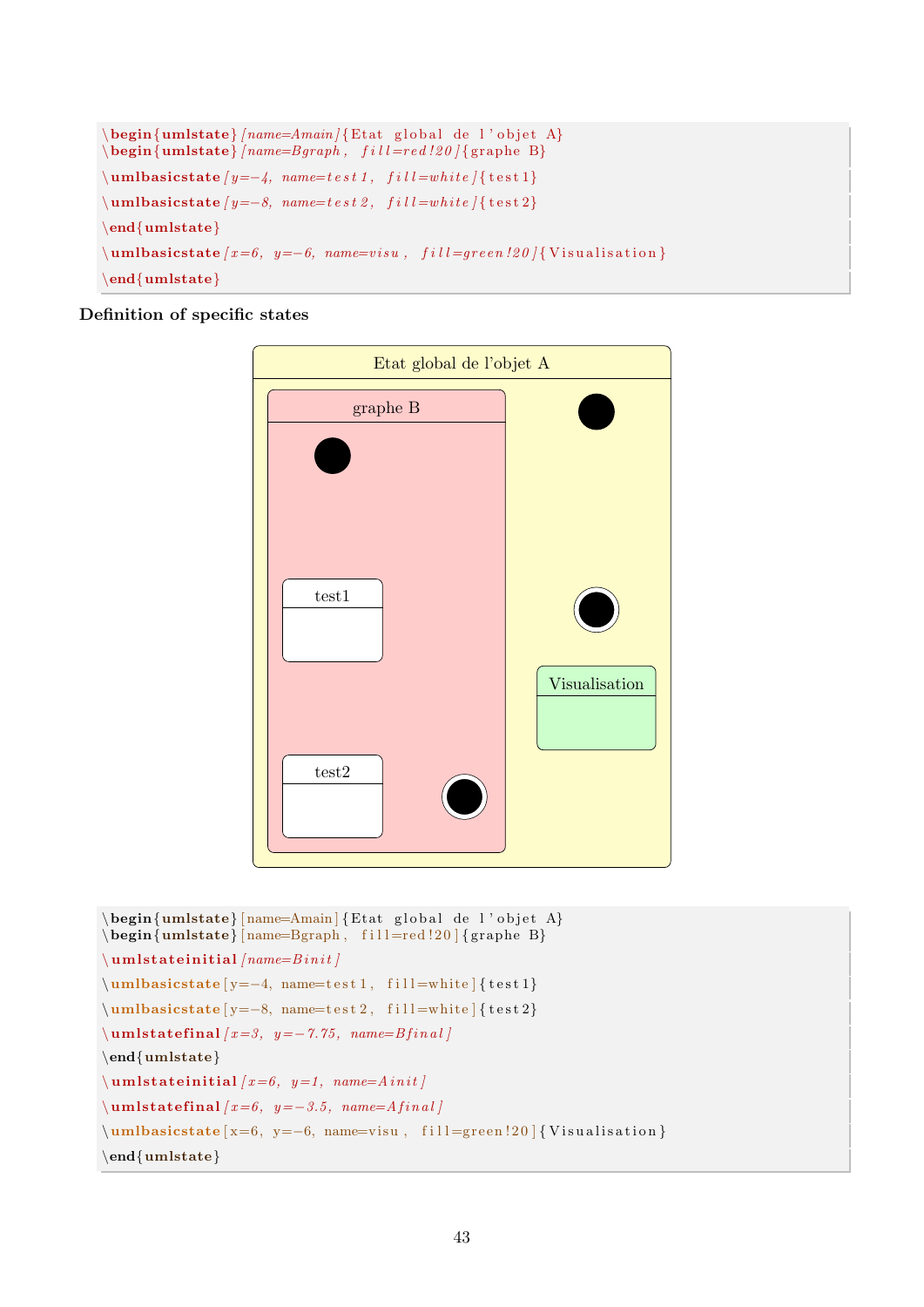### Definition of transitions

```
\begin{bmatrix} \mathbf{u} & \mathbf{v} \end{bmatrix} [name=Amain] {Etat global de l'objet A}
\begin{bmatrix} \text{umlstate} \end{bmatrix} [name=Bgraph, fill=red !20 ] { graphe B}
\um lstateinitial [name=Binit]
\umlbasicstate [ y = −4, name=test 1, fill =white ] { test 1}
\mathbf{Binit}{ test 1}
\sum_{n=1}^{\infty} [ recursive = 20|60|2.5cm, recursive direction=right to top, arg={op1}.
    pos = 1.5 {\{\text{test 1}\}\text{test 1}\}\text{lumltrans}/\text{recursive} = 160|120|2.5cm, \text{recursive direction} = left to top, \text{arg=}\{op2\},\}pos = 1.5 {\{\text{test 1}\}\text{test 1}}\sum_{i=1}^n /umltrans |recursion = -160| - 120|2.5cm, recursion = 0 arg={0p 3},
    pos = 1.5 | { t e s t 1 } { t e s t 1 }
\{\mathbf{unitrans} \} recursive = -20|-60|2.5cm, recursive direction=right to bottom, arg={op4},
    pos=1.5 {\{\text{test 1}\}\text{test 1}\}\umlbasicstate [ y=-8, name=test 2, fill=white] { test 2}\{\mathbf{unitrans} / recursive = -160|-120|2.5cm, recursive direction=left to bottom, arg={op5}\},\pos=1.5 {\{\text{test }2\}} {\text{test }2\}}\mathcal{S} test 1}{ test 2}
\umlstatefinal [x=3, y=-7.75, name=Bfinal]\mathcal{F} test 2}{ B final }
\end{umlstate}
\mathbf{u} m lstate initial [x=6, y=1, name=A\text{init}]\umIVHtrans /anchor 2=40 { Ainit } { Bgraph }
\mu latefinal [x=6, y=−3.5, name=Afinal]
\mathbf{Vtrans} [anchor 1=30] {Bgraph } {Afinal }
\umlbasicstate [x=6, y=−6, name=visu, fill=green !20 ] { Visualisation }
\mathbf{Vtrans} Bfinal { visu }
\mathbf{w} { visu } { A final }
\mathcal{L} \umltrans frecursive = -20|-60|2.5cm, recursive direction=right to bottom, arg=a,
    pos = 1.5 \{visu\} { visu }
\end{umlstate}
```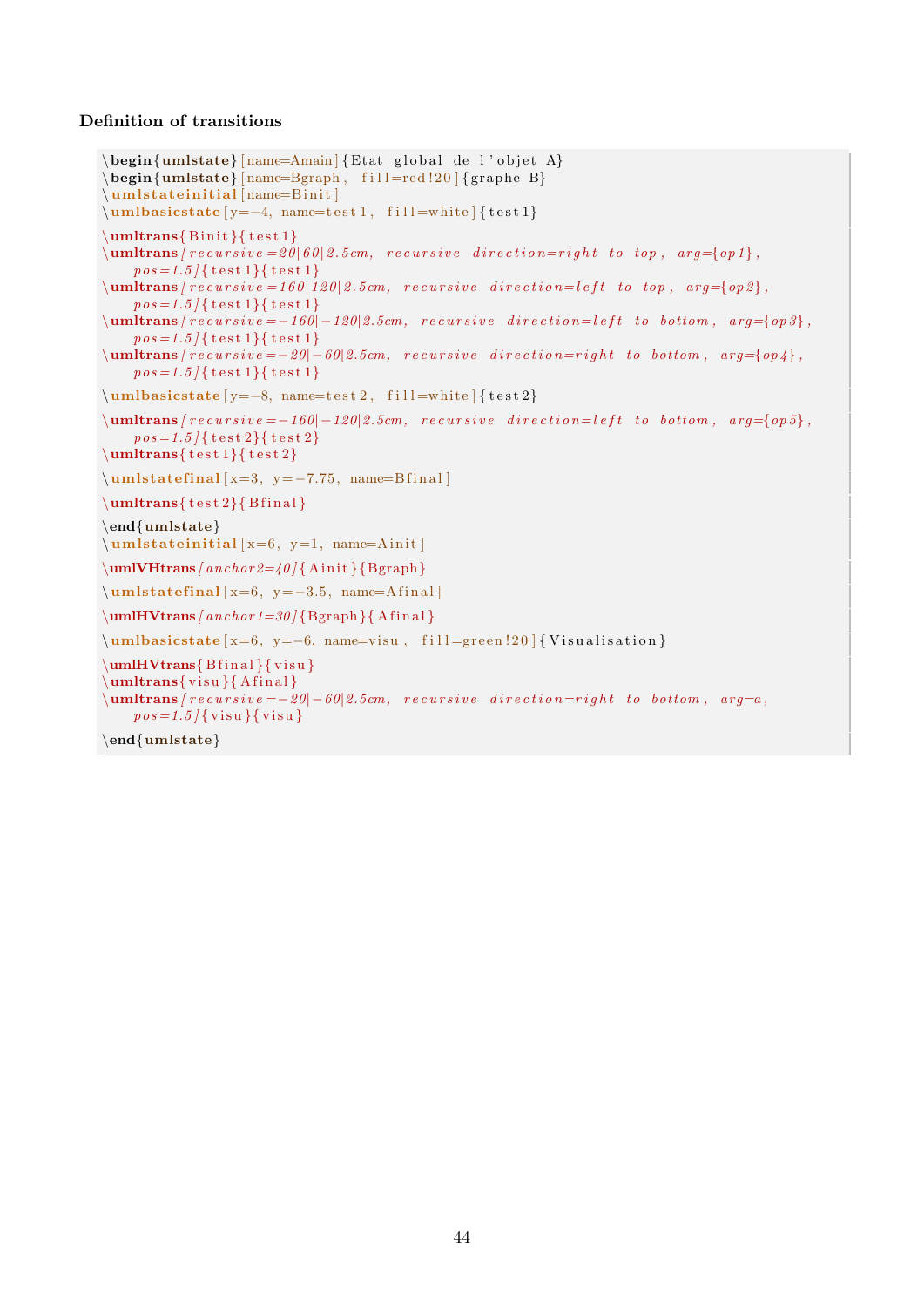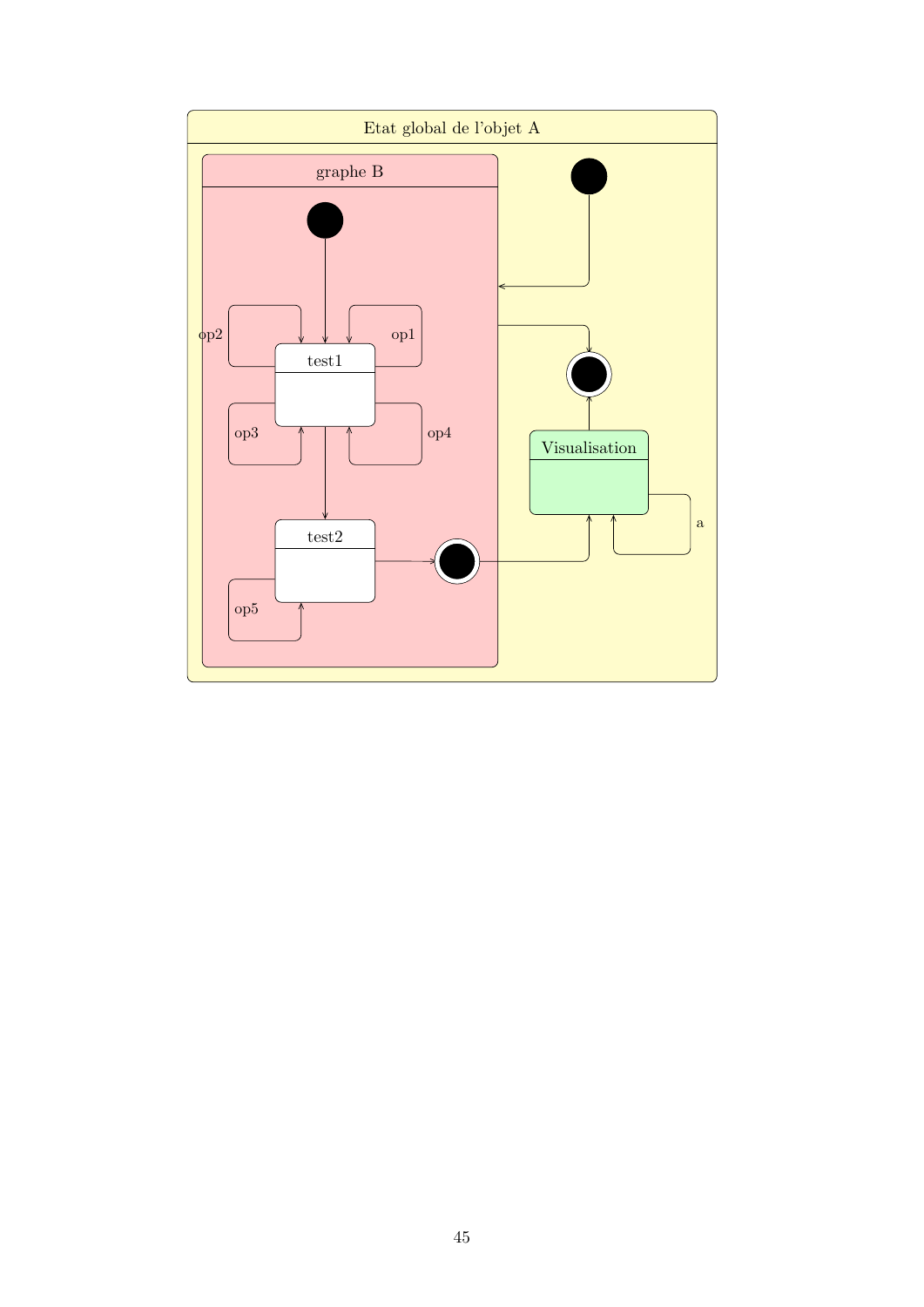## <span id="page-46-0"></span>Chapter 5

# Sequence diagrams

Here is an example of sequence diagram you can draw:

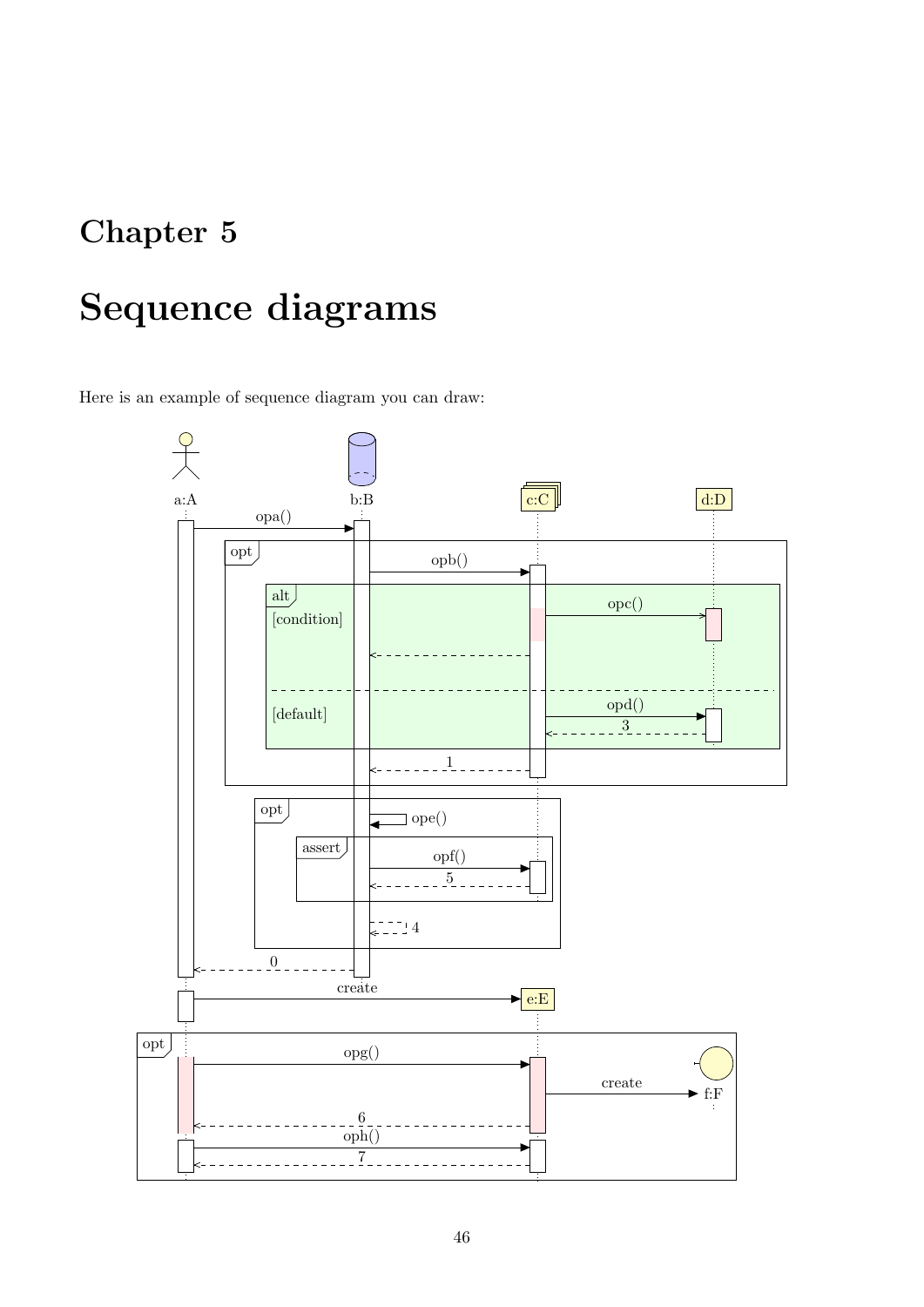Now, we will talk about elements that compose such diagrams.

## <span id="page-47-0"></span>5.1 To define a sequence diagram

Here is the main difference from previous diagrams: to define a sequence diagram, you have to use a umlseqdiag environment. Its aim is to initialise some global variables and to draw the lifelines of each object in the diagram. You have to understand that commands and environments you will use to define a sequence diagrams place the elements (calls, objects, . . . ) automatically. We will talk about that in more details later.

## <span id="page-47-1"></span>5.2 To define an object

## <span id="page-47-2"></span>5.2.1 Types of objects

You can define an object with the umlobject command:

```
\begin{cases} begin{ tikzpicture }
\begin{umlseqdiag}
\umlobject{a}
\end{umlseqdiag}
\end{math} (tikzpicture)
```
The default type is a class instance. You can give the class name with the class option (empty by default).

```
\begin{cases} begin{ tikzpicture }
\begin{umlseqdiag}
\mu\\end{imlseqdiag}\end{math} (tik z p i c t u r e }
```
On the contrary, you may want to hide the double dots and not giving a class:



| ., |
|----|
|    |
|    |
|    |
|    |

a:

a:A

The stereo option allows to set the type of object. It needs one of the following values: object (default value), actor, entity, boundary, control, database, multi. The last six are drawn in the following picture, from left to right and top to bottom:



UML objects may be used in other contexts than class instances. Then, the colon symbol shown in an object may not be necessary. For this purpose, you may use the umlbasicobject command.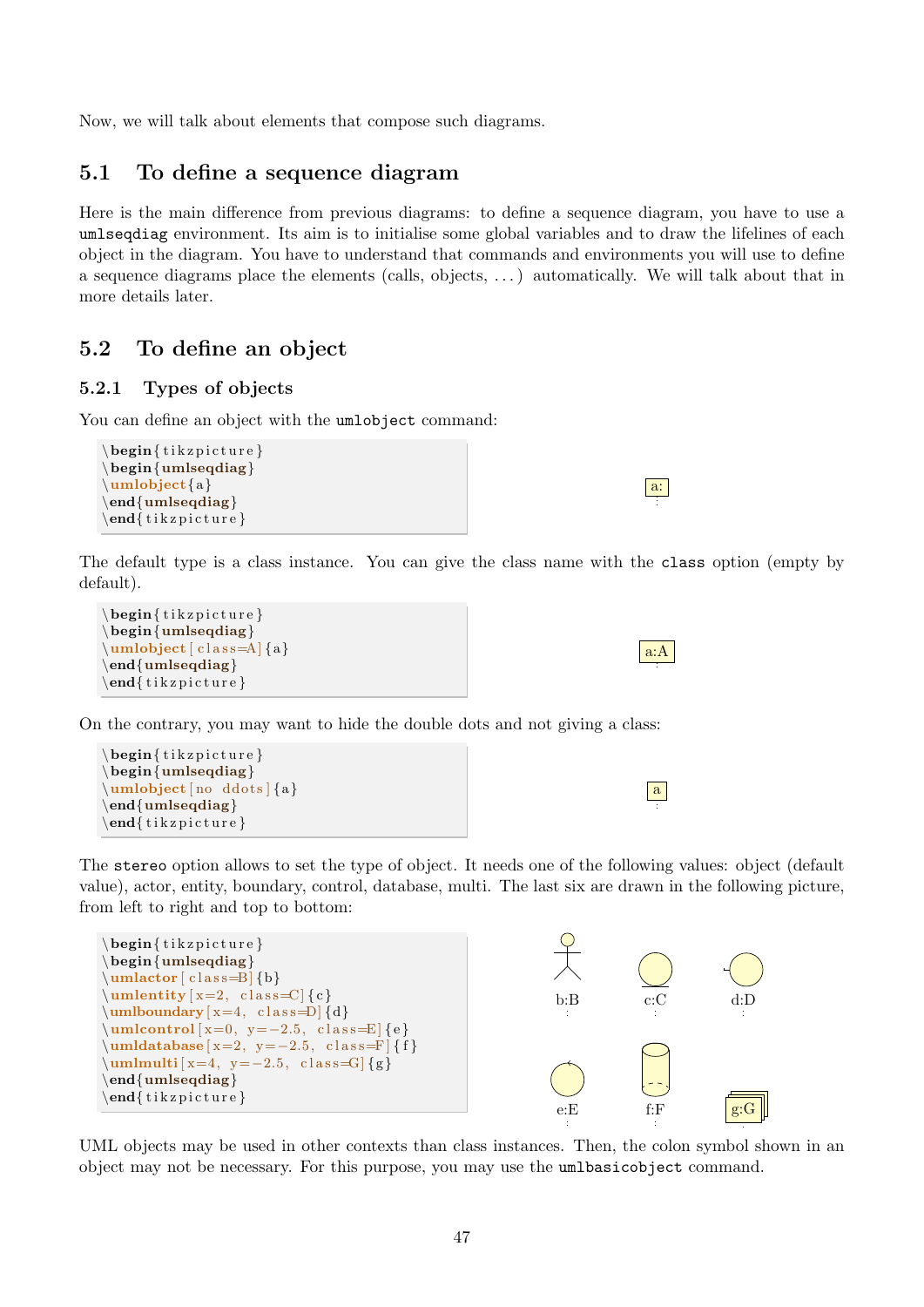## <span id="page-48-0"></span>5.2.2 Automatic placement of an object

Both options x and y allows to place an object. You only have to use them if the automatic placement does not do what you need. Its behavior is the following:

- The default value of the y option is 0, that means the default placement of an object is at the top of the sequence diagram.
- The default value of the x option is the product of 4 by the value of the global counter identifying the object: for instance, for the second object defined in a diagram, the x option is set to 8 by default, ...

Unless the width of the object is too large, a shift of 4 is enough. If not, you use the x option.

## <span id="page-48-1"></span>5.2.3 To scale an object

The scale option of the umlobject command allows to scale an object, its symbol and its font size:



## <span id="page-48-2"></span>5.3 To define a function call

Function calls are the core of sequence diagrams. Then, we need a motor either smart enough to propose a satisfacting default behavior, either easy enough to parametrize.

From a technical point of view, and I open here a parenthesis, there are two ways to implement function calls:

- 1. Either we use the nodal matrix structure of TikZ . The advantage is to work on a pre computed nodal grid and then to place elements of a sequence diagram easily (and fast for compilation) with exactly one counter.
- 2. Either we use an automatical positioning of nodes with a set of coordinates, here the time instant, that allows total freedom for the user and make its work easier.

I chose the second way, to keep the philosophy used to implement the other diagrams in this package. Indeed, if the lack of a grid needs a more accurate computation core, and as a result more compilation time, you can define most of the elements very easily, such as constructor calls, drawn according to the standard. That is different from others UML softwares I used before. I close the parenthesis.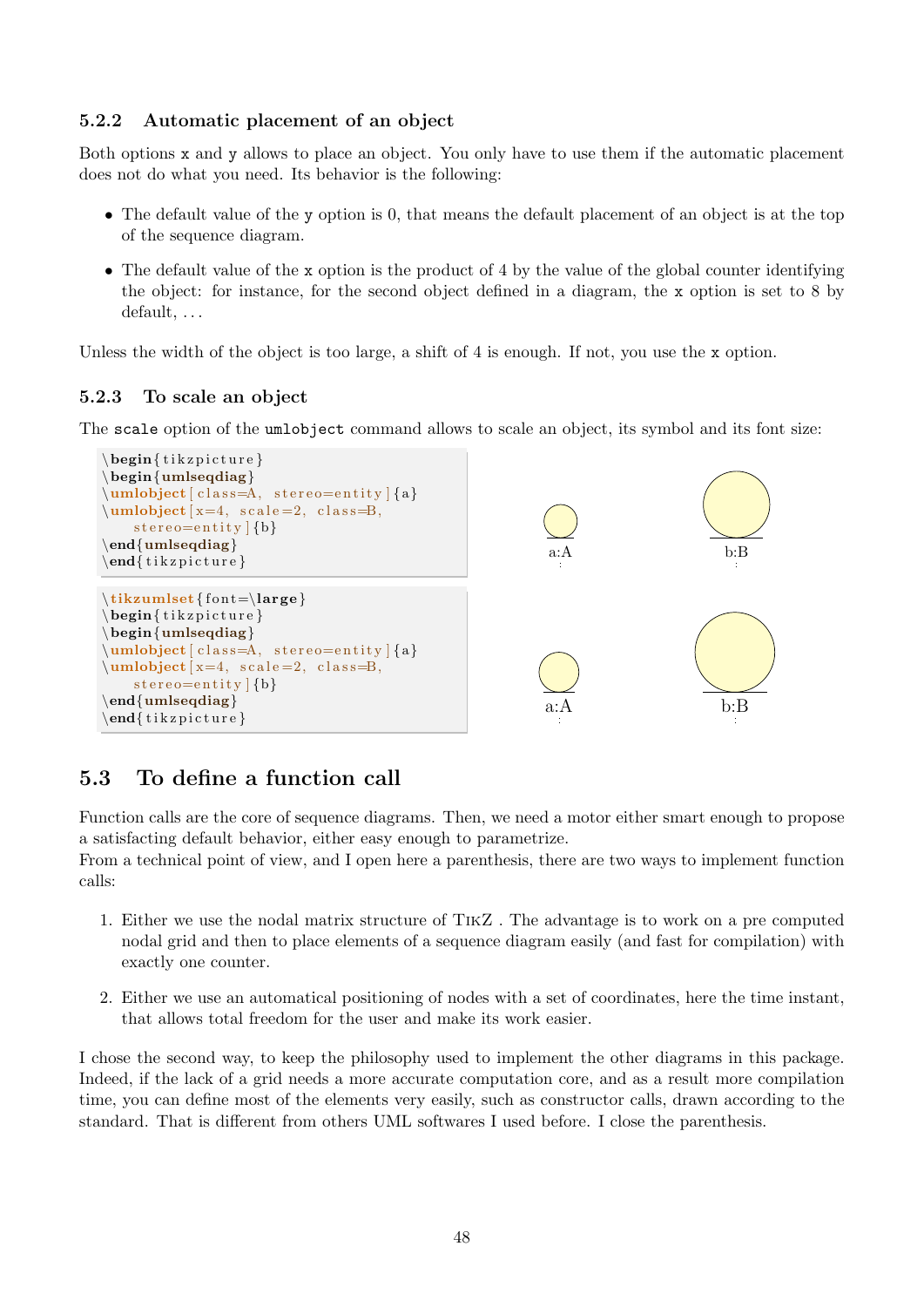### <span id="page-49-0"></span>5.3.1 Basic / recursive calls

You can define a function call with the umlcall environment. Of course, you can define umlcall environments in other ones:



You have to give the name of the source object and the name of the destination object. If you give the same name as source and destination, you define a recursive call. In this case, you may prefer use an alias, the umlcallself environment:



Of course, you can define umlcallself inside umlcallself and umlcall:



#### <span id="page-49-1"></span>5.3.2 To place a call

The dt option allows to place a function call on a lifeline, relatively to the last call drawn on this lifeline. It has no default value. Its unit is ex. The default behavior is to shift the call you define to avoid overwriting between to consecutive calls:

c2 ! true

0

 $\exists$  c1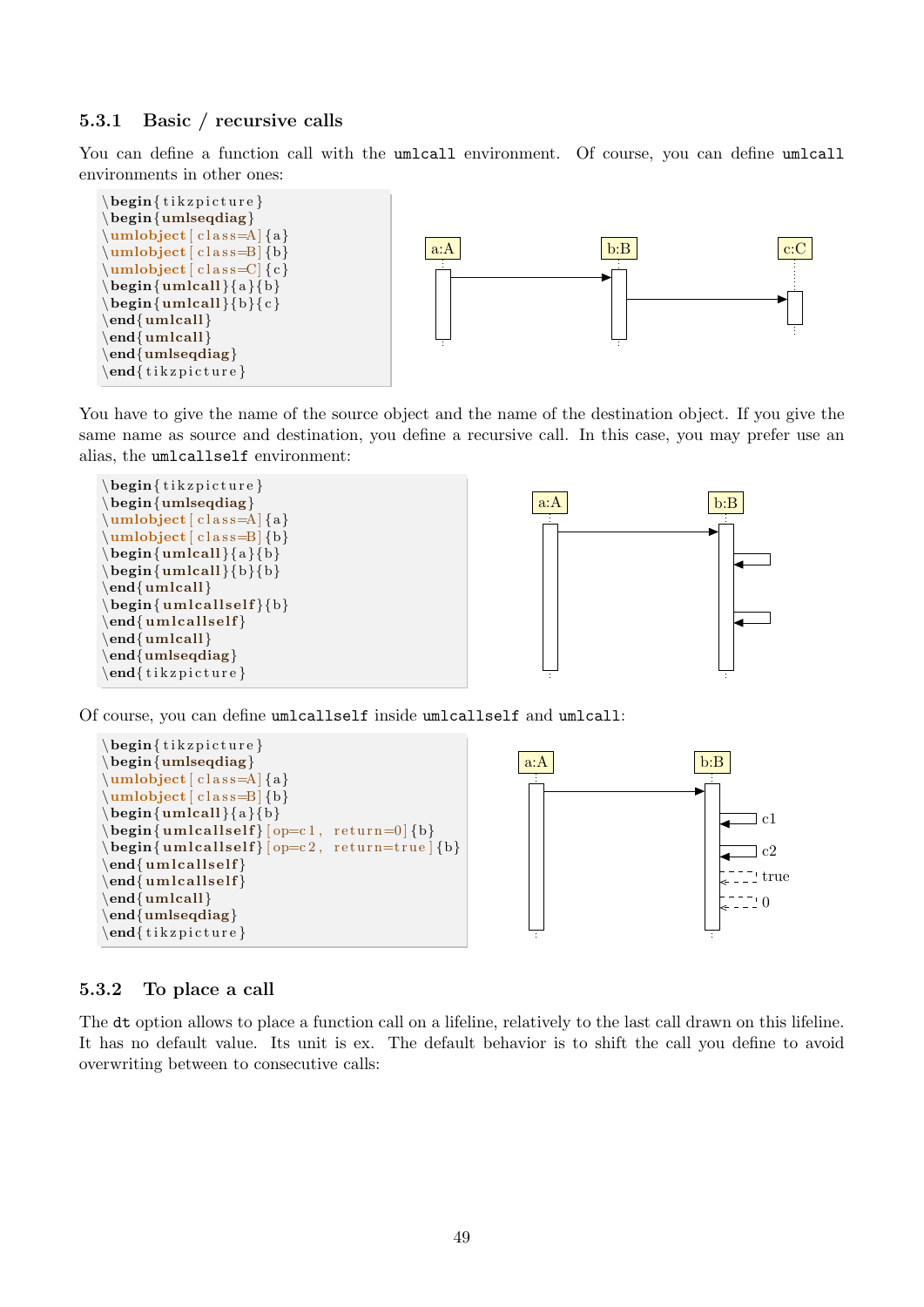

**⊘⊗≳** Do not forget that using option dt means relatively to the last call defines on the lifeline.



Both calls between B and C are first ones, so they are drawn on top of the lifeline. However, you want that they are drawn below the first call between  $A$  and  $C$ . By using option  $dt$ , you can do it:



You can also set spaces for recursive calls with the padding option. It set the space just below the recursive call: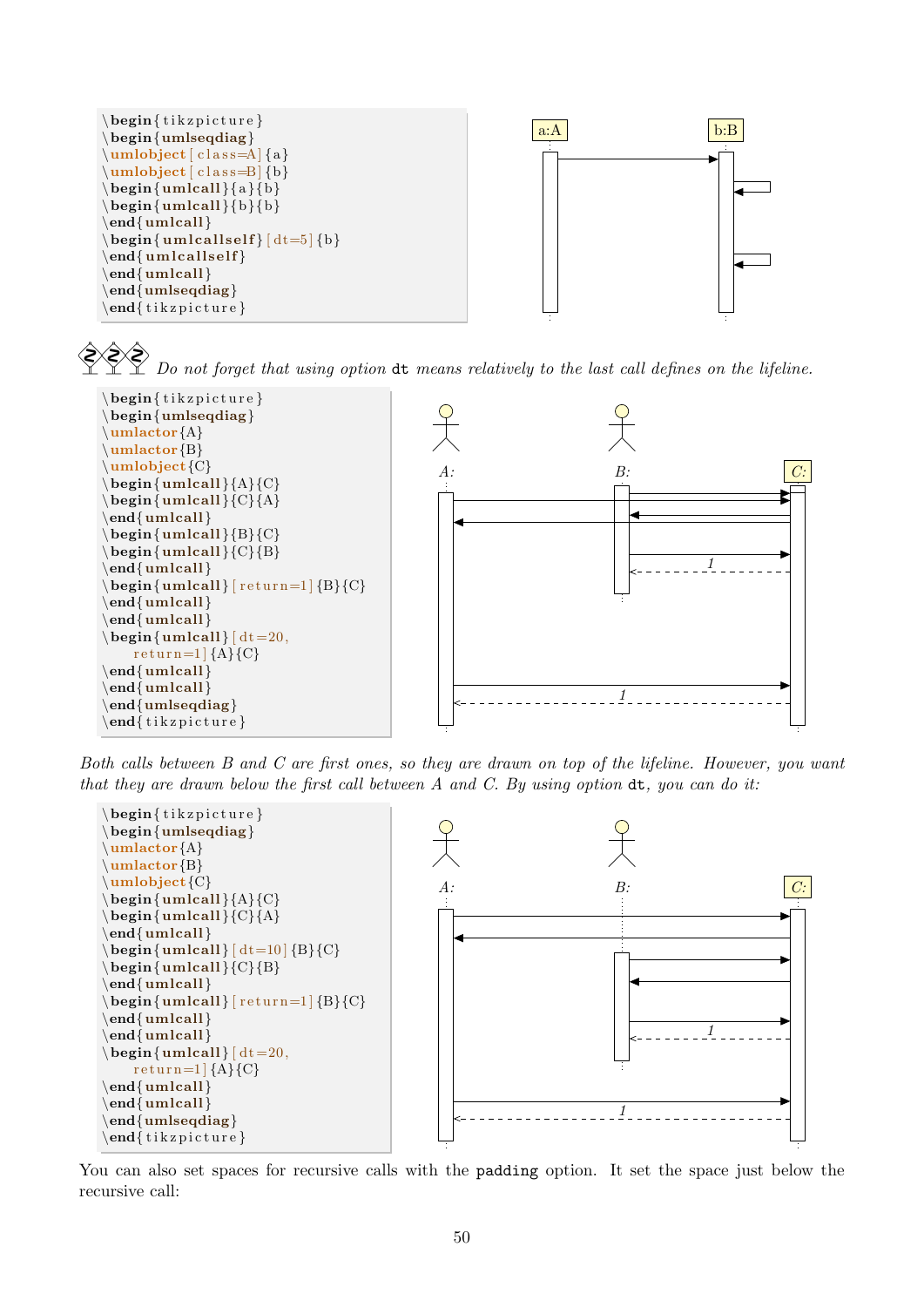

 padding can also takes negative values, to fix for instance position of a call too far away for the previous one.

## <span id="page-51-0"></span>5.3.3 Synchron / asynchron calls

The type option allows to tell if the call is synchron (default value) or asynchron:





### <span id="page-51-1"></span>5.3.4 Operation, arguments and return value

You can give the function name in a call and its arguments with the op option:

```
\begin{cases} tikzpicture }
\begin{umlseqdiag}
\mu\\mathbf{b} (class=B] {b}
\begin{align} \begin{bmatrix} \text{umlcall} \end{bmatrix} = \{ \text{all} (i, k) \} \end{align}\end{umlcall}
\end{umlseqdiag}
\end{math} (tikzpicture)
```


 Beware of the braces, so as to the comma between i and k is deactivated as an option delimiter. WIthout them, there will be a compilation error.

You can also set the return value with the return option, with the same warning:



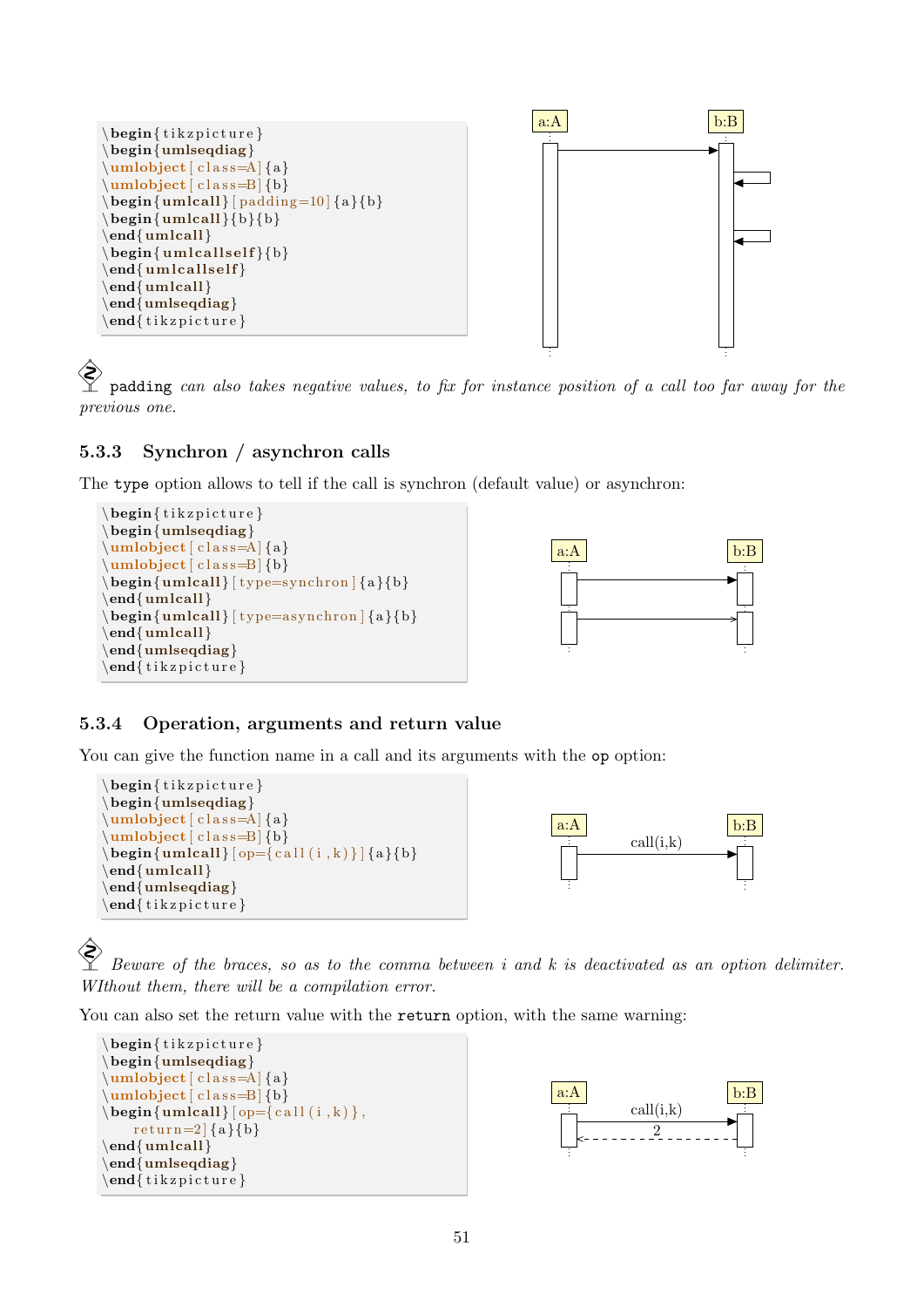In this case, the return arrow is drawn with the return value above. You can draw the return arrow without giving a return value. For this, there is the with return option:





In some cases, the call may have multiple return arrows. To draw an additionnal return arrow, you can do as follows:





#### <span id="page-52-0"></span>5.3.5 To define a constructor call

Constructor calls are special function calls, insofar as they build a new object. They are not messages between two lifelines, but between a lifeline and an object.

To define a constructor call, you can use the umlcreatecall command:



You can notice that everything behave normally after a constructor call.

As an object builder, the umlcreatecall command has class, stereo and x options. As a function call, it has the dt option.

#### <span id="page-52-1"></span>5.3.6 To name a call

The name option allows to give a name for a function call. It is not useful actually, insofar as this option was added for the definition of combined fragments, but as you will see, combined fragment does not use this feature. Maybe this option will be used for future developments of the package.

## <span id="page-52-2"></span>5.4 To define a combined fragment

Combined fragments are the second family of elements in a sequence diagram, with the function calls. You can define them with the umlfragment environment: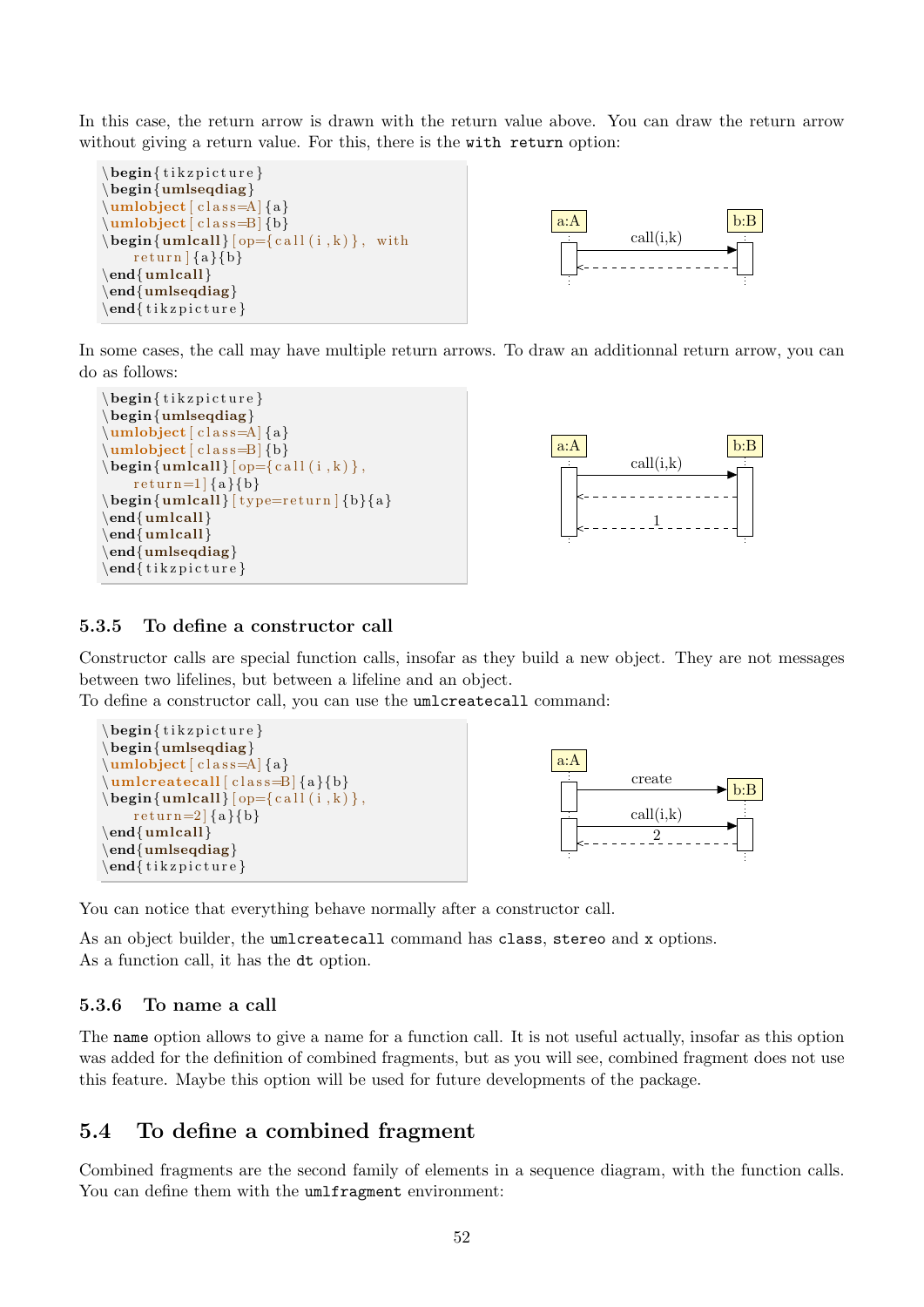



#### <span id="page-53-0"></span>5.4.1 Informations of a fragment

The type option allows to set the keyword on the top left corner: opt, alt, loop, par, assert, . . . The default value is opt.

The label option allows to set information such as the condition for a opt fragment:





The inner xsep option allows to shift type and label to the left. The default value is 1 and its unit is ex.

#### <span id="page-53-1"></span>5.4.2 Name of a fragment

You can give a name to a combined fragment with the name option. It can be useful when you want to attach a note on a fragment:





### <span id="page-53-2"></span>5.4.3 To define regions of a fragment

Let's take a alt fragment. It represents a switch-case instruction block. To represent each case, you need to set regions in the fragment. For this purpose, you can use the umlfpart command: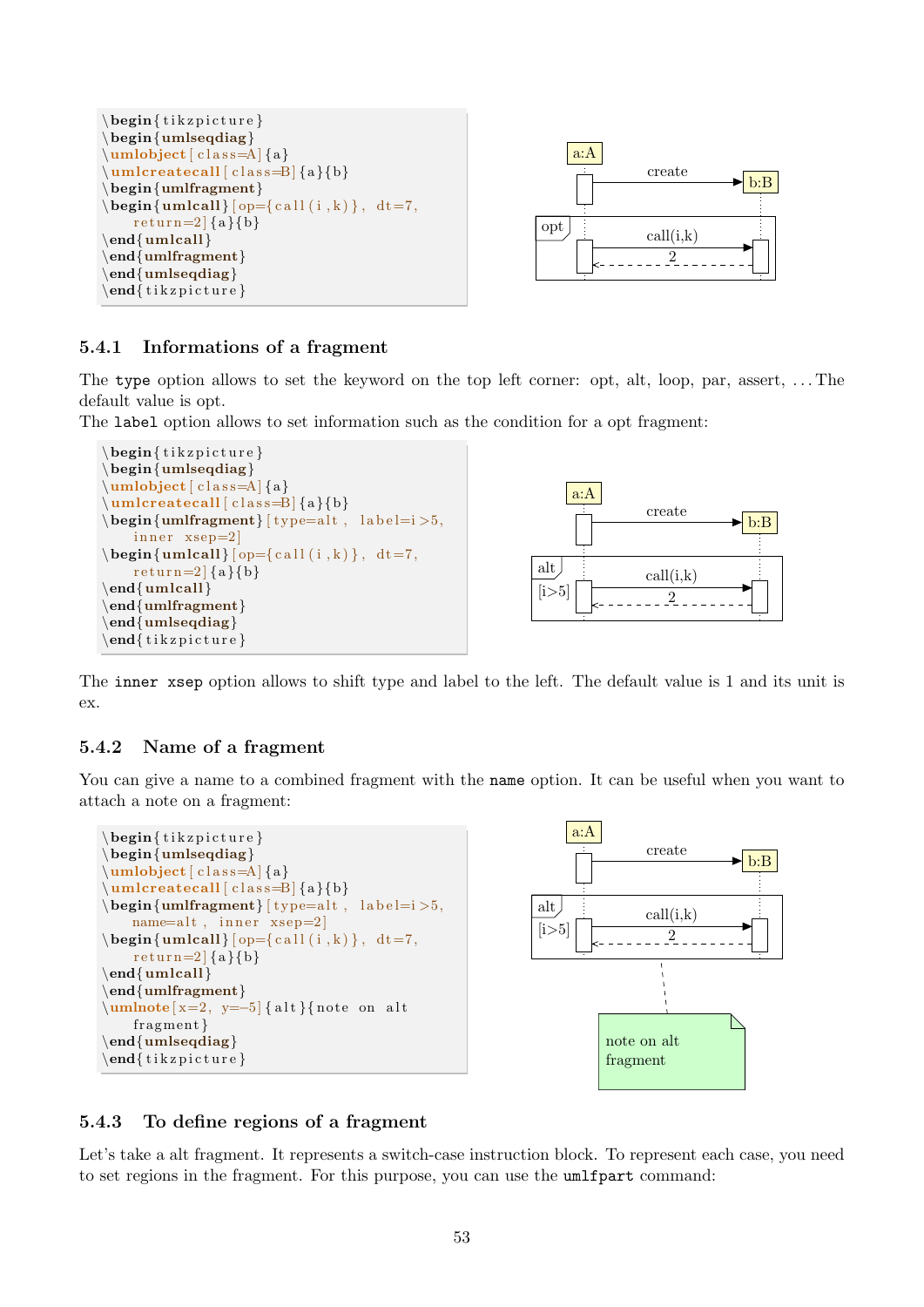```
\begin{cases} tikzpicture }
\begin{umlseqdiag}
\umb{bject} [ \text{class}=A] \{a\}\um lcreate call [class = B]{a}{b}\begin{cases} \text{uniform} \{ type=alt , \ label=i > 5, \end{cases}inner <math>xsep=5\begin{cases} \text{unlcal} \begin{cases} \text{op} \text{call} \begin{cases} i, k \end{cases} \end{cases}, dt = 7, \end{cases}return=2 {a}{b}
\end{umlcall}
\mathcal{ umlfpart \delta default \mathcal{\begin{equation} \begin{bmatrix} \mathbf{u} & \mathbf{v} \end{bmatrix} = \{ \text{call } 2(\mathbf{a}, \mathbf{k}) \}, \end{equation}r e t u r n = 4 \{a\} \{b\}\end{umlcall}
\end{umlfragment}
\end{umlseqdiag}
\end{math} (tik z p i c t u r e }
```


## <span id="page-54-0"></span>5.5 To change preferences

Thanks to the tikzumlset command, you can set colors for calls, fragments and objects:

text: allows to set the default text color (=black by default),

draw: allows to set the default color of edges and arrows (=black by default),

fill object: allows to set the default background color of objects (=yellow !20 by default),

fill call: allows to set the default background color for calls (=white by default),

fill fragment: allows to set the default background color for fragments (=white by default),

**font:** allows to set the default font style  $(=\mathbf{w})$ ,

object stereo: allows to set the default font style  $(=\text{object by default}).$ 

call dt: allows to set the default font style (=auto by default),

call padding: allows to set the default font style  $(=2$  by default),

call type: allows to set the default font style (=synchron by default),

**fragment type:** allows to set the default font style  $(=\text{opt by default})$ ,

**fragment inner xsep:** allows to set the default font style  $(=1$  by default),

**fragment inner ysep:** allows to set the default font style  $(=1$  by default),

create call dt: allows to set the default font style  $(=4$  by default)

You can also use the options text, draw and fill on a particular element, as in the example of introduction.

There is an exception: umlcreatecall. The options text, draw and fill set the colors of the call, whereas options text obj, draw obj and fill obj set the colors of the object.

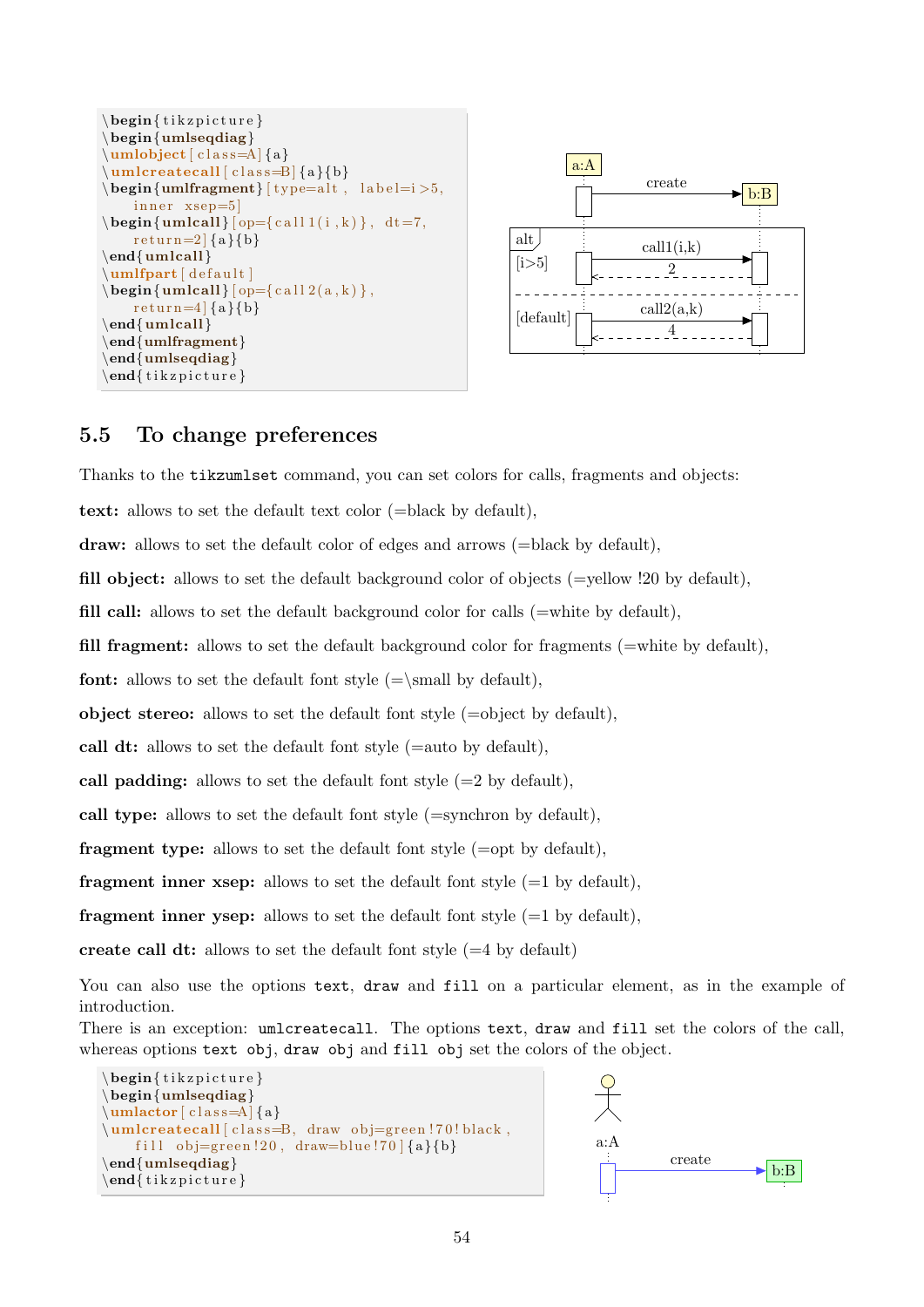## <span id="page-55-0"></span>5.6 Examples

## <span id="page-55-1"></span>5.6.1 Example from introduction, step by step

## Definition of objects

```
\begin{umlseqdiag}
\mathbf{u} mlactor \left[ \frac{class = A}{a} \right]\mathcal{L} lumldatabase \left\{ \text{class} = B, \text{fill} = blue \cdot !20 \right\}\mathbf{u}mlmulti [c \, l \, a \, s \leq C] { c }
\mathcal{L} umlobject \left[ class=D\right]\end{ (umlseqdiag)
\end{math} (tikzpicture)
```


Definition of the call opa and its components

```
\begin{umlseqdiag}
\mathcal{L} (class=A] {a}
\mathcal{A}\ [ class=B, fill = blue ! 20 ] {b}
\umlmulti[ \text{class}=C] { c }
\mathcal{L} umlobject \lceil \text{class}=D \rceil {d}
\begin{align} \begin{cases} \text{umlcall} \, (op = opa \, () \, , \, type = synchron \, , \, return = 0 \, \{a\} \, \} \end{cases} \end{align}\begin{align} \begin{cases} \text{umlcall} \; (op=opb ( ) \; , \; type = synchron \; , \; return=1 \end{cases} \end{align}\begin{align} \begin{cases} \Delta \begin{pmatrix} \Delta \end{pmatrix} \begin{pmatrix} \Delta \end{pmatrix} = \begin{pmatrix} \Delta \end{pmatrix} \begin{pmatrix} \Delta \end{pmatrix} \begin{pmatrix} \Delta \end{pmatrix} = \begin{pmatrix} \Delta \end{pmatrix} \begin{pmatrix} \Delta \end{pmatrix} \begin{pmatrix} \Delta \end{pmatrix} \begin{pmatrix} \Delta \end{pmatrix} \end{align}\end{umlcall}
\begin{cases} \text{unlcal} \{ type = return \} \{ c \} \end{cases}\end{umlcall}
\begin{equation} \begin{array}{l} \text{begin} \text{quad}} \end{array} \begin{equation} \text{partial} \end{equation} \begin{equation} \begin{array}{l} \text{output} \end{array} \end{equation}\end{umlcall}
\end{umlcall}
\end{umlseqdiag}
\end{math}
```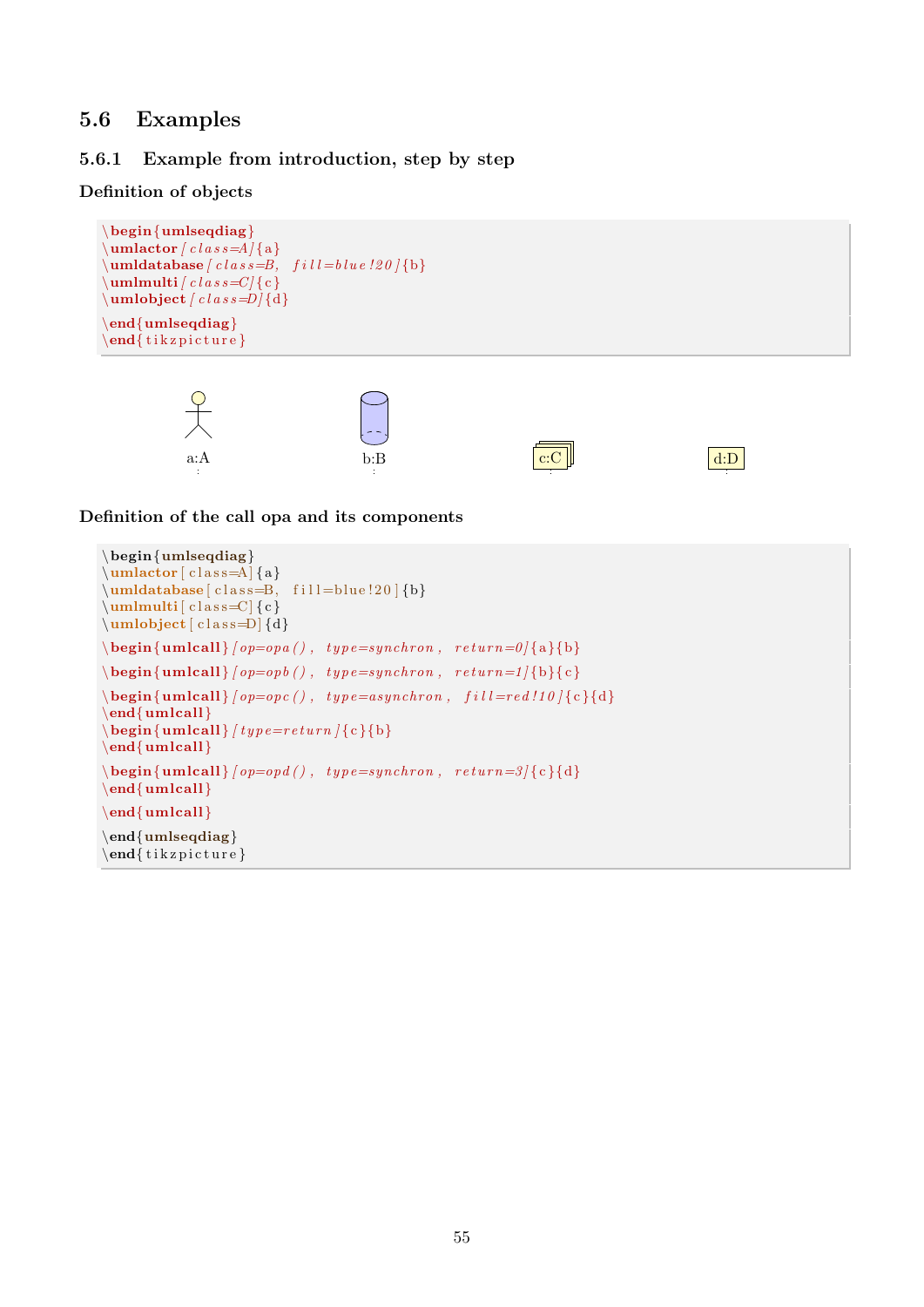

Definition of the calls following the construction of E

```
\begin{umlseqdiag}
\umlactor [ class=A] {a}
\mathcal{L}umldatabase [ c l a s s = B, f i l l = blue ! 20 ] {b}
\mathcal{L} [ c l as s=C] { c }
\mathcal{L} [ class = D] \{d\}\begin{bmatrix} \begin{bmatrix} \mathbf{u} & \mathbf{v} \end{bmatrix} \begin{bmatrix} \begin{bmatrix} \mathbf{v} & \mathbf{v} \end{bmatrix} \end{bmatrix}\begin{align} \begin{bmatrix} \mathbf{u} & \mathbf{v} \end{bmatrix} \begin{bmatrix} \mathbf{v} & \mathbf{v} \end{bmatrix} \begin{bmatrix} \mathbf{v} & \mathbf{v} \end{bmatrix} \begin{bmatrix} \mathbf{v} & \mathbf{v} \end{bmatrix} \begin{bmatrix} \mathbf{v} & \mathbf{v} \end{bmatrix} \begin{bmatrix} \mathbf{v} & \mathbf{v} \end{bmatrix} \begin{bmatrix} \mathbf{v} & \mathbf{v} \end{bmatrix} \begin{bmatrix} \mathbf{v} & \mathbf{v} \end{bmatrix} \begin{bmatrix} \mathbf{v} & \math\begin{align} \begin{bmatrix} \mathbf{u} & \mathbf{v} \end{bmatrix} \begin{bmatrix} \mathbf{v} & \mathbf{v} \end{bmatrix} \begin{bmatrix} \mathbf{v} & \mathbf{v} \end{bmatrix} \begin{bmatrix} \mathbf{v} & \mathbf{v} \end{bmatrix} \begin{bmatrix} \mathbf{v} & \mathbf{v} \end{bmatrix} \begin{bmatrix} \mathbf{v} & \mathbf{v} \end{bmatrix} \begin{bmatrix} \mathbf{v} & \mathbf{v} \end{bmatrix} \begin{bmatrix} \mathbf{v} & \mathbf{v} \end{bmatrix} \begin{bmatrix} \mathbf{v} & \math\end{umlcall}
\begin{array}{r} \begin{array}{c} \text{begin} \text{full} \end{array} \end{array}\end{umlcall}
\begin{equation} \begin{bmatrix} \mathbf{u} & \mathbf{v} \end{bmatrix} = \begin{bmatrix} \mathbf{v} & \mathbf{v} \end{bmatrix}, \quad \mathbf{v} = \mathbf{v} \end{equation}\end{umlcall}
\end{umlcall}
\begin{bmatrix} \begin{array}{c} \hbox{\bf \textbf{begin} \end{array}} \end{bmatrix}\begin{align} \begin{cases} \Delta \begin{pmatrix} \Delta \end{pmatrix} \begin{pmatrix} \Delta \end{pmatrix} = \alpha \begin{pmatrix} \Delta \end{pmatrix} \begin{pmatrix} \Delta \end{pmatrix} + \beta \begin{pmatrix} \Delta \end{pmatrix} \begin{pmatrix} \Delta \end{pmatrix} \end{align}\operatorname{end}\{\text{unlcall}}\end{ {uml calls elf}
\end{umlcall}
\um lcreateca l l [ c l a s s=E , x=8 ] {a}{ e }
\begin{bmatrix} \begin{array}{c} \text{begin} \end{array} \end{bmatrix} (\text{begin} \begin{array}{c} \text{begin} \end{array} \end{bmatrix} , name=test, type=synchron, return=6, dt=7, fill=red!10 [{a}{e}}
\{\mathbf unlcreate call } (class = F, stereo = boundary, x=12){e}\end{umlcall}
\begin{bmatrix} \begin{array}{c} \n\text{begin} \n\text{suml}} \n\end{array} \n\end{bmatrix} (op=oph(), type=synchron, return=7|{a}{e}
\end{umlcall}
\end{umlcall}
```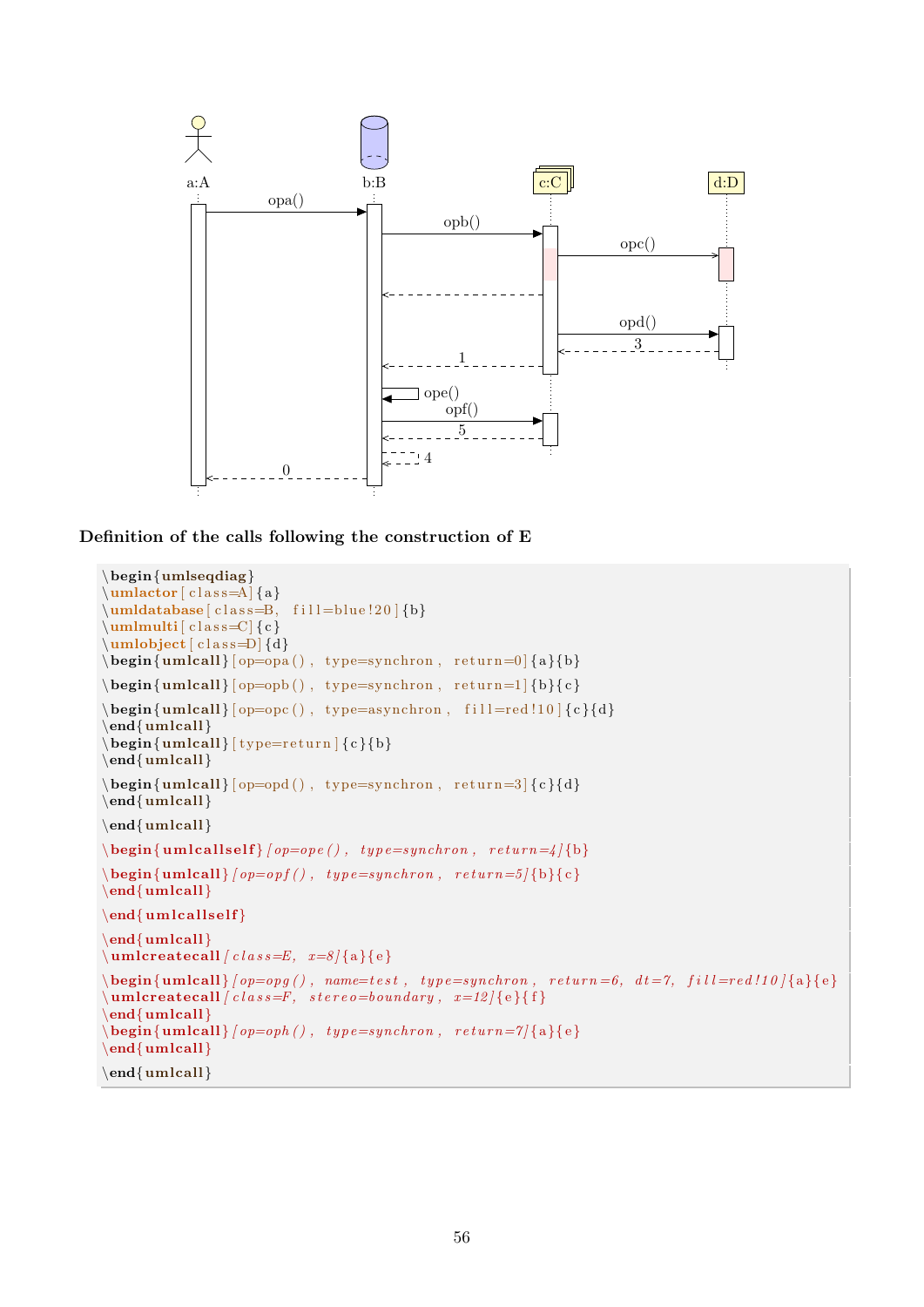

### Definition of fragments

```
\begin{umlseqdiag}
\mathcal{L} (class=A] {a}
\umldatabase [class=B, fill=blue !20 ] {b}
\mathrm{limlutil} [\text{class}=C] {\c}\umb{ib}\text{ }c\text{ class}=D\text{ }\{d\}\begin{bmatrix} \Delta \end{bmatrix} [ op=opa(), type=synchron, return=0 {a}{b}\begin{umlfragment}
\begin{bmatrix} \begin{array}{c} \Delta \end{array} \end{bmatrix}\begin{array}{l} \textbf{begin} \text{f} \text{unifragment} \text{if } type = alt , \text{label=condition, inner} \text{is } sep = 8, \text{fill=green} \end{array}\begin{equation} \begin{bmatrix} \mathbf{u} & \mathbf{v} \\ \mathbf{v} & \mathbf{v} \end{bmatrix} \end{equation}\end{umlcall}
\begin{equation} \begin{bmatrix} \mathbf{u} & \mathbf{u} \\ \mathbf{v} & \mathbf{v} \end{bmatrix} \end{equation}\end{umlcall}
\mathbf{u} mlfpart / \mathbf{d} e f a u l t \mathbf{d}\begin{equation} \begin{bmatrix} \mathbf{u} & \mathbf{v} \\ \mathbf{v} & \mathbf{v} \end{bmatrix} \end{equation}\end{{umlcall}
\end{umlfragment}
\end{umlcall}
\end{umlfragment}
\begin{cases} begin{umlfragment}
\begin{equation} \begin{bmatrix} \mathbf{u} \mathbf{v} \end{bmatrix} = \begin{bmatrix} \mathbf{v} - \mathbf{v} \end{bmatrix} \begin{bmatrix} \mathbf{v} - \mathbf{v} \end{bmatrix} \begin{bmatrix} \mathbf{v} - \mathbf{v} \end{bmatrix}
```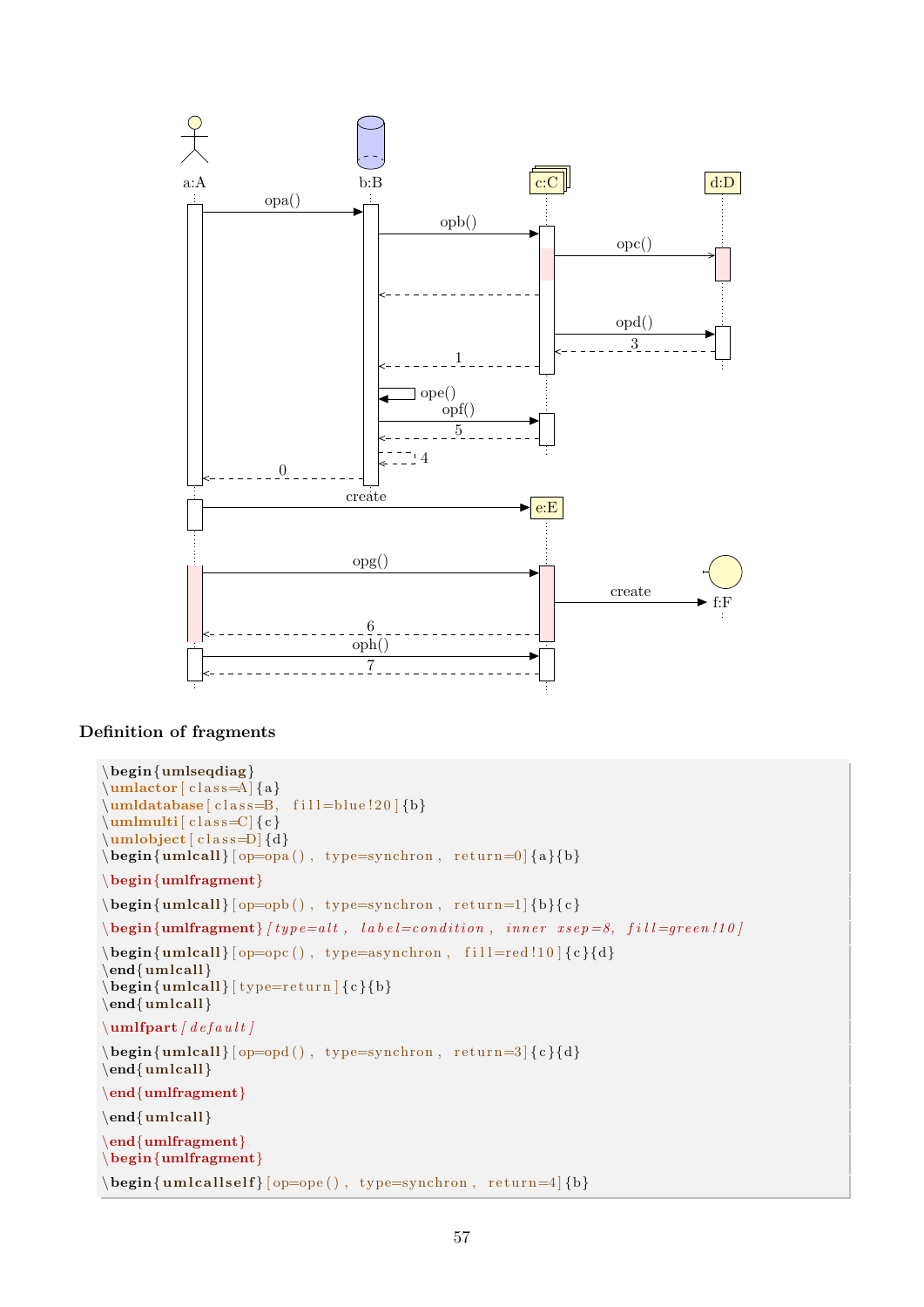```
\begin{array}{c} \begin{array}{c} \text{begin}\end{array}\begin{equation} \begin{bmatrix} \mathbf{u} & \mathbf{v} \\ \mathbf{v} & \mathbf{v} \end{bmatrix} \end{equation}\end{umlcall}
\end{umlfragment}
\end{ um l calls elf \}\end{umlfragment}
\end{ umlcall
\um lcreate call [class=E, x=8]{a}{e}\begin{umlfragment}
\begin{align} \begin{bmatrix} \mathbf{u} & \mathbf{v} \end{bmatrix} = \begin{bmatrix} \mathbf{v} & \mathbf{v} \end{bmatrix} \begin{bmatrix} \mathbf{v} & \mathbf{v} \end{bmatrix} = \begin{bmatrix} \mathbf{v} & \mathbf{v} \end{bmatrix} \begin{bmatrix} \mathbf{v} & \mathbf{v} \end{bmatrix} \begin{bmatrix} \mathbf{v} & \mathbf{v} \end{bmatrix} \begin{bmatrix} \mathbf{v} & \mathbf{v} \end{bmatrix} \begin{bmatrix} \mathbf{v} & \mathbf{v} \end{bmatrix} \begin{bmatrix} \mathbf{v} &\um lcreate call [class=F, stereo=boundary, x=12]{e}{f}\end{umlcall}
\begin{bmatrix} \begin{bmatrix} \mathbf{q} \end{bmatrix} \begin{bmatrix} \mathbf{q} \end{bmatrix} \begin{bmatrix} \mathbf{q} \end{bmatrix} \begin{bmatrix} \mathbf{q} \end{bmatrix} \begin{bmatrix} \mathbf{q} \end{bmatrix}\end{{umlcall}
\end{substack}\end{umlseqdiag}
\end{math} (tikzpicture)
```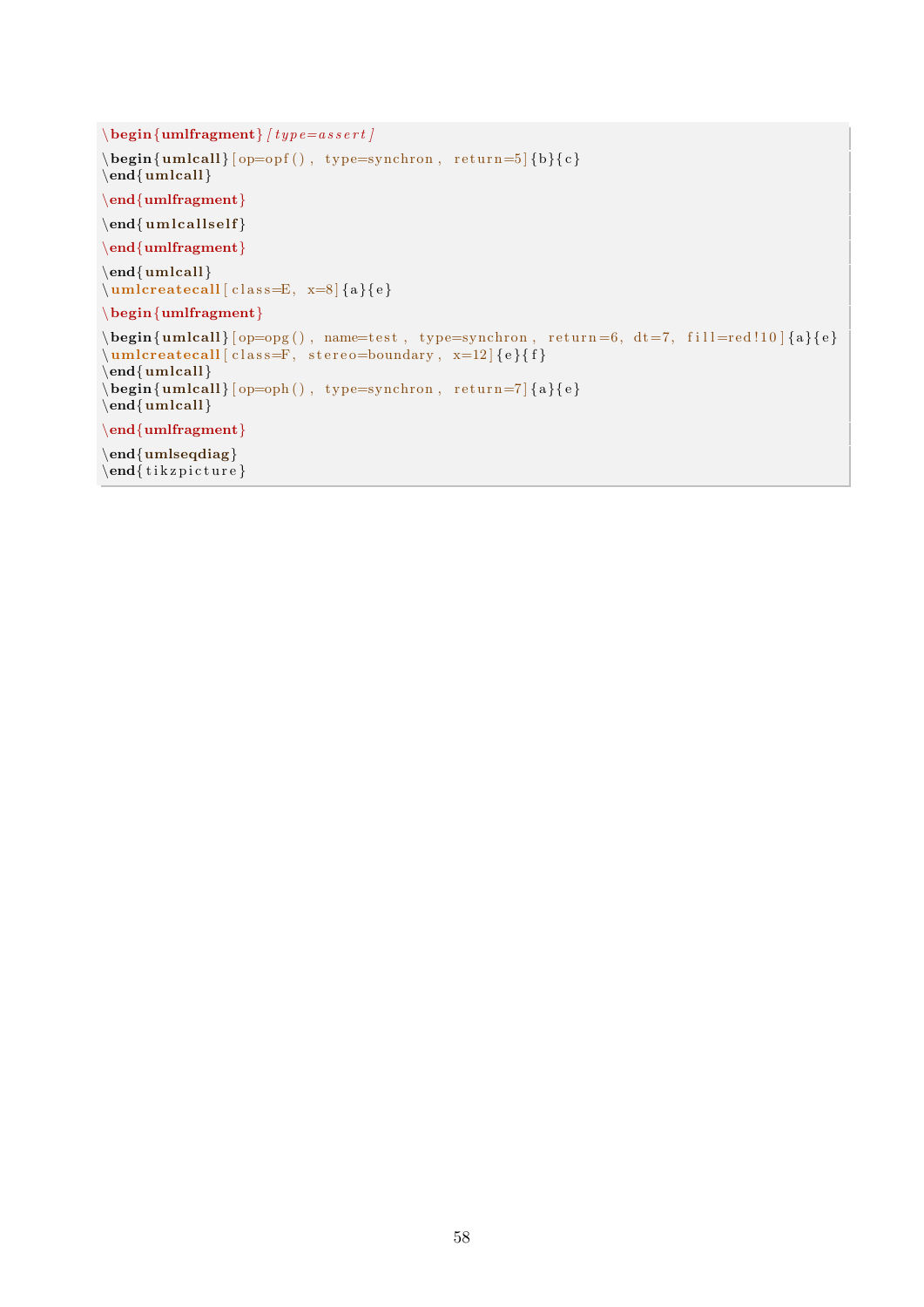

## <span id="page-59-0"></span>5.7 Known bugs and perspectives

- 1. When you define a fragment on a set of calls just after a constructor call, the automatic shift does not work. You have to use the dt with a value greather than 7 to the first call inside the fragment.
- 2. The automatic placement of objects with a multiple of 4 is not very convenient. A shift of 4 relatively to the last object drawn should be better.
- 3. You can not give arguments to constructor calls.
- 4. You can not force the drawing of the activity area of a "non working" object.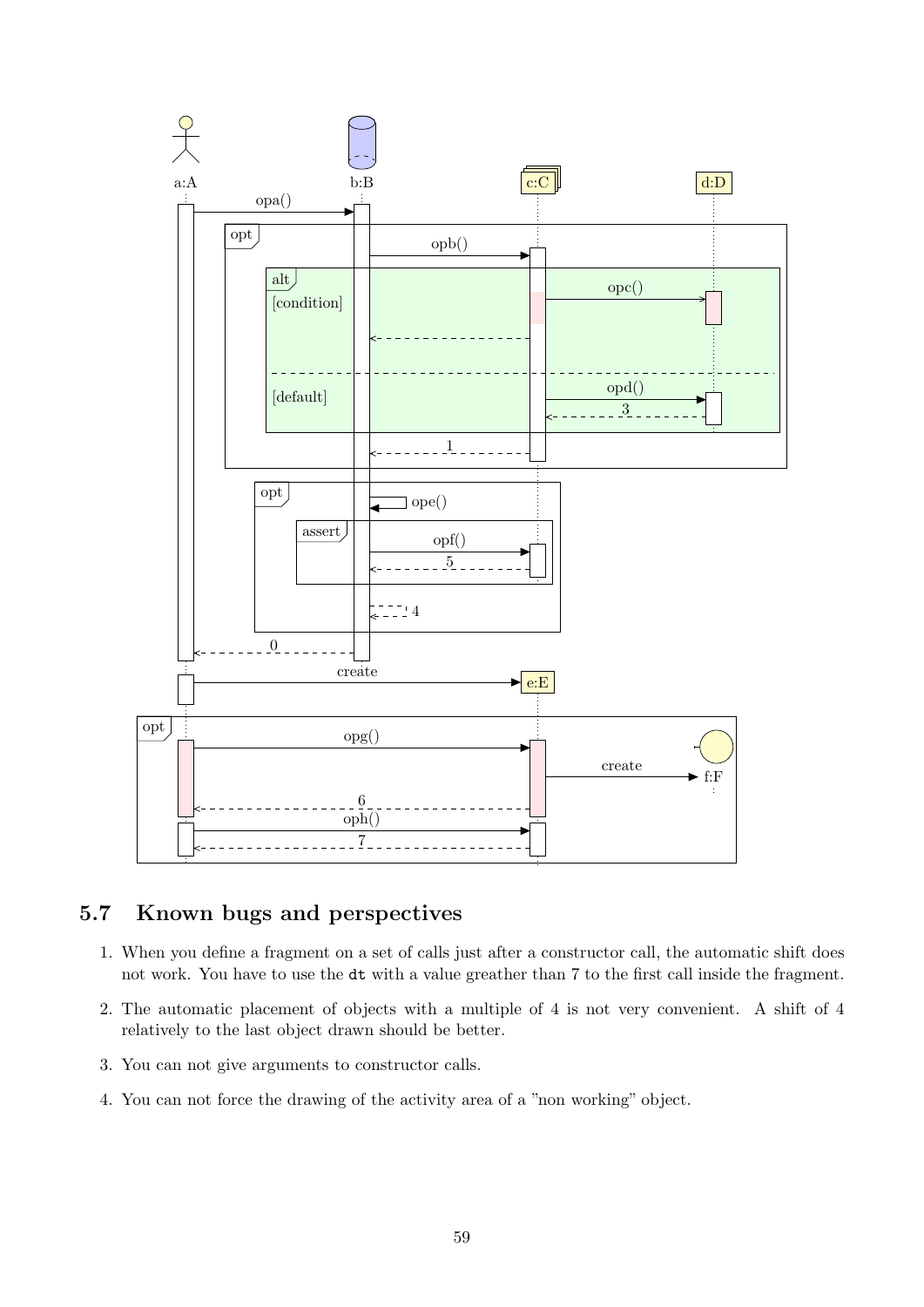

But you can lengthen lifelines thanks to umlsdnode command:

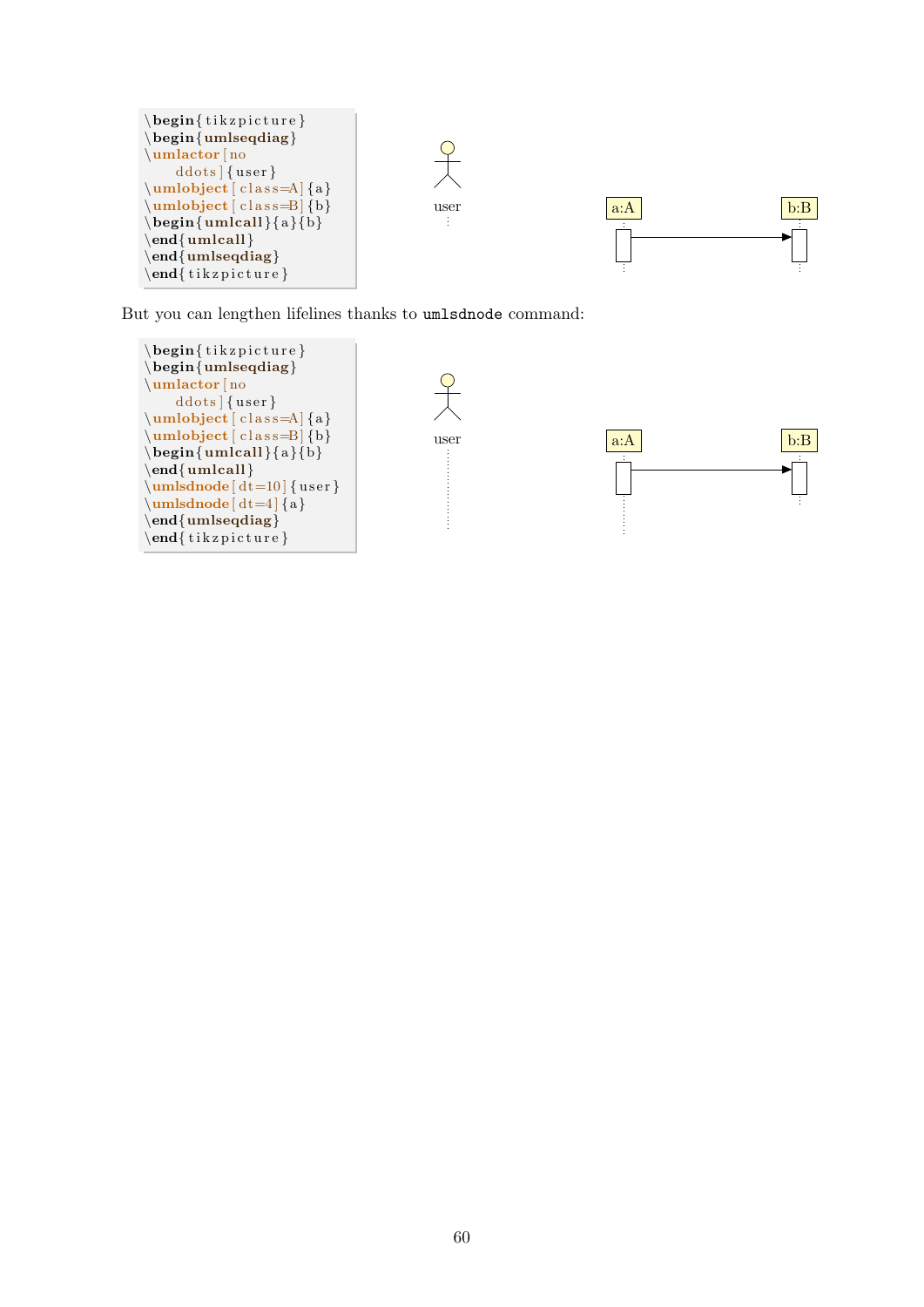## <span id="page-61-0"></span>Chapter 6

# Component diagrams

Here is an example of component diagram you can draw:



Now, we will talk about elements that compose such diagrams: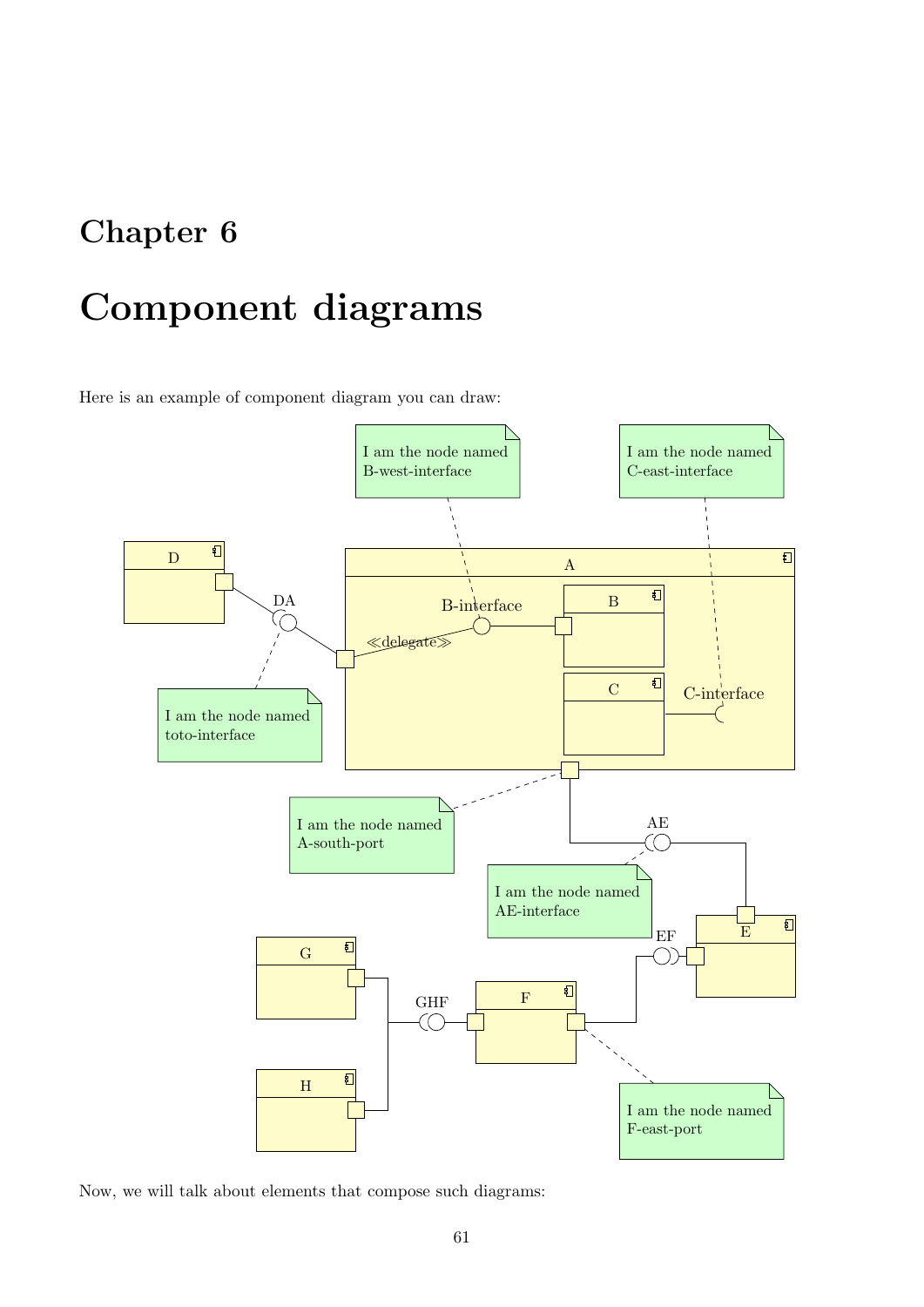## <span id="page-62-0"></span>6.1 To define a component

A component can be defined with the umlcomponent environment:

```
\begin{cases} begin{ tikzpicture }
\begin{equation} \begin{cases} x=0,y=0 \end{cases} {A}
\end{umlcomponent}
\end{math}
```


Both options x and y allow to place the component in the figure, or in another component. The default value is 0. The argument to give is the label of the component. The node representing the state has a default name, based on a global counter. For practical reasons, you can rename it with the name option.

You can also define the width of an empty component with the width option (8ex by default).

You can define a component in another component or in a package. Then, the coordinates of the subcomponent are relative to the parent component or package:



Notice that you can define a class inside a component.

If you want to define a component without detailing it, you can use the umlbasiccomponent command, that is an alias of the umlcomponent environment.

Every TikZ option dedicated to nodes can be used here, see [section 2.5](#page-18-1) for details.

## <span id="page-62-1"></span>6.2 To define a provided/required interface

On a component, you can define 2 kinds of interfaces: provided interfaces and required interfaces. For that purpose, you can use umlprovidedinterface and/or umlrequiredinterface commands. These 2 commands offers the same list of options: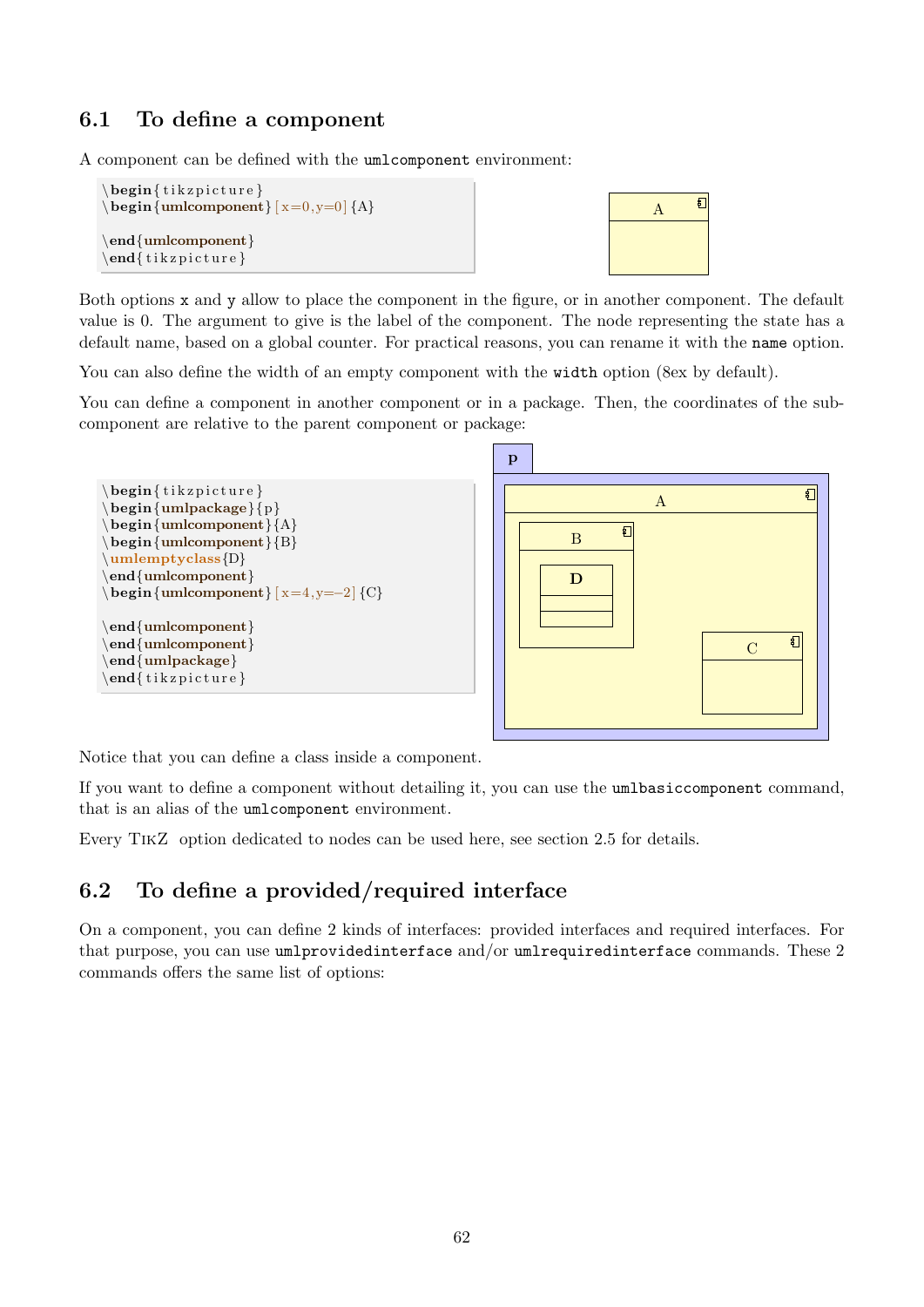

The interface option is used to give the label of the interface, written above the interface symbol. The interface symbol is a node named X-Y-interface, where X is the name of the component, and Y is west for a provided interface and east for a required interface.

You can change these default names with the name option.

The width option is used to size the interface symbol. The default value is 1em.

The distance option is used to set the distance between the interface symbol and the component port.

The with port option is used to draw the port symbol.

If you look at the previous example, you can notice the padding between the interface symbols on subcomponents, and the boundary of the parent component. You can change it with the padding option. The default value is 1cm.



This option will be very useful when you draw connectors, as you will see in the next section.

## <span id="page-63-0"></span>6.3 To define an assembly connector

An assembly connector is a relation between 2 different components. It is graphically the provided interface of one of them with the required interface of the other. For that purpose, you can use the umlassemblyconnector command:



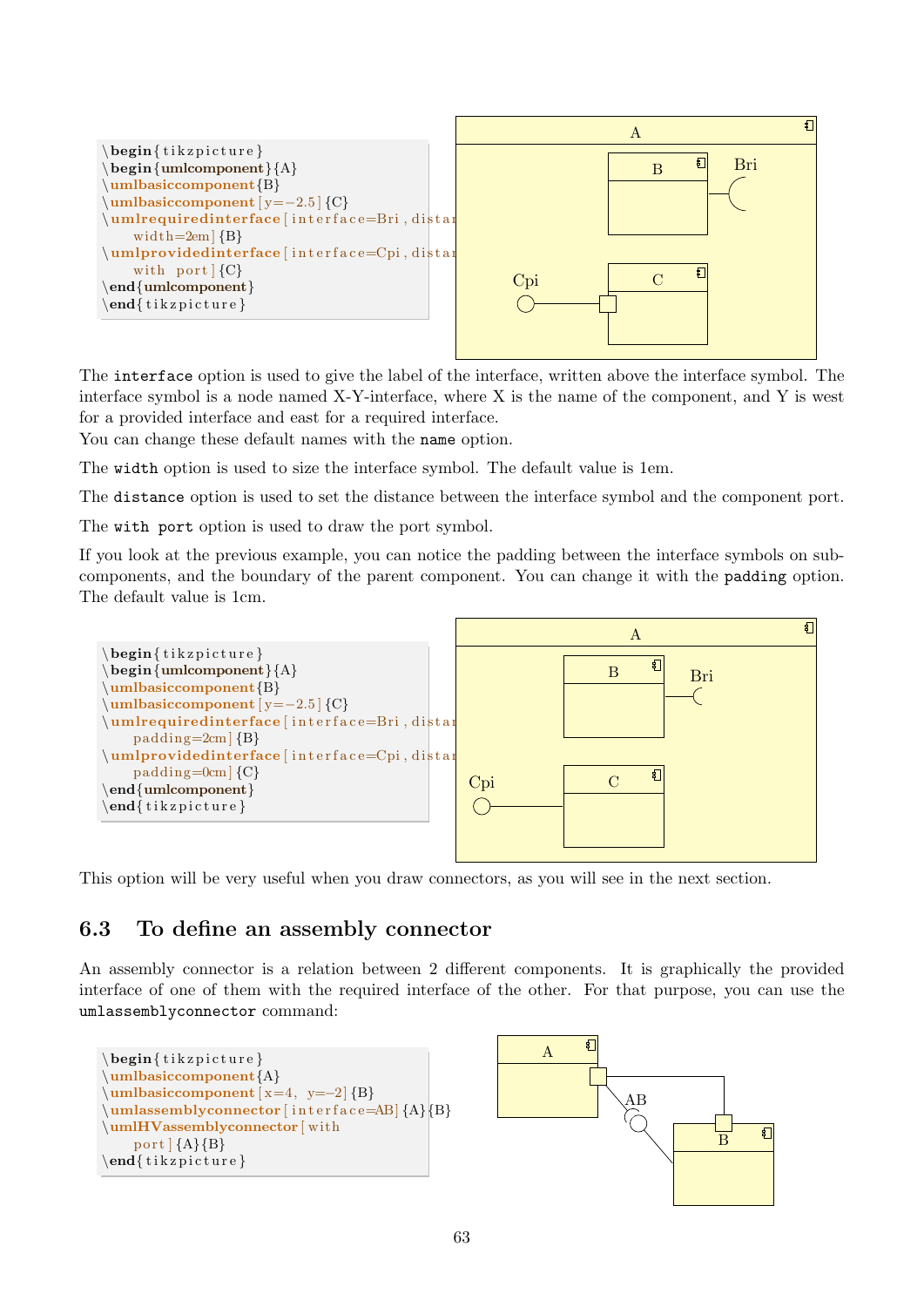The assembly connector symbol is drawn only if the interface option is given. As for umlprovidedinterface and umlrequiredinterface commands, the with port option is used to draw ports, and the width option is used to set the size of the assembly connector symbol (default is 1em). You can also name the assembly connector with the option name.

## <span id="page-64-0"></span>6.3.1 To define the geometry of an assembly connector

As for umlrelation command, you can use the geometry option and shortcuts are defined:

umlHVassemblyconnector: shortcut of umlassemblyconnector with geometry=-|

umlVHassemblyconnector: shortcut of umlassemblyconnector with geometry=|-

umlHVHassemblyconnector: shortcut of umlassemblyconnector with geometry=-|-

umlVHVassemblyconnector: shortcut of umlassemblyconnector with geometry=|-|

### <span id="page-64-1"></span>6.3.2 To place the assembly connector symbol

To place the assembly connector symbol, you can use the first arm, second arm, middle arm or last arm options:



## <span id="page-64-2"></span>6.3.3 To adjust the geometry of an assembly connector

As for umlrelation command, you can use the arm1, arm2, anchor1, anchor2 and anchors options:



The position of the ports is automatically evaluated according to the values given to these options and to the geometry option.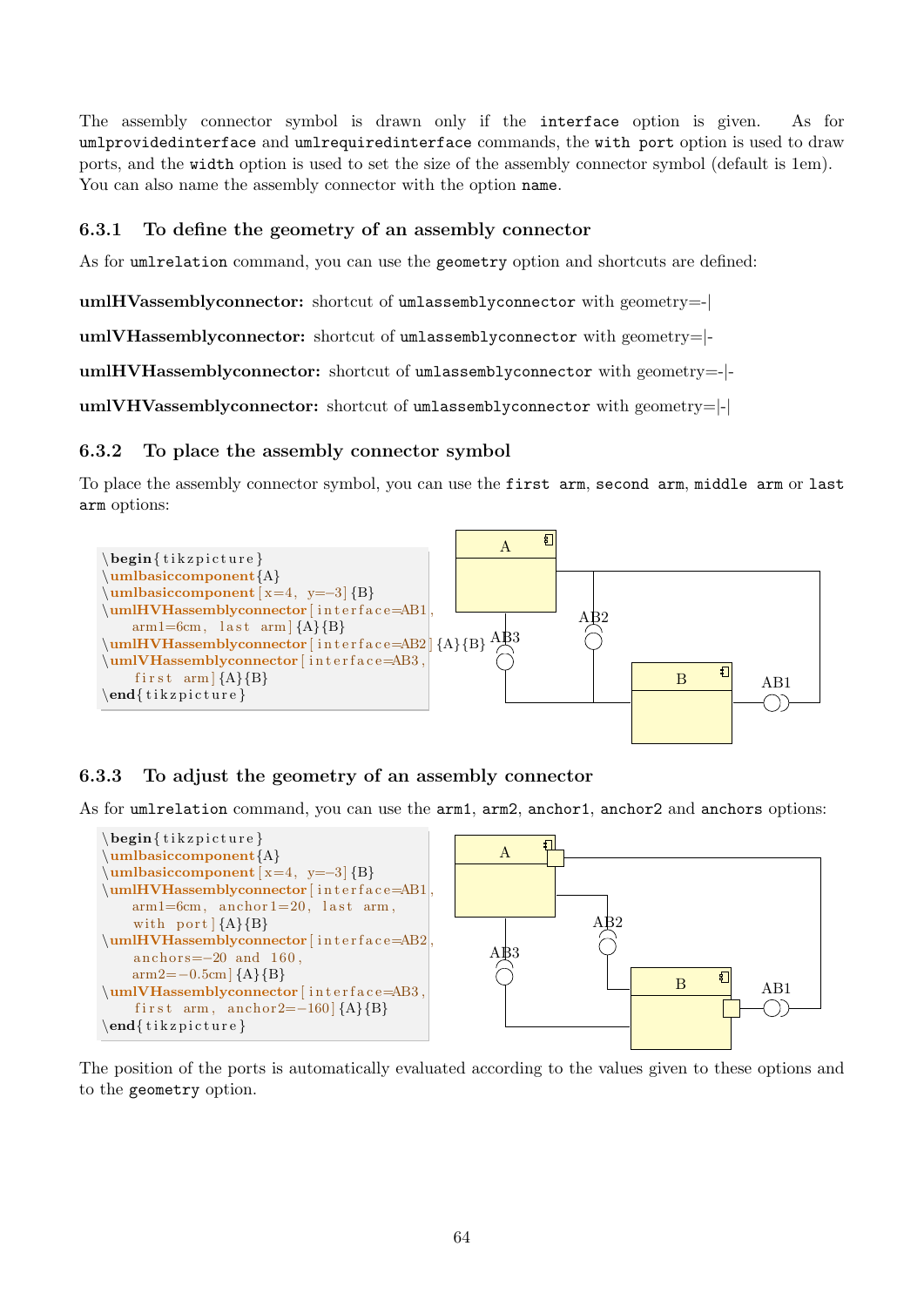## <span id="page-65-0"></span>6.4 To define a delegate connector

A delegate connector is a connector between a sub-component and its parent component. For this purpose, you can use the umldelegateconnector command. It has all options of umlrelation command except stereo, that is set to delegate.



## <span id="page-65-1"></span>6.5 To define a port on a component

Sometimes, as in the previous example, you have to draw manually a port. For this purpose, you can use the umlport command.

The first argument is the component name, the second one is the anchor of the component node where you want to draw the port. You can set the size of the port with the width option.

## <span id="page-65-2"></span>6.6 To change preferences

Thanks to the tikzumlset command, you can set colors for components, provided/required interfaces, ports and assembly/delegate connectors:

text: allows to set the text color (=black by default),

draw: allows to set the color od edges and arrows (=black by default),

- fill component: allows to set the background color of components ( $=$ yellow  $\langle 20 \rangle$  by default).
- fill port: allows to set the background color of ports ( $=$ vellow !20 by default),
- fill assembly connector: allows to set the background color for assembly connector symbols  $(=$ white by default),

**font:** allows to set the font style  $(=\small{small}$  by default).

You can also use the options text, draw and fill on a particular element.

There is an exception: umlassemblyconnector. The option fill assembly connector sets the colors of the assembly connector symbol, whereas the option fill port sets the colors of the port symbol.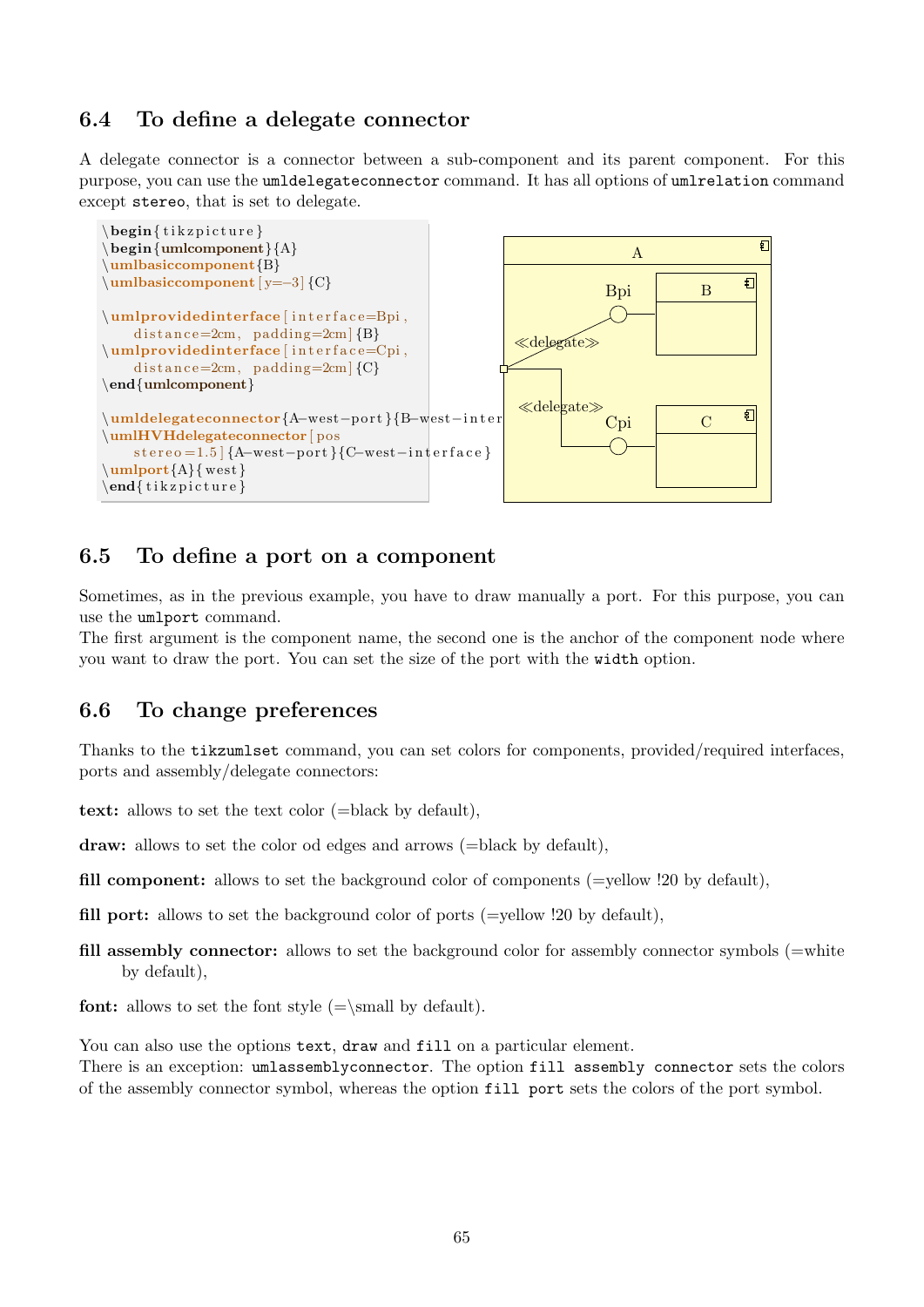## <span id="page-66-0"></span>6.7 Examples

D

钉

## <span id="page-66-1"></span>6.7.1 Example from introduction, step by step

#### Definition of the components

There is 6 components A, D, E, F, G and H, and 2 sub-components of A: B and C.

```
\begin{cases} \begin{ tikzpicture }
\begin{umlcomponent}{A}
\umlbasiccomponent{B}
\umlbasiccomponent [ y=−2] {C}
\end{umlcomponent}
\muhasiccomponent [x=−10,y=1] {D}
\muhasiccomponent [x=3,y=−7.5] {E}
\mubasiccomponent [x=−2, y=−9] {F}
\umlbasiccomponent [ x=−7,y=−8] {G}
\muhasiccomponent [x=−7,y=−11] {H}
\end{math}
```




#### Definition of the interfaces

We define a required interface for the component B, and a provided interface for the component C. We prepare the delegate connector by setting the padding.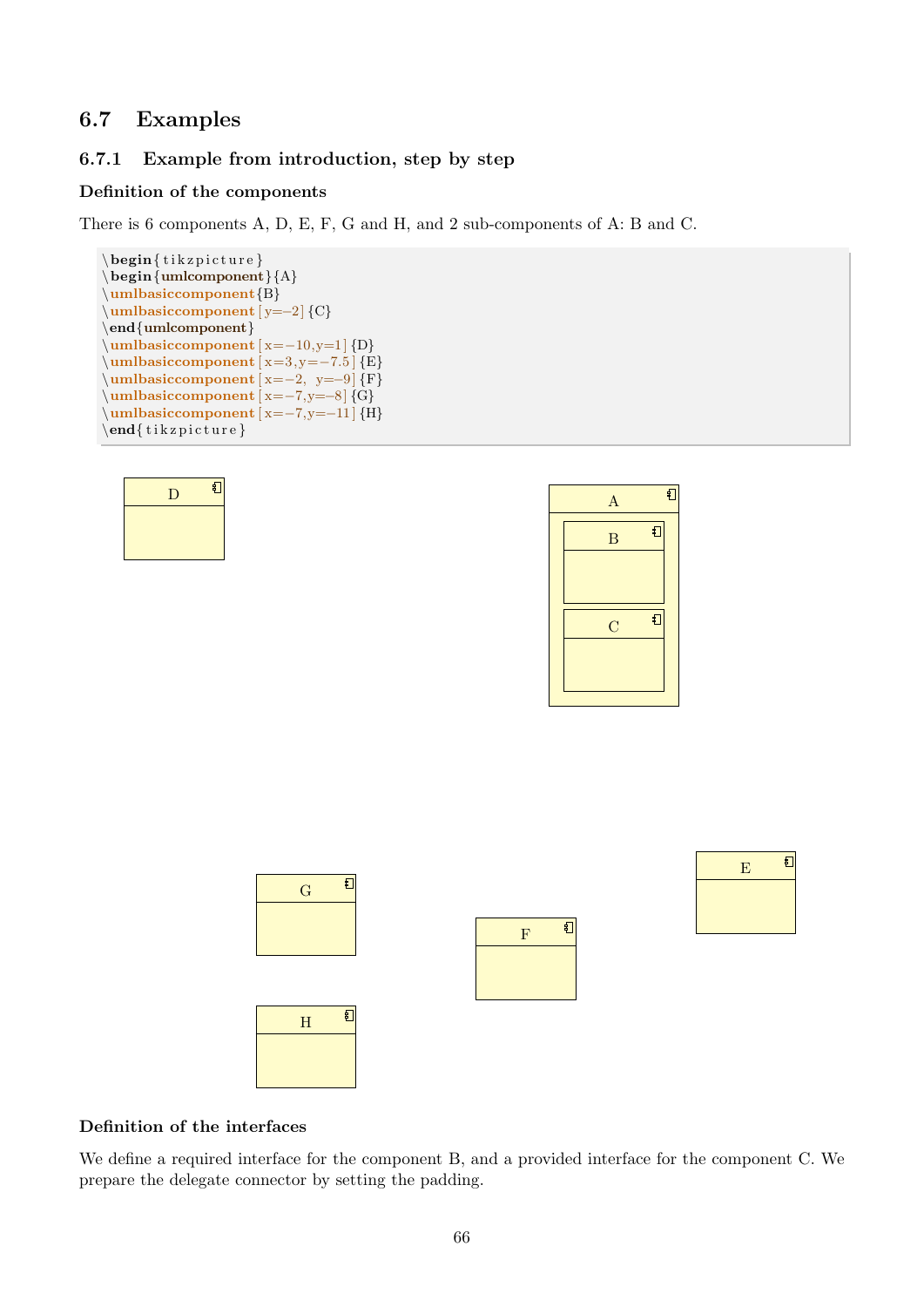```
\begin{cases} begin{ tikzpicture }
\begin{cases} \begin{umlcomponent}{A}
\umlbasiccomponent{B}
\umlbasiccomponent [ y=−2] {C}
\umlrequiredinterface [ i n t e r f a c e=C−i n t e r f a c e ] {C}
\label{lem:1} \verb+\umlprovided interface+ \emph{interface}, with port, distance=3cm,p \, adding = 2.5cm [B]
\end{umlcomponent}
\umlbasiccomponent [ x=−10,y=1 ] {D}
\{\text{umbasiccomponent} [x=3,y=-7.5] {E}
\mubasiccomponent [x=−2, y=−9] {F}
\sum_{x=-7, y=-8} {G}
\muhasiccomponent [x=−7,y=−11] {H}
```

```
\end{math} (tik z p i c t u r e }
```




### Definition of the connectors

We define 5 assembly connectors and 1 delegate connector.

```
\begin{cases} tikzpicture }
\begin{cases} begin{umlcomponent}{A}
\umlbasiccomponent{B}
```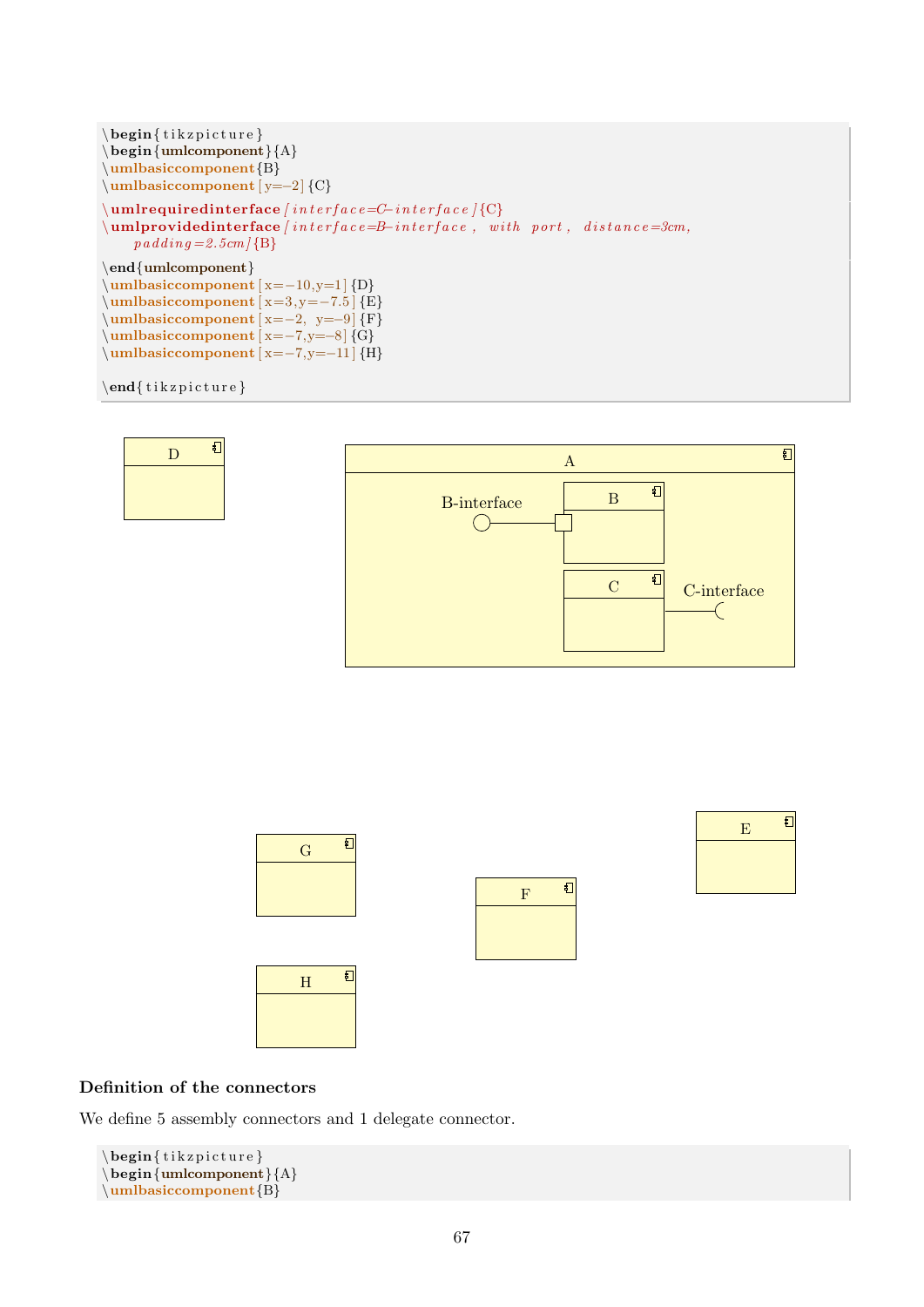\umlbasiccomponent [ y=−2] {C}

```
\umlrequiredinterface [interface=C−interface ] {C}
\umlprovidedinterface interface=B-interface, with port, distance=3cm,
    padding = 2.5cm {B}
\end{umlcomponent}
\umlbasiccomponent [ x=−10,y=1 ] {D}
\{\text{umbasiccomponent} [x=3,y=-7.5] {E}
\{\text{umbasiccomponent} [x=−2, y=−9] {F}
\sum_{x=-7, y=-8}^{8} {G}
\muhasiccomponent [x=−7,y=−11] {H}
\{\mathbf w\} assembly connector [interface=DA, with port, name=toto]\{D\}{A}
\umldelegateconnector{A−west−p o r t }{B−west−i n t e r f a c e }
\sum_{\text{numIVHV} \in \text{HV}} assembly connector [interface=AE, with port] {A}{E}
\mathcal{L}_{\text{unlHVHassenblyconnector} /interface = EF, with port, first arm / {E}{} F\mathcal{U}=\sum_{\{G\}}\{G\}
```


 $\end{math}$  tik z p i c t u r e }



#### Definition of the notes

We add notes to explain the node names.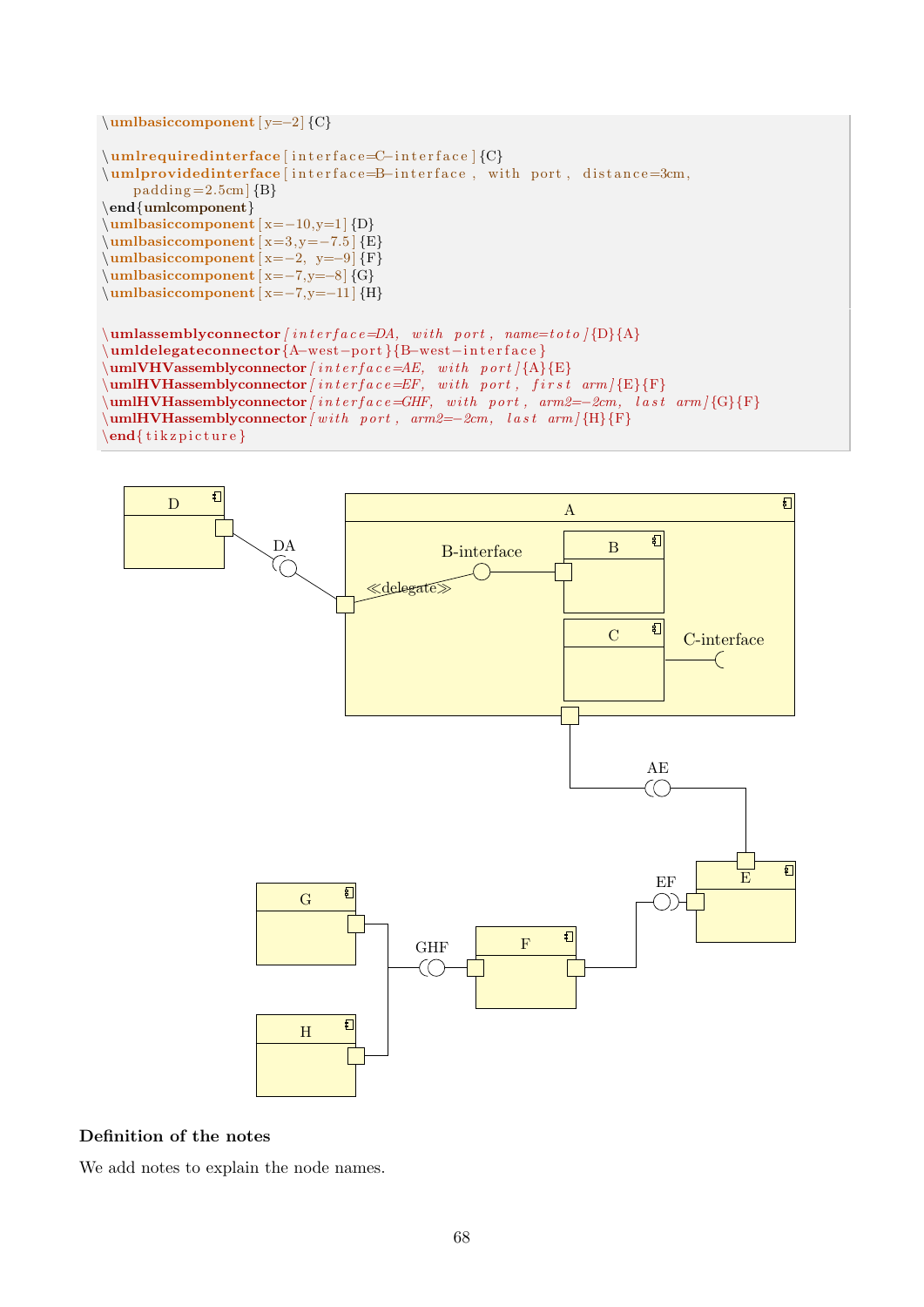$\begin{cases}$  tikzpicture } \begin{umlcomponent}{A} \umlbasiccomponent{B} \umlbasiccomponent [ y=−2] {C} \umlrequiredinterface [interface=C-interface ] {C} \umlprovidedinterface [interface=B-interface, with port, distance=3cm,  $padding = 2.5cm$  {B} \end{umlcomponent}  $\mu$ basiccomponent [x=−10,y=1] {D}  $\mu$ hasiccomponent [x=3,y=−7.5] {E}  $\mu$ basiccomponent [x=−2, y=−9] {F}  $\mu\bar{\text{x}=-7,y=-8}$  {G}  $\sum_{x=-7, y=-11}$  {H}  $\umlassemblyconnector [interface=DA, with port, name=toto] {D}{A}$ \umldelegateconnector{A−west−p o r t }{B−west−i n t e r f a c e }  $\umIVHV$ assemblyconnector [interface=AE, with port  ${A}{E}$  $\sum_{\text{min}}$ VHassemblyconnector interface=EF, with port, first arm [E}{F}  $\u$ mlHVHassemblyconnector [ interface=GHF, with port, arm2=-2cm, last arm  ${G}$ [F} \umlHVHassemblyconnector [ with port, arm2=−2cm, last arm ] {H}{F}  $\mathcal{L}$  \umlnote  $[x=-4, y=4, width=3.4cm]$  {B-west-interface }{ I am the node named B−west−i n t e r f a c e }  $\um$ hote  $[x=2, y=4, width=3.4cm]$  {C-east-interface }{ I am the node named C−east−interface }  $\mu$  \umlnote  $[x=-8.5, y=-2, width=3.4cm$  { toto-interface } { I am the node named  $\frac{1}{\cot \theta} - \frac{1}{\cot \theta} \cdot \frac{1}{\cot \theta}$  $\mathbf{ }$  [ x=−5.5, y=−4.5, width=3.4cm | {A-south-port } { I am the node named A-south-port }  $\mu$  umlnote  $[x=-1, y=-6, width=3.4cm$  {AE−interface }{ I am the node named AE-interface }  $\sum_{m=2, y=-11, width=3.4cm$  [ F−east -port }{ I am the node named F-east-port }  $\end{math}$  (tik z p i c t u r e }